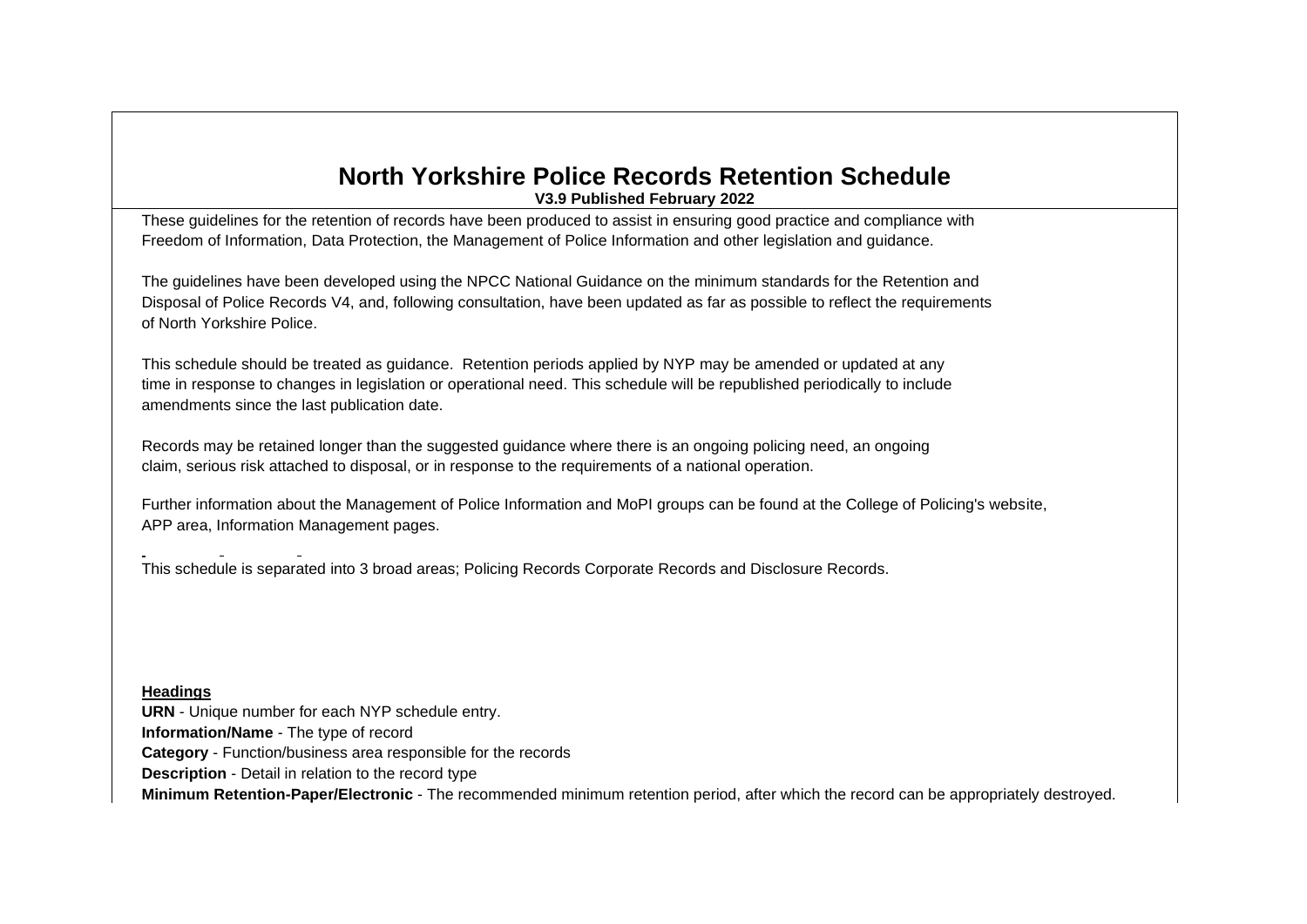**Rationale/Legislation** - The reasoning behind the length of retention stipulated

### **Glossary**

**APP** - Authorised Professional Practice

**CAFCASS** - Children and Family Court Advisory and Support Services

**CPIA** - Criminal Procedures and Investigations Act 1996

**DBS** - Disclosure and Barring Service

**DP / DPA** - Data Protection Act

**EoCY** - End of Current Year

**EoFY** - End of Financial Year

**HMIC** - Her Majesty's Inspectorate of Constabularies

**IPCC** - Independent Police Complaints Commission

**MAPPA** - Multi Agency Public Protection Arrangements

**MoPI** - Management of Police Information guidance (College of Policing APP)

**NFA** - No further action

**NIM** - National Intelligence Model

**NPCC** - National Police Chiefs Council

**PACE** - Police and Criminal Evidence Act 1984

**PNC / PND** - Police National Computer / Police National Database

**RIPA** - Regulation of Investigatory Powers Act 2000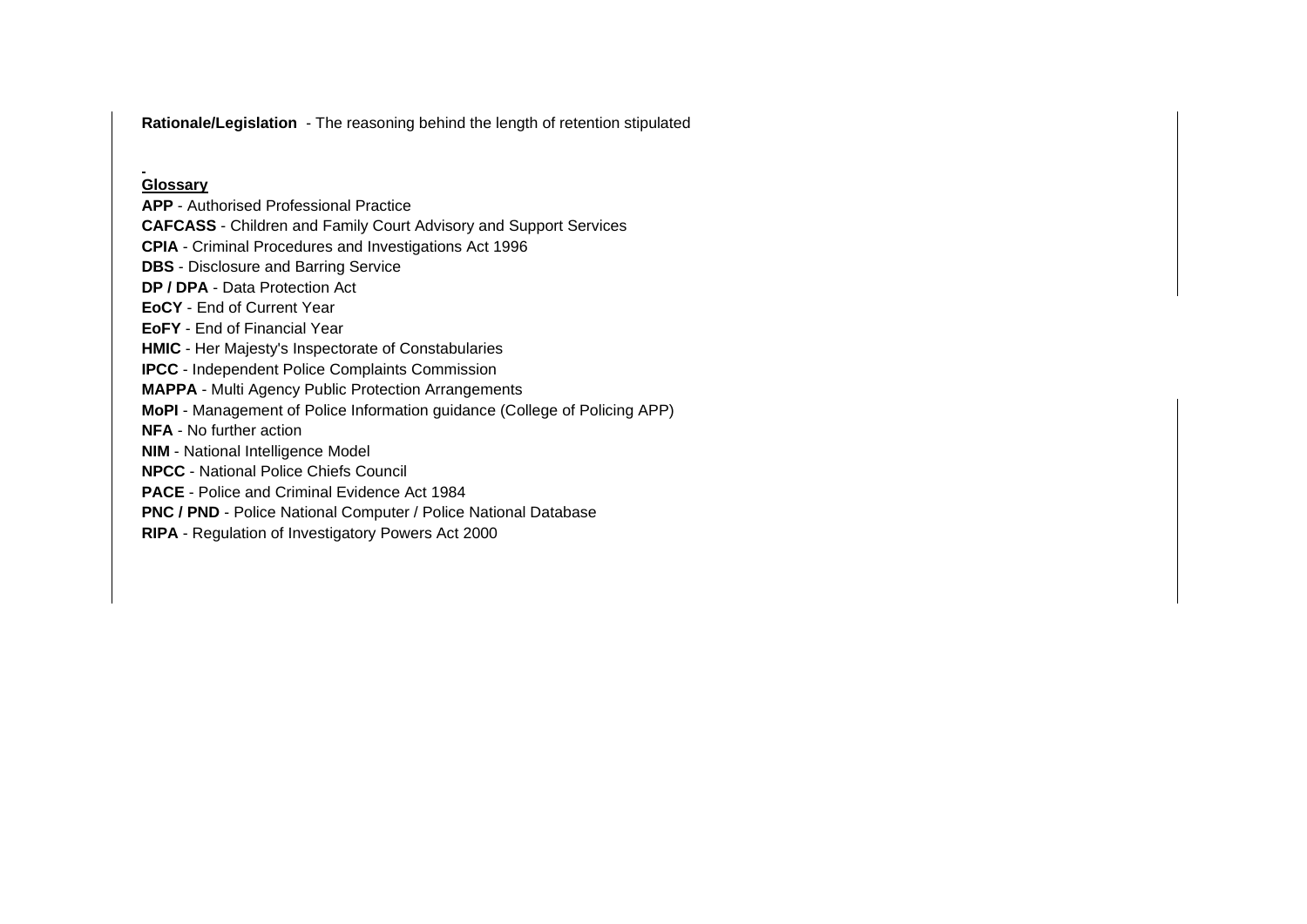| <b>URN</b> | <b>INFORMATION /</b><br><b>NAME</b>                | <b>CATEGORY</b> | <b>DESCRIPTION</b>                                                       | <b>MINIMUM RETENTION</b>                                                                                             | <b>RATIONALE/</b><br><b>LEGISLATION</b>   |
|------------|----------------------------------------------------|-----------------|--------------------------------------------------------------------------|----------------------------------------------------------------------------------------------------------------------|-------------------------------------------|
| E100       | Abnormal loads                                     | Operational     | Movement notifications &<br>Correspondence                               | 6 years from date of<br>movement                                                                                     | Civil Litigation (Limitation<br>Act 1980) |
| E120       | Air Operations /<br>Support Unit - Videos          | Operational     | Surveillance, jobs etc                                                   | Non-evidential: 31 days<br>Evidential: Minimum 6 years,<br>CPIA / MoPI group retention,<br>depending on case/outcome | CPIA / MoPI                               |
| E130       | Alarms                                             | Operational     | Burglary Alarm installations /<br>panic alarms (non-police<br>locations) | Until alarm removed plus 6<br>months                                                                                 | <b>Force Policy</b>                       |
|            | Alcohol Licensing - see<br><b>Liquor Licensing</b> |                 |                                                                          |                                                                                                                      |                                           |
| E140       | <b>ANPR - Hits</b>                                 | Operational     | <b>Automatic Number Plate</b><br>Recognition                             | Dispose after 12 months,<br>unless required for<br>investigative purposes.<br>Evidential: CPIA applies.              | National Guidance                         |
| E150       | <b>ANPR - Reads</b>                                | Operational     | <b>Automatic Number Plate</b><br>Recognition                             | Dispose after 12 months,<br>unless required for<br>investigative purposes.<br>Evidential: CPIA applies.              | National Guidance                         |

# **North Yorkshire Police Retention & Disposal schedule: POLICING RECORDS V3.9**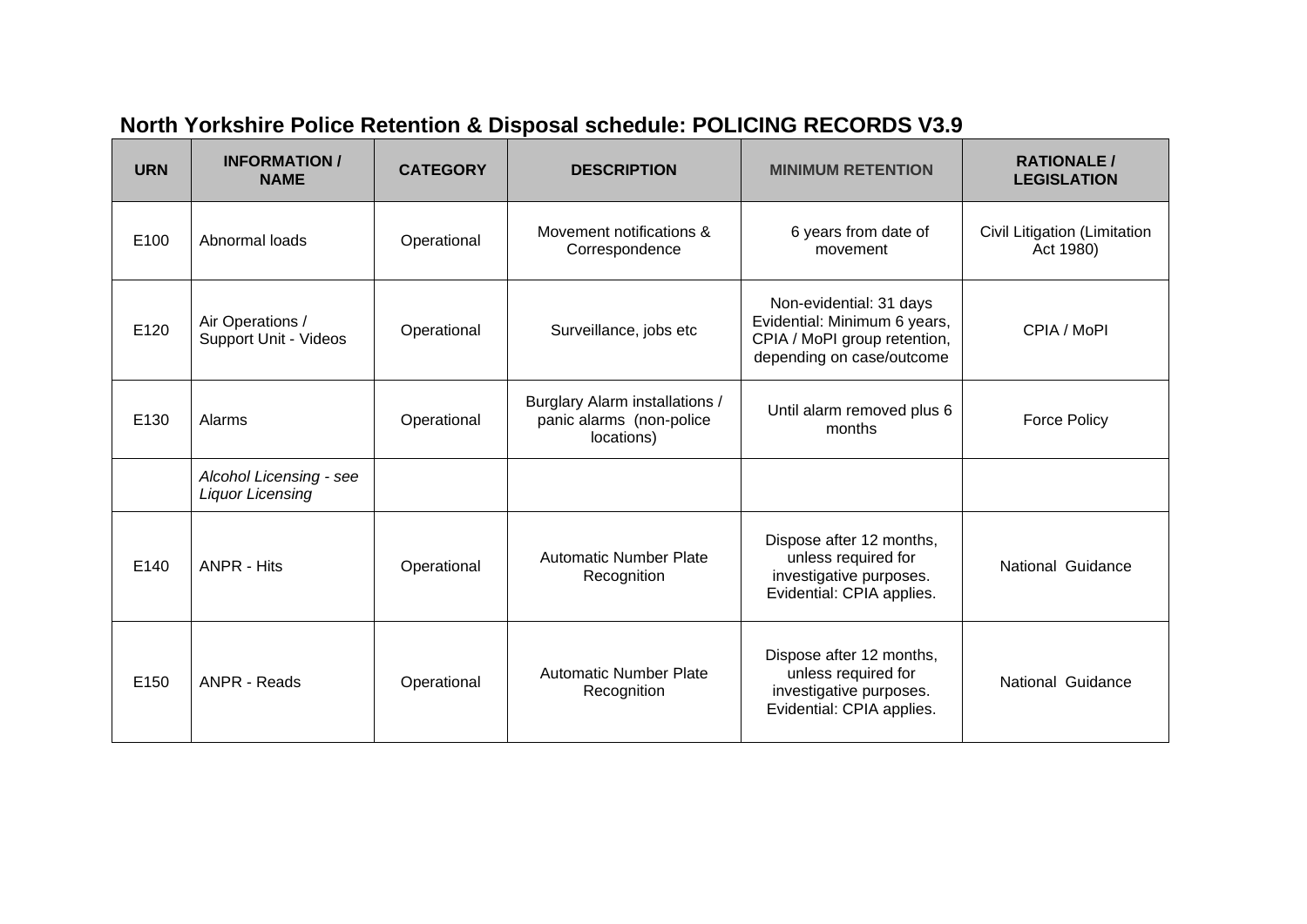| E160 | <b>ARV Mobilisation</b>  | Operational             | Armed Response Vehicle;<br>Police use Form 25/17                                                                                                | Treat as policy /<br>procedure. 25 years then<br>review and dispose/archive                                                                                                                                                                                                                | National Guidance                                                                 |
|------|--------------------------|-------------------------|-------------------------------------------------------------------------------------------------------------------------------------------------|--------------------------------------------------------------------------------------------------------------------------------------------------------------------------------------------------------------------------------------------------------------------------------------------|-----------------------------------------------------------------------------------|
| E170 | ASBOs / CBOs             | Operational             | Anti Social Behaviour Orders<br>(up to 2014) / Criminal<br><b>Behaviour Orders</b>                                                              | Minimum 6 years from<br>expiry /completion of the<br>order or completion of the<br>order; or MoPI Group<br>retention if longer                                                                                                                                                             | National Guidance                                                                 |
| E190 | <b>Bail sheets</b>       | <b>Criminal Justice</b> | Bail cards / forms                                                                                                                              | <b>MoPI Group Retention</b><br>Applies                                                                                                                                                                                                                                                     | MoPI                                                                              |
| E191 | <b>Banning Orders</b>    | Operational             | Football and Drinking                                                                                                                           | <b>MoPI Group Retention</b><br>Applies                                                                                                                                                                                                                                                     | <b>MoPI</b>                                                                       |
| E195 | <b>Biometrics</b>        | Crime                   | DNA source samples / objects<br>(not related paperwork);<br>fingerprints and palmprints<br>taken from offender / suspect /<br>victim / witness. | Refer to Protection of<br>Freedoms Act 2012                                                                                                                                                                                                                                                | Protection of Freedoms Act<br>2012 / CPIA as detailed in<br>Home Office guidance. |
| E198 | Body Worn Video<br>(BWV) | Operational             | Body Worn Video footage                                                                                                                         | Non-evidential: 31 days<br>Evidential Master: Retain in<br>line with case record - MoPI<br>group retention.<br>Working copies: 31 days from<br>conclusion of proceedings or<br>finalisation<br>Footage required for training<br>and audit purposes may be<br>retained for up to 12 months. | MoPI/CPIA/NPCC national<br>guidance /Force policy                                 |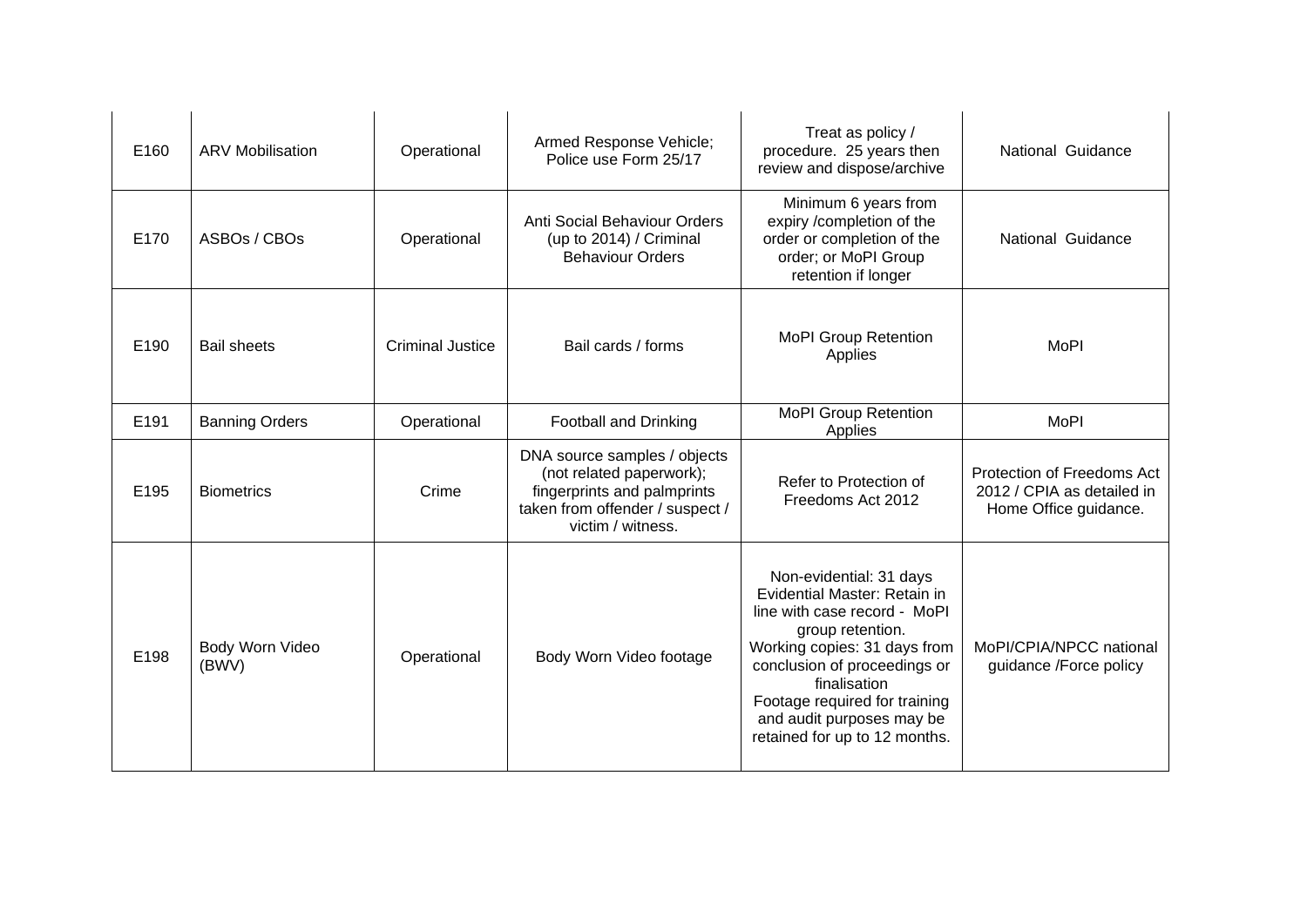| E200 | <b>Breath Testing</b><br>Equipment                                        | Operational          | Breath machine log etc;<br>calibration /certification of the<br>station Intoximeter machine by<br>a qualified engineer | Life of machine being<br>calibrated $+1$ year            |                                                                                                                                                      |
|------|---------------------------------------------------------------------------|----------------------|------------------------------------------------------------------------------------------------------------------------|----------------------------------------------------------|------------------------------------------------------------------------------------------------------------------------------------------------------|
| E210 | <b>Breath Testing Records</b>                                             | Operational          | Preliminary screening data.<br>Non-evidential. Not containing<br>or linked to personal data.                           | 6 years                                                  | Force policy.                                                                                                                                        |
| E240 | Call Management<br>Paper Forms                                            | Command &<br>Control | Paper form used to record<br>details when IT equipment fails                                                           | Disposed once transferred to<br>IT system                | Force policy                                                                                                                                         |
| E250 | <b>Calls for Police</b><br>Assistance / Call<br><b>Management Records</b> | Command &<br>Control | Phone recordings / DVD etc                                                                                             | $EoCY + 6$ years, or in line<br>with case where required | Civil Litigation (Limitation<br>Act 1980), CPIA, MoPI                                                                                                |
| E252 | <b>Cannabis Warnings</b>                                                  | Crime                | <b>Cannabis Warnings</b>                                                                                               | MoPI group retention applies                             | MoPI/Force policy<br>Cannabis Warnings do not<br>have a legislative validity<br>period, but offender should<br>only receive one Cannabis<br>Warning. |
|      | CBOs - see ASBOs                                                          |                      |                                                                                                                        |                                                          |                                                                                                                                                      |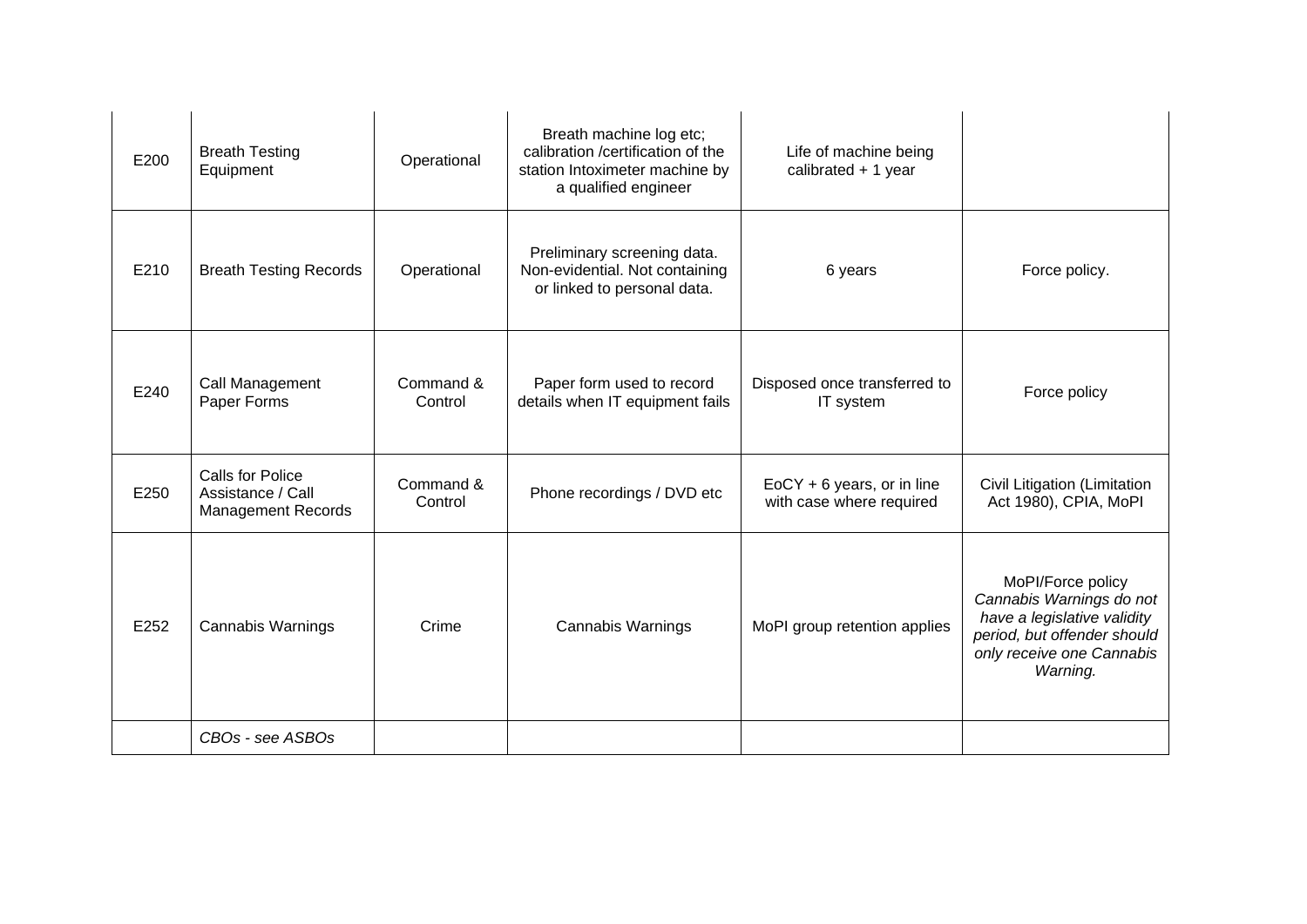| E280 | CCTV / Webcam /<br>Drone footage                                   | Crime       | Digital or Video Tape footage<br>from Closed Circuit Television,<br>Webcam, Drone footage                                                               | Non-evidential: 31 days<br>Evidential Master: Retain in<br>line with case record - MoPI<br>group retention.<br>Working copies: 31 days from<br>conclusion of proceedings or<br>finalisation                                            | MoPI /CPIA/NPCC national<br>guidance                                                                                                                |
|------|--------------------------------------------------------------------|-------------|---------------------------------------------------------------------------------------------------------------------------------------------------------|----------------------------------------------------------------------------------------------------------------------------------------------------------------------------------------------------------------------------------------|-----------------------------------------------------------------------------------------------------------------------------------------------------|
| E282 | <b>Child Abduction</b><br><b>Warning Notice</b>                    | Crime       | Signed CAWN issued to<br>suspect                                                                                                                        | <b>MoPI Group Retention</b><br>Applies<br>Electronic record must be<br>retained at least until child is<br>$18 + 6$ years.<br>Original paper record is<br>retained in line with Child<br>Abduction Act 1984, and<br>Children Act 1989. | MoPI/Associated Risk                                                                                                                                |
| E300 | CID Diaries; Case<br><b>Building Investigation</b><br><b>Books</b> | Crime       | <b>CID Diaries; Case Building</b><br><b>Investigation Books</b>                                                                                         | Relevant information<br>transferred to electronic case<br>record for the relevant MoPI<br>retention. Retain books until<br>6 years after last entry.                                                                                   | CPIA, MoPI, Civil Litigation<br>(Limitation Act 1980)                                                                                               |
|      | <b>Closed Circuit</b><br><b>Television see CCTV</b>                |             |                                                                                                                                                         |                                                                                                                                                                                                                                        |                                                                                                                                                     |
| E330 | Collisions - minor injury<br>and damage only                       | Operational | Road Traffic Collisions - non-<br>fatal, non-serious, minor injury<br>and damage only, including<br>police accidents / 3rd party /<br>injury to officer | Minimum of 6 years, or until<br>the injured party is 21,<br>whichever is longer.<br>Where crime-related, a<br>longer MoPI group retention<br>may apply.                                                                                | Road Traffic Act 1988 /<br>CPIA / MoPI / Civil<br>Litigation(Limitation Act<br>1980)/ Negligence with<br>injury claims for child=18<br>plus 3 years |
| E340 | Collisions - fatality                                              | Operational | Road Traffic Collisions - fatality                                                                                                                      | 25 years or MoPI Group<br>Retention, whichever is<br>longer                                                                                                                                                                            | Road Traffic Act 1988 /<br>CPIA / MoPI                                                                                                              |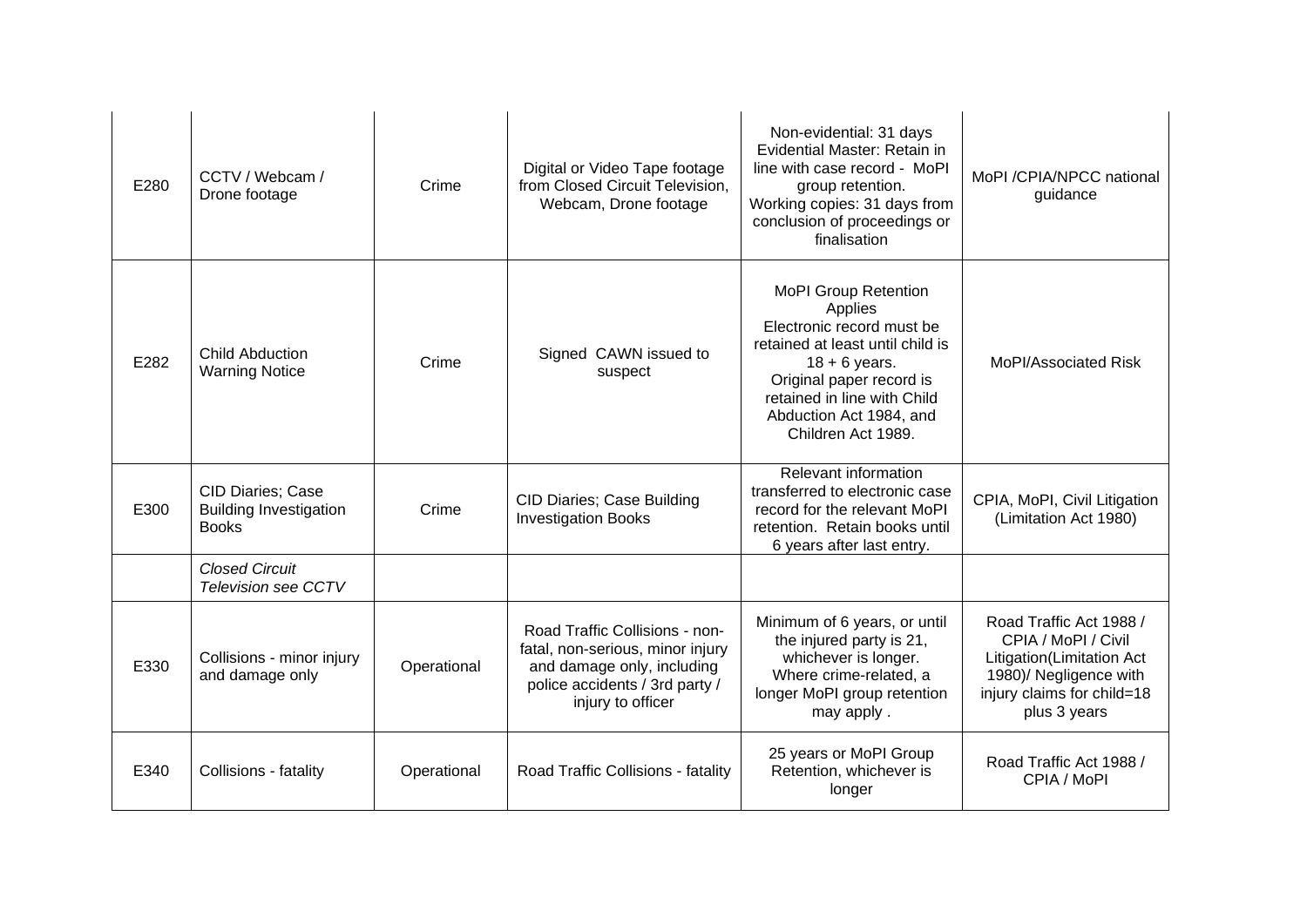| E400 | <b>Command &amp; Control</b><br>Logs     | Command &<br>Control      | Command & Control Logs.<br>Occurrence information<br>transferred to operational<br>database is kept in line with<br>MoPI. | 6 years from reported date             | Civil Litigation(Limitation<br>Act 1980), CPIA                                         |
|------|------------------------------------------|---------------------------|---------------------------------------------------------------------------------------------------------------------------|----------------------------------------|----------------------------------------------------------------------------------------|
|      | Coroner - see Deaths                     |                           |                                                                                                                           |                                        |                                                                                        |
| E420 | <b>Counterfeit Currency</b>              | Crime                     | <b>Counterfeit Currency forms</b><br>(NCO 1A)                                                                             | MoPI group retention applies           | <b>MoPI</b>                                                                            |
| E450 | <b>Court Results - Crown</b><br>and Mags | <b>Criminal Justice</b>   | Court results listings from<br><b>Magistrates' Courts</b>                                                                 | 1 year                                 | <b>CJS Requirement</b>                                                                 |
| E460 | Crime and case files                     | Criminal<br>Justice/Crime | Operational case files: crime,<br>offence and prosecution<br>records.                                                     | <b>MoPI Group Retention</b><br>Applies | CPIA/MoPI<br>See College of Policing<br>APP on the Management<br>of Police Information |
| E480 | CS Gas Records                           | Operational               | Issue / disposal                                                                                                          | Life of canister $+6$ months           | National Guidance, Civil<br>Litigation (Limitation Act<br>1980)                        |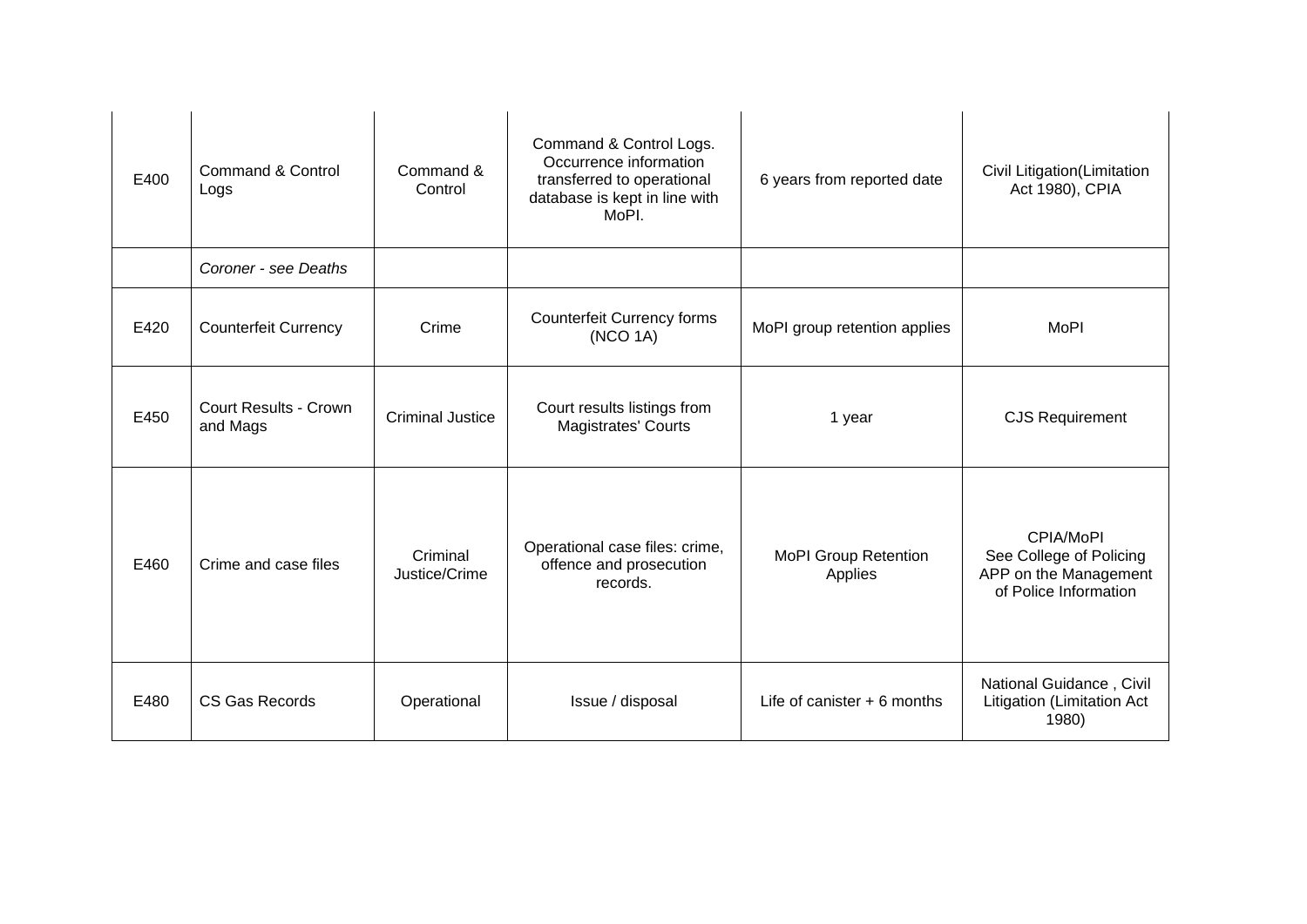| E485 | CS/PAVA Gas<br>Records     | Operational             | Discharge                                                                                                                                         | 6 Years                                                                                 | Civil Litigation (Limitation<br>Act 1980)                                       |
|------|----------------------------|-------------------------|---------------------------------------------------------------------------------------------------------------------------------------------------|-----------------------------------------------------------------------------------------|---------------------------------------------------------------------------------|
| E490 | <b>Custody Records</b>     | <b>Criminal Justice</b> | <b>Custody Records</b>                                                                                                                            | MoPI group retention                                                                    | Civil Litigation (Limitation<br>Act 1980), MoPl                                 |
| E491 | <b>Custody Records</b>     | <b>Criminal Justice</b> | Medical records of detainees,<br>including hand-written forms:<br>MEDACS form 450a & Clinical<br>Assessment form, & Prisoner<br>Escort Form (PER) | As per electronic custody<br>record E490                                                | Civil Litigation (Limitation<br>Act 1980)                                       |
| E495 | <b>Custody Photographs</b> | <b>Criminal Justice</b> | Photographs taken in Custody                                                                                                                      | <b>MoPI Group Retention</b><br>applies.<br>See APP with regard to<br>deletion requests. | MoPI / APP<br>See also Home Office<br><b>Custody Images Review</b><br>Feb 2017. |
| E500 | Deaths (sudden)            | Crime                   | Electronic records relating to<br>sudden deaths, coroners'<br>reports, notification of death<br>(Form 68), police papers<br>relating to inquests  | Minimum 6 years, or MoPI<br>group retention as applicable.                              | Administration need; MoPI;<br>Force policy/procedures                           |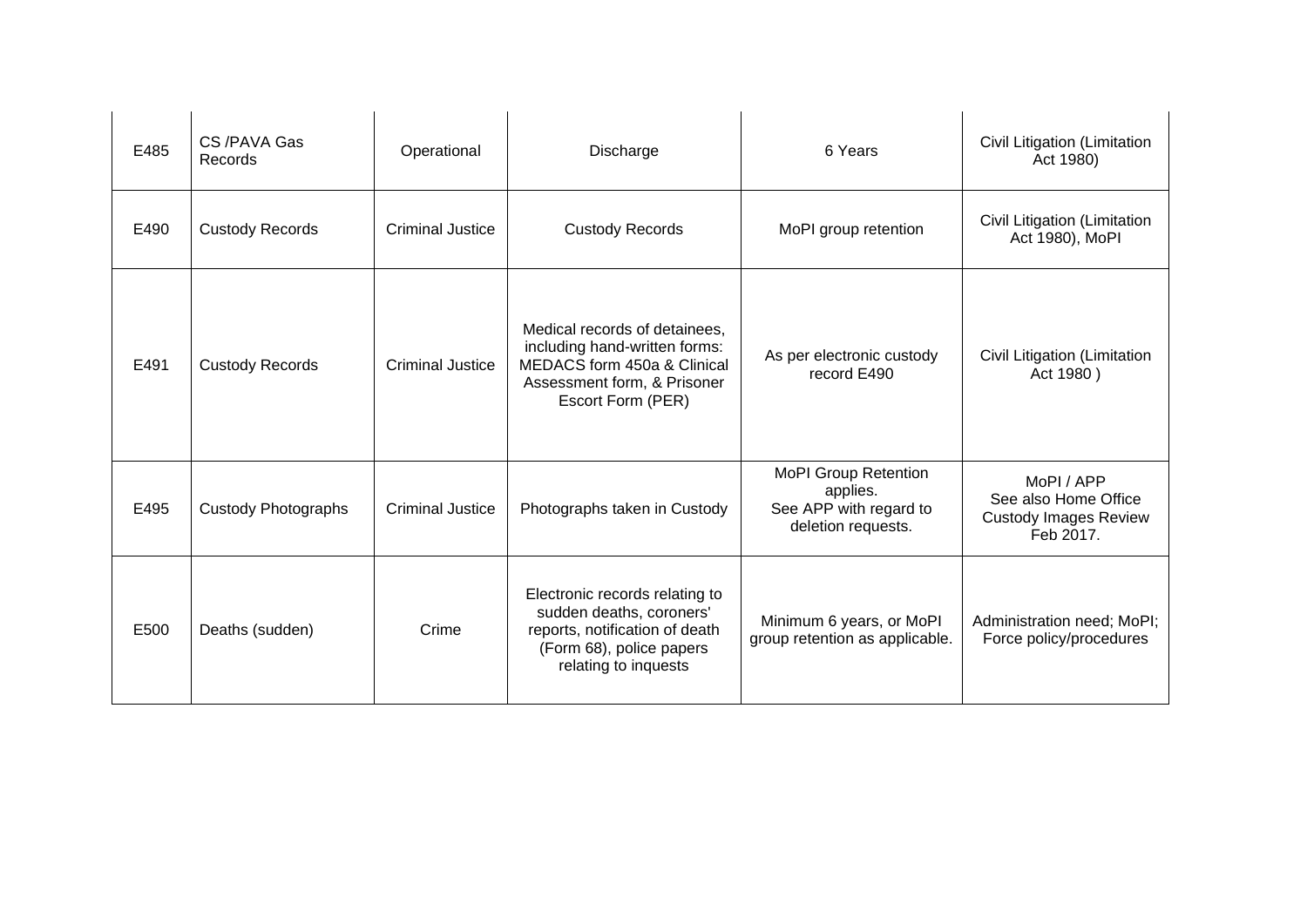| E520 | Digital device data<br>extraction            | <b>Digital Forensics</b> | Mobile phone data, computer<br>contents etc                                             | Requests - Minimum of 6<br>years<br>Extraction data - case<br>dependent                                            | APP MoPI; CPIA; force<br>policy                                               |
|------|----------------------------------------------|--------------------------|-----------------------------------------------------------------------------------------|--------------------------------------------------------------------------------------------------------------------|-------------------------------------------------------------------------------|
|      | <b>DNA - See Biometrics</b>                  |                          |                                                                                         |                                                                                                                    |                                                                               |
| E540 | Dog Bite                                     | <b>Criminal Justice</b>  | Records of Dog Bites                                                                    | Minimum of 6 years, until the<br>injured party is 21, or relevant<br>MoPI Group Retention,<br>whichever is longer. | Civil Litigation (Limitation<br>Act 1980)/MoPI (recorded<br>as an occurrence) |
| E550 | Dogs - Dangerous                             | <b>Criminal Justice</b>  | Dangerous Dogs/Worrying<br>livestock investigation<br>records/complaints                | <b>MoPI Group Retention</b><br>Applies                                                                             | Civil Litigation (Limitation<br>Act 1980)/MoPI (recorded<br>as an occurrence) |
| E570 | Dogs - Police Dogs                           | Operational              | Individual Police dogs files<br>(includes bites records /<br>register)                  | Service of the dog + 6 Years                                                                                       | Civil Litigation (Limitation<br>Act 1980)                                     |
| E582 | Domestic Abuse Form<br>253                   | Crime                    | Includes: Domestic Abuse,<br>Honour Based Violence,<br><b>Stalking &amp; Harassment</b> | <b>MoPI Group Retention</b><br>Applies                                                                             | <b>MoPI</b>                                                                   |
|      | Drink Driving - see<br><b>Breath Testing</b> |                          |                                                                                         |                                                                                                                    |                                                                               |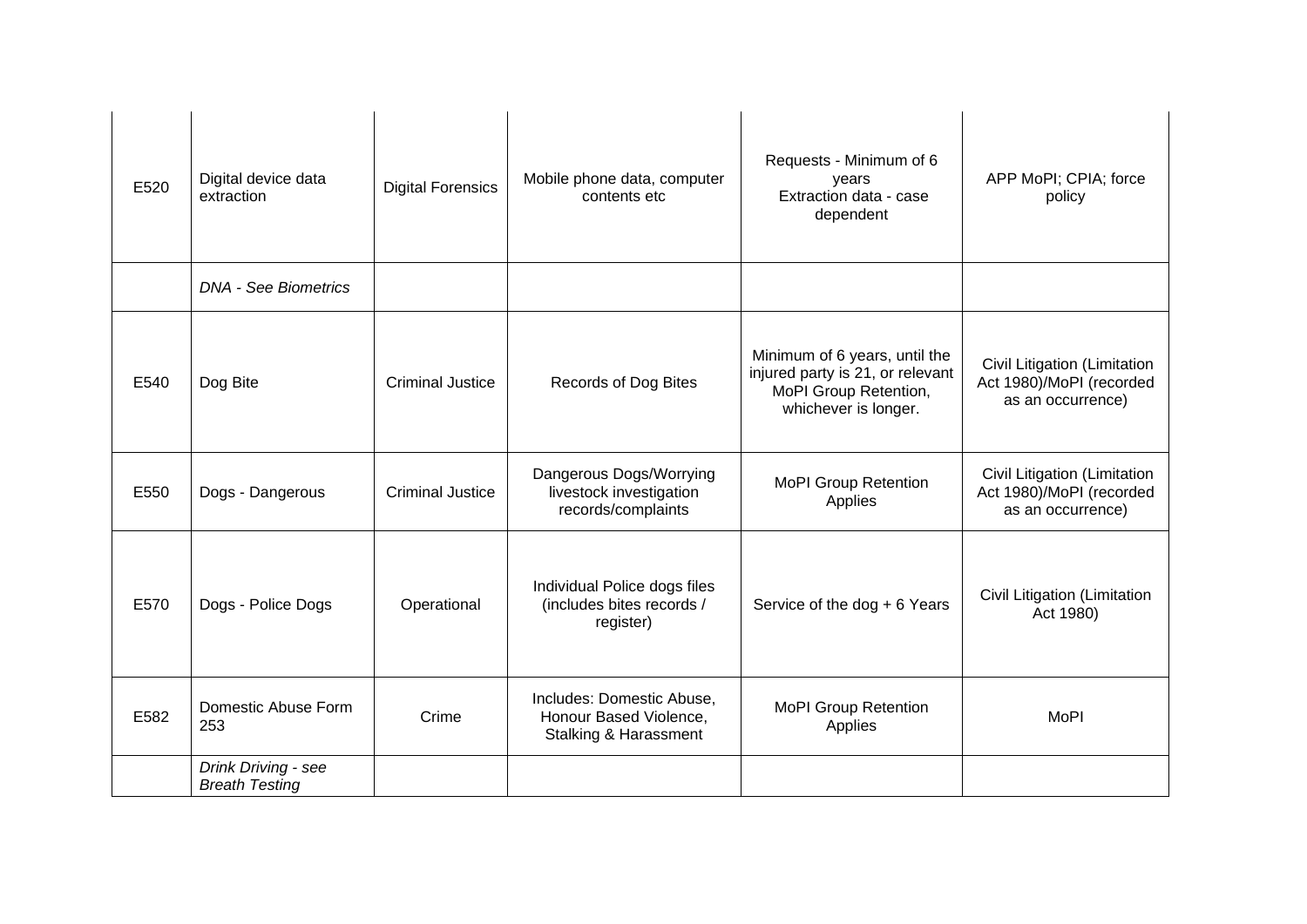|      | Exhibits - see<br>Property/Refer to<br>Exhibits procedure |             |                                                                                                      |                                                                                                                                         |                                                                                                              |
|------|-----------------------------------------------------------|-------------|------------------------------------------------------------------------------------------------------|-----------------------------------------------------------------------------------------------------------------------------------------|--------------------------------------------------------------------------------------------------------------|
| E640 | <b>Explosive Certificates</b>                             | Operational | Explosive certificate records<br>(including cancelled<br>certificates)                               | 6 years from expiry or last<br>contact with applicant                                                                                   | <b>Explosives Regulations</b><br>2014 / Force Policy / Civil<br><b>Litigation (Limitations Act</b><br>1980). |
| E641 | FA1 documents                                             | Operational | <b>Records of Firearms Incidents</b>                                                                 | <b>MoPI Group Retention</b><br>Applies                                                                                                  | This form is no longer in<br>use; but exisiting records<br>are held electronically.                          |
|      | Fingerprint/Palm Prints<br>- see Biometrics               |             |                                                                                                      |                                                                                                                                         |                                                                                                              |
| E660 | <b>Fingerprint Files</b>                                  | Crime       | Crime scene cases and<br>Evidence cases (i.e. written<br>records, not prints)                        | Minimum of 6 years; MoPI<br><b>Group Retention Applies</b>                                                                              | CPIA / MoPI / RIPA / CLA                                                                                     |
| E670 | Fingerprint Files -<br>Serving Officers and<br>staff      | Crime       | 1 - prints of serving officers<br>and staff<br>$2 -$<br>Fingerprints dockets from<br>scenes of crime | Retain for duration of service<br>$+6$ months<br>(If used for elimination<br>purposes in court, additional<br>retention may be needed.) | Home Office Regs/National<br>Guidance                                                                        |
| E690 | Fingerprints -<br>Undetected                              | Crime       | Crime scene marks                                                                                    | <b>MoPI Group Retention</b><br>applies                                                                                                  | <b>MoPI</b>                                                                                                  |
| E700 | Firearms - Police:<br>issued and returns                  | Operational | Records of issues and returns.                                                                       | 6 years                                                                                                                                 | Force Policy / Civil<br>Litigation(Limitation Act<br>1980)                                                   |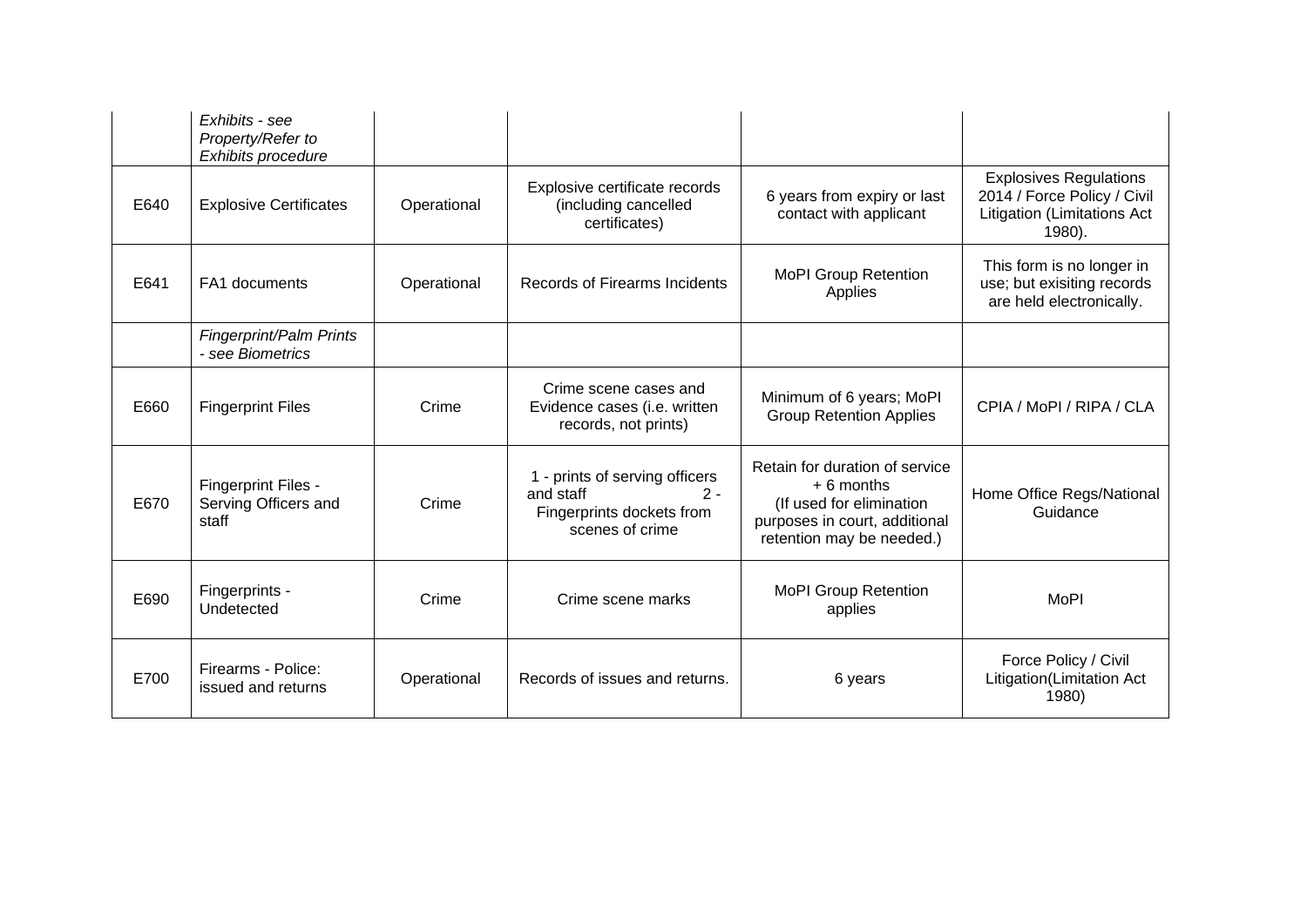| E730 | <b>Firearms Licensing</b><br>local records   | Firearms        | Licence Application Forms;<br>Dealers Licences; Certificates,<br>Licences, including temp and<br>visitors; Cancelled certificates;<br><b>Rifle Club files</b> | End of licence period or last<br>contact with applicant $+6$<br>years, or in line with MoPI<br>where there is a policing<br>purpose to retain for longer in<br>connection with crime/offence<br>related records.                                                                                            | Civil Litigation (Limitation<br>Act 1980) / MoPl |
|------|----------------------------------------------|-----------------|---------------------------------------------------------------------------------------------------------------------------------------------------------------|-------------------------------------------------------------------------------------------------------------------------------------------------------------------------------------------------------------------------------------------------------------------------------------------------------------|--------------------------------------------------|
| E740 | Firearms Licensing -<br>Refused or revoked   | Firearms        | Licences refused and licences<br>revoked                                                                                                                      | Retain until subject has<br>reached 100 years of age, or<br>in line with relevant<br>NFLMS/local record retention<br>period if this is longer.<br>Review every 10 years.                                                                                                                                    | EU Directive 2017/853;<br>MoPI                   |
| E750 | Firearms Licensing -<br><b>NFLMS</b> records | <b>Firearms</b> | Weapons and Person Records<br>held on National Firearms<br><b>Licensing Management</b><br>System                                                              | Weapon records: 30 years<br>from date of destruction of<br>weapon or essential<br>components.<br>Person records: Until<br>disposal of last linked<br>weapons record (ie 30 years<br>from destruction of all<br>weapons held). Where<br>subject to refusal or<br>revocation, retain to age 100<br>if longer. | EU Directive 2017/853                            |
| E755 | <b>Firearms Licensing</b><br>Appeals         | Legal           | <b>Firearms Licensing Appeals</b><br>legal files                                                                                                              | Life of file $+6$ years                                                                                                                                                                                                                                                                                     | Civil Litigation (Limitation<br>Act 1980)        |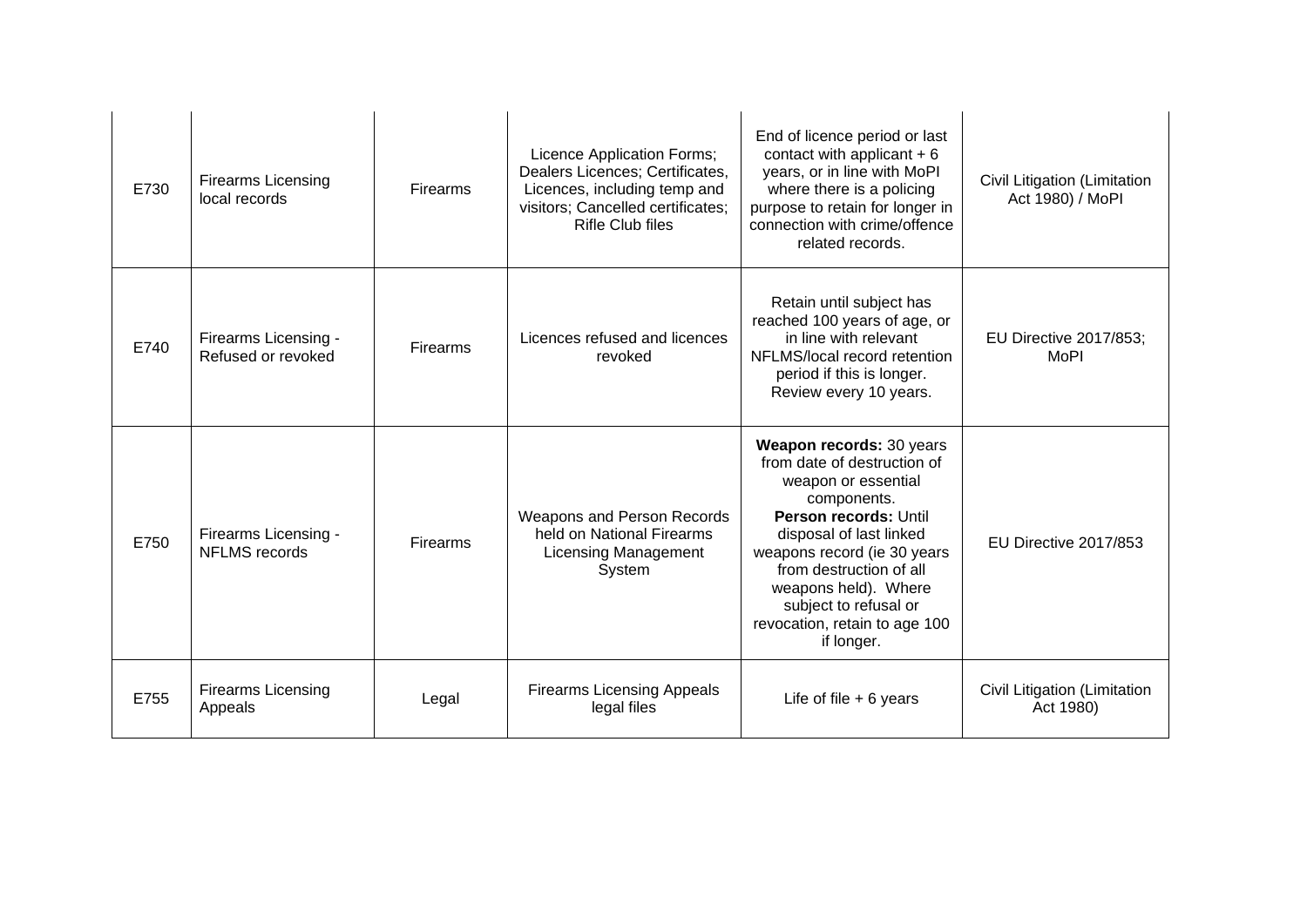| E760 | Firearms - Police:<br>presented or<br>discharged  | Operational | Records of firearms presented<br>or discharged                                                                                                                                        | <b>MoPI Group Retention</b><br>Applies                                                                     | CPIA, Civil Litigation<br>(Limitation Act 1980), MoPI<br>, National Guidance |
|------|---------------------------------------------------|-------------|---------------------------------------------------------------------------------------------------------------------------------------------------------------------------------------|------------------------------------------------------------------------------------------------------------|------------------------------------------------------------------------------|
| E775 | Firearms surrender<br>records                     | Operational | Record of firearms surrendered                                                                                                                                                        | 20 years minimum; MoPI<br><b>Group Retention Applies</b>                                                   | MoPI, EU Directive<br>2008/51                                                |
| E810 | <b>Fixed Penalty Notices -</b><br><b>Disorder</b> | Operational | PNDs - Public order offences                                                                                                                                                          | <b>MoPI Group Retention</b><br>Applies.<br>(Pentip Retention Rules apply to<br>information held by PENTIP) | MoPI; Civil Litigation<br>(Limitation Act 1980)                              |
| E820 | <b>Fixed Penalty Notices -</b><br>Endorsable      | Operational | Endorsable fixed penalty<br>tickets<br>(issued up to 20 April 2015);<br><b>Endorsable Traffic Offence</b><br>reports (TORs); Endorsable<br><b>Graduated Fixed Penalty</b><br>Notices. | <b>MoPI Group Retention</b><br>Applies.<br>(Pentip Retention Rules apply to<br>information held by PENTIP) | MoPI; Civil Litigation<br>(Limitation Act 1980)                              |
| E830 | <b>Fixed Penalty Notices -</b><br>Non Endorsable  | Operational | Non-endorsable TORs;<br>HO/RT1s and 2's; VDRS<br>(Roadside Deposits)                                                                                                                  | <b>MoPI Group Retention</b><br>Applies.<br>(Pentip Retention Rules apply to<br>information held by PENTIP) | MoPI; Civil Litigation<br>(Limitation Act 1980)                              |
| E845 | <b>FCR Blue Disclosure</b><br><b>Books</b>        | Operational | <b>FCR Call Taker notes</b>                                                                                                                                                           | All information transferred to<br>appropriate case file / system<br>for MoPI group retention.              | MoPI; Civil Litigation<br>(Limitation Act 1980)                              |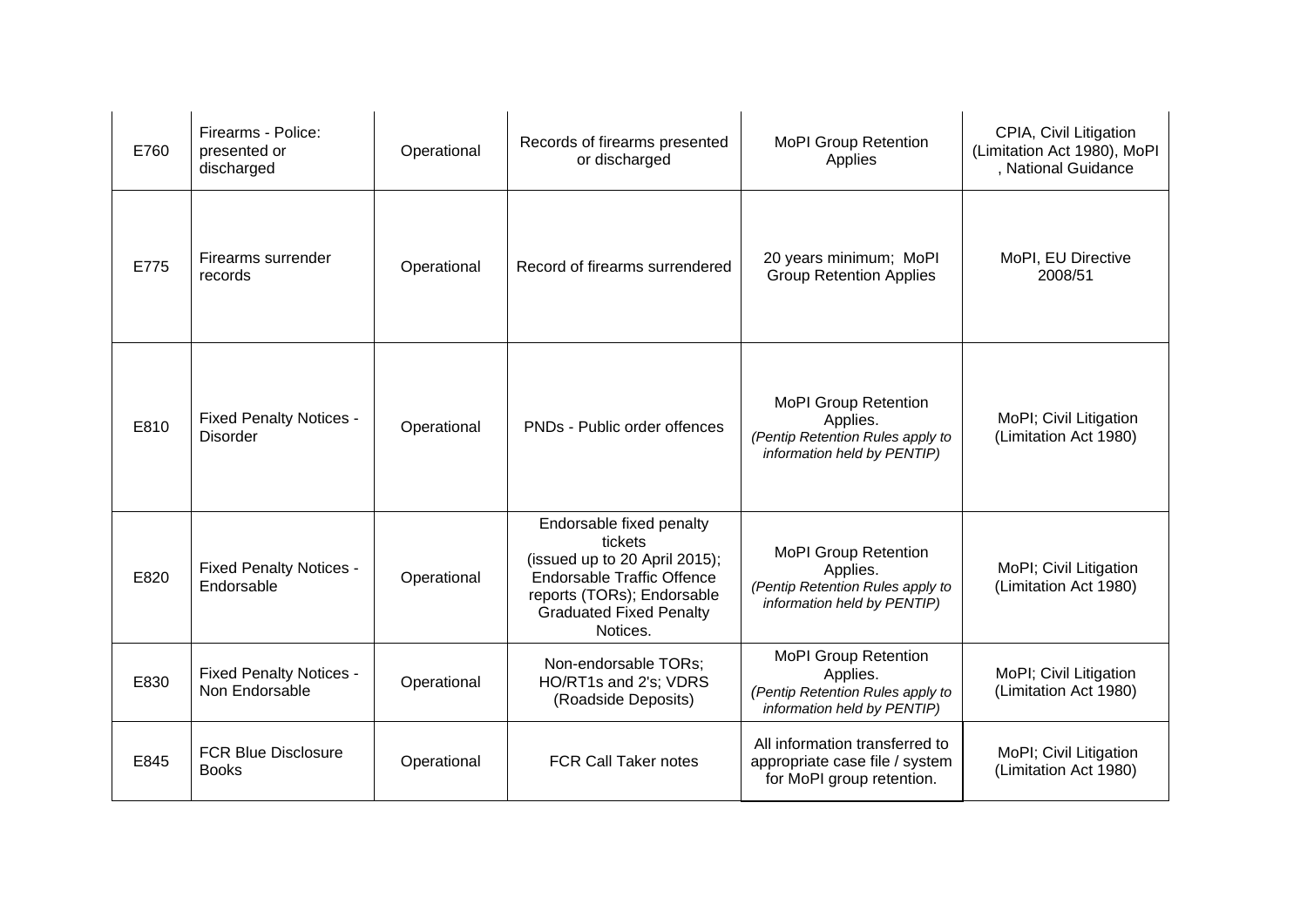| E862 | <b>Harassment Warnings</b><br>(Police Information<br>Notices) No longer<br>issued | Operational             | Signed form of Police<br>Information Notice/Early<br>Harassment Notice issued to<br>subject | <b>MoPI Group Retention</b><br>Applies                                                                                                                                                | MoPI, Force prodedure                                                        |
|------|-----------------------------------------------------------------------------------|-------------------------|---------------------------------------------------------------------------------------------|---------------------------------------------------------------------------------------------------------------------------------------------------------------------------------------|------------------------------------------------------------------------------|
| E865 | Hate Crime Form 174                                                               | Crime                   | Completed for Hate Crime &<br>Occurrences                                                   | <b>MoPI Group Retention</b><br>Applies                                                                                                                                                | MoPI /electronic copy<br>stored                                              |
|      | Headcam                                                                           |                         | See CCTV / Bodycam /<br>Headcam / Webcam                                                    |                                                                                                                                                                                       |                                                                              |
| E880 | ID Parade paperwork                                                               | <b>Criminal Justice</b> | Identification Parades: videos,<br>pictures, records, audit trails                          | CPIA / MoPI group retention,<br>depending on case/outcome                                                                                                                             | CPIA, MoPI, Civil<br>Litigation (Limitation Act<br>1980)                     |
| E900 | Intelligence                                                                      | Operational             |                                                                                             | <b>MoPI Group Retention</b><br>Applies                                                                                                                                                | MoPI, RIPA, NIM                                                              |
| E920 | <b>Interview Tapes</b><br>(see E941 for ABEG<br><i>interviews</i> )               | <b>Criminal Justice</b> | Taped interviews                                                                            | Masters: CPIA/MoPI group<br>retention depending on<br>case/outcome.<br>Working copies: 31 days<br>from conclusion of<br>proceedings (including any<br>appeal period) or finalisation. | CPIA, PACE, Civil<br>Litigation (Limitation Act<br>1980), MoPI, Force Policy |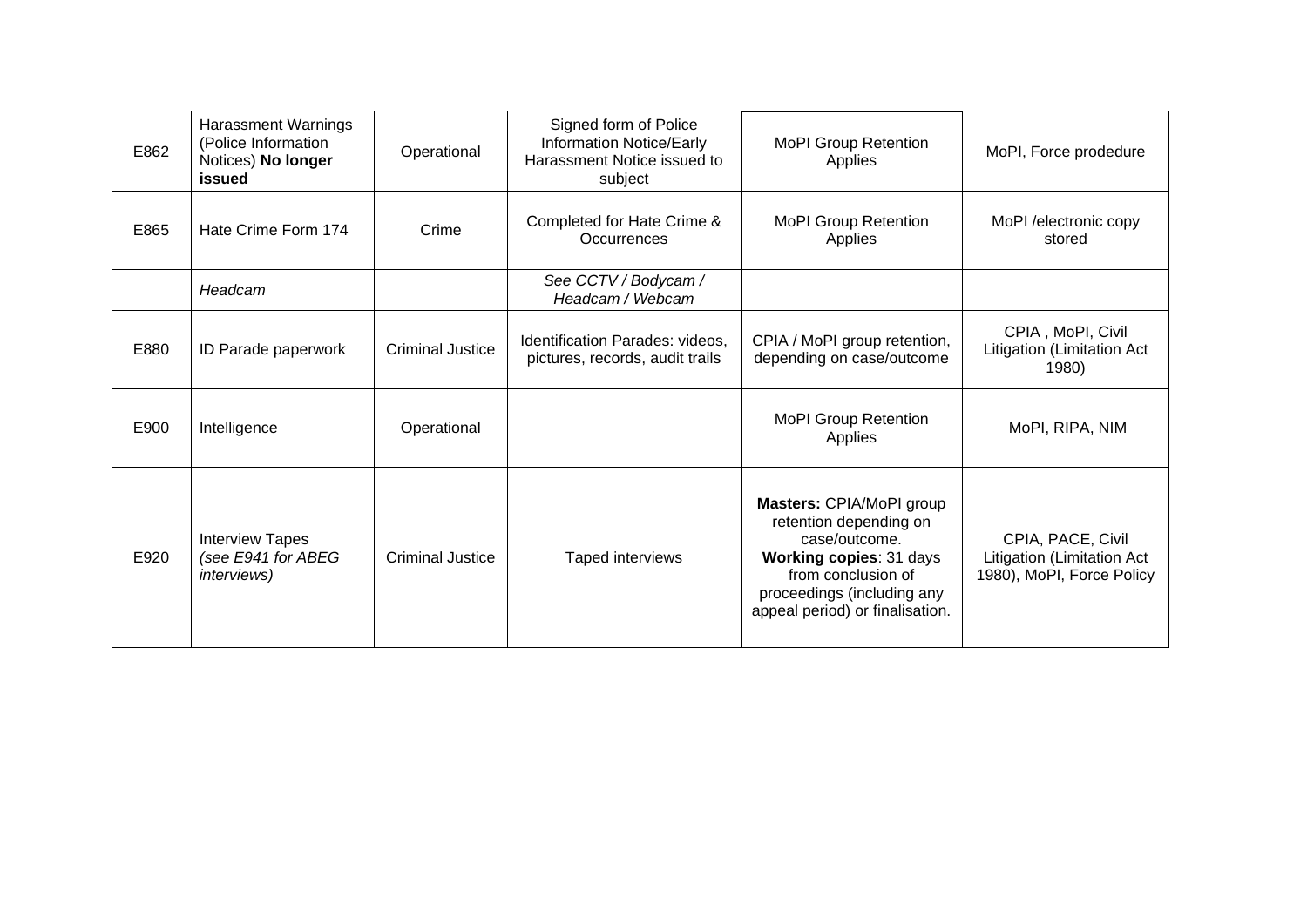| E941 | Interviews - ABE Video<br>Interviews (Child /<br>vulnerable adult)                | <b>Criminal Justice</b> | Could be victim, witness,<br>suspect, offender. Interviews<br>falling under ABE guidance. | Master: MoPI group retention<br>applies. Minimum 6 years, or<br>age 18 plus 6 years for<br>children. Working copies: 31<br>days from conclusion of<br>proceedings (including any<br>appeal period), or 5 years<br>from interview date (ABEG) | CPIA, DPA, MoPI, Civil<br>Litigation (Limitation Act<br>1980), CPS Achieving Best<br>Evidence guidance, NPCC<br>national retention guidance |
|------|-----------------------------------------------------------------------------------|-------------------------|-------------------------------------------------------------------------------------------|----------------------------------------------------------------------------------------------------------------------------------------------------------------------------------------------------------------------------------------------|---------------------------------------------------------------------------------------------------------------------------------------------|
| E960 | Licensed & Supervised<br>Trades                                                   | Operational             | Gaming licences, pedlars<br>certificates, betting shop files,<br>sex establishments.      | 6 years                                                                                                                                                                                                                                      | In line with National<br>Guidance, licence<br>objections, Civil<br>Litigation(Limitation Act<br>1980)                                       |
|      | Licensing see Firearms,<br>Liquor Licensing,<br>Licensed and<br>supervised trades |                         |                                                                                           |                                                                                                                                                                                                                                              |                                                                                                                                             |
| E980 | <b>Liquor Licensing</b>                                                           | Operational             | Liquor licences; reports;<br>premises files                                               | 10 years                                                                                                                                                                                                                                     | In line with National<br>Guidance, and length of<br>licence issued.                                                                         |
|      | <b>Major Incident Planning</b><br>see Operational Orders                          |                         |                                                                                           |                                                                                                                                                                                                                                              |                                                                                                                                             |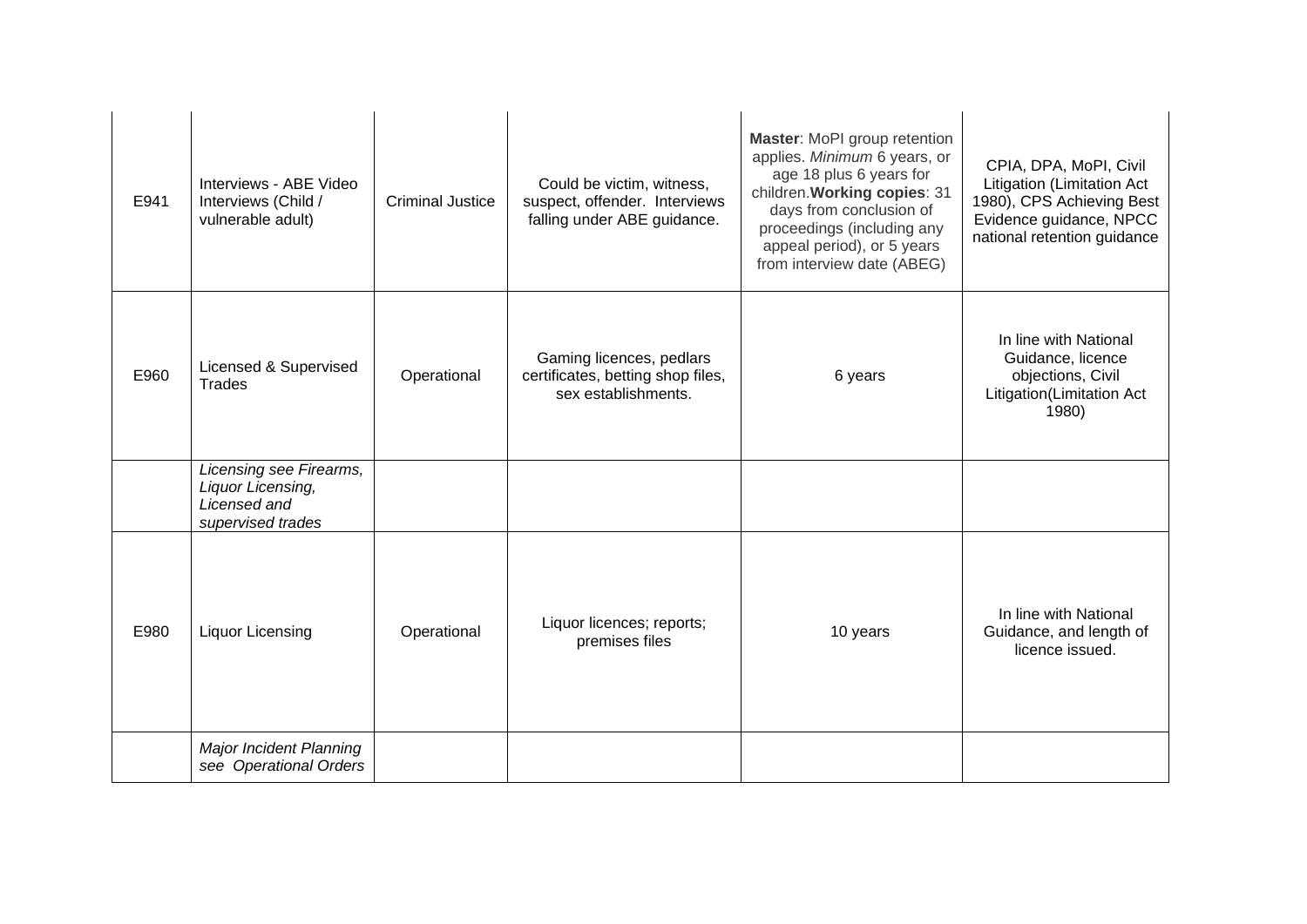| E1000 | Major Incidents                            | Operational | Major Incidents: train or air<br>crashes etc                                                           | 25 years, then review for<br>historic retention                                                                                     | Judicial Inquiry, Civil<br>Litigation (Limitation Act<br>1980), historic interest |
|-------|--------------------------------------------|-------------|--------------------------------------------------------------------------------------------------------|-------------------------------------------------------------------------------------------------------------------------------------|-----------------------------------------------------------------------------------|
| E1010 | <b>Missing Persons</b>                     | Crime       | <b>Found Cases</b>                                                                                     | Retain for a minimum of 6<br>years. Must be a clear period<br>of 6 years and no further<br>indication of risk                       | NPCC Guidance on<br>Missing Persons, MoPl                                         |
| E1020 | <b>Missing Persons</b>                     | Crime       | <b>Outstanding Cases</b>                                                                               | Retain until located                                                                                                                | <b>MoPI</b>                                                                       |
| E1021 | <b>Missing Persons Form</b><br>61B         | Crime       | Paper copy of completed form<br>61B                                                                    | <b>MoPI Retention Group</b><br>Applies                                                                                              | <b>MoPI</b>                                                                       |
| E1022 | <b>Non Molestation Orders</b>              | Operational | Paper work received from<br>solicitors advising order<br>applied                                       | MoPI group retention, or<br>length of order, whichever is<br>longest.                                                               | <b>MoPI</b>                                                                       |
| E1030 | Notable Events (see<br>also Public Events) | Operational | Historical Events e.g. Royal<br>visits / Industrial Actions /<br>National Strikes / major<br>incidents | 25 years and review. Events<br>of historical interest to be<br>transferred to Corporate Files<br>for permanent<br>retention/archive | <b>Historical Interest</b>                                                        |
| E1035 | Occurrences - non<br>crime                 | Operational | All other occurrences that are<br>not crime e.g. ASB, Highways<br>disruption, alarm activations        | MoPI Group retention applies                                                                                                        | <b>MoPI</b>                                                                       |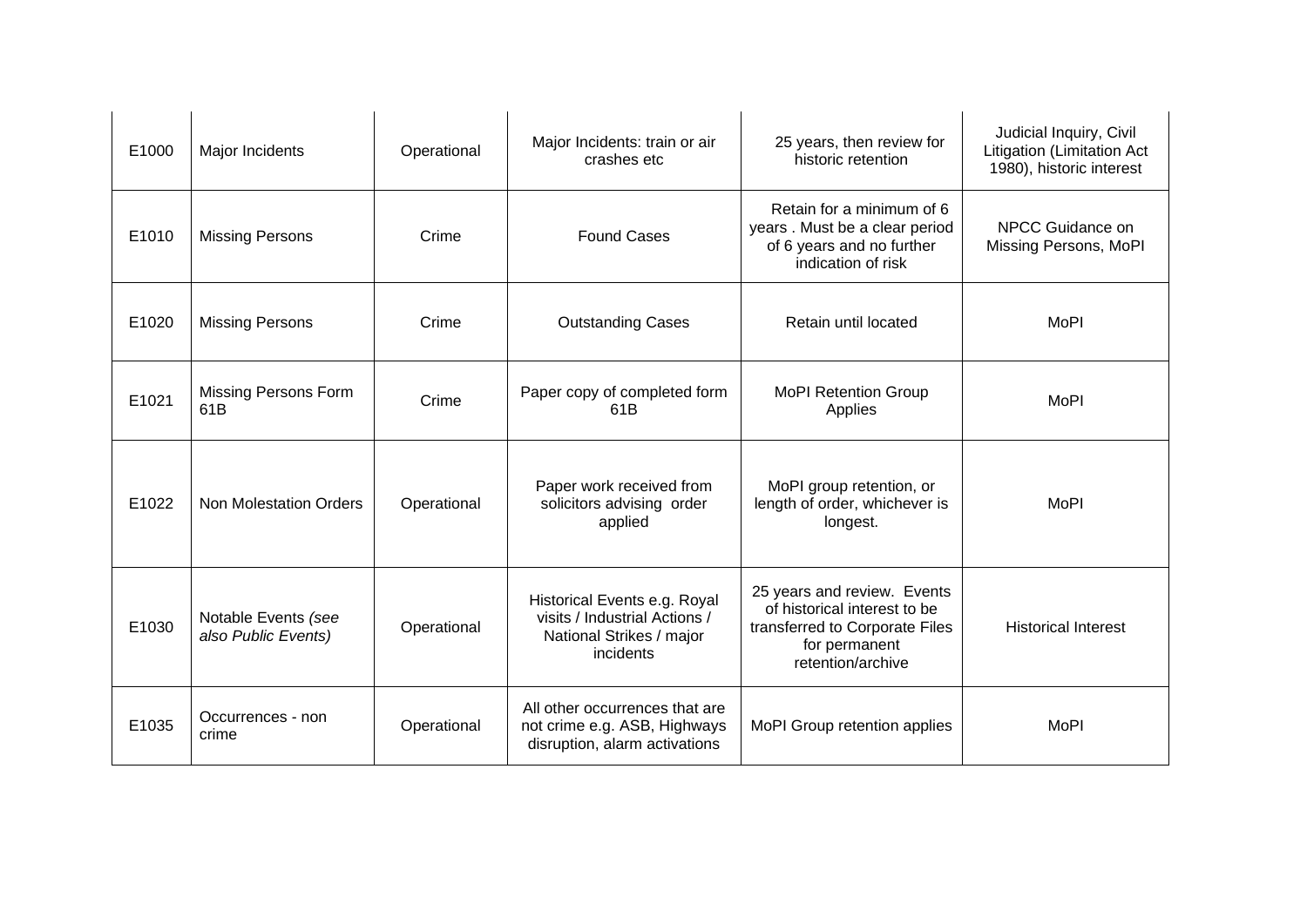| E1040 | <b>Operational Orders</b>               | Operational | Operational plans and orders<br>relating to people (eg domestic<br>violence/crime victims, VIPs<br>with police protection), places<br>(eg prisons, hospitals, airports,<br>rivers) and events (eg Major<br>Incidents, Public order, Public<br>events). Notifiable Events<br>Planning: Op Orders and<br>Notifications for Royal/VIP<br>visits, public events, sponsored<br>events, races, fetes, cycle<br>races, rallies, horse racing,<br>bonfires, parades, football<br>matches etc. Includes<br>supporting and developmental<br>documentation, and notices of<br>events. | <b>Routine Operational</b><br><b>Orders for planned events</b><br>$etc - review$ at 6 years, and<br>dispose if no further policing<br>need. Crime and incident<br>related Operational Orders<br>- retain in line with<br>MoPI/related crime or<br>occurrence record. Major<br>events/historical interest -<br>review at 25 years. Consider<br>longer retention where<br>appropriate to policing<br>purpose/public interest.<br>Consider for permanent<br>retention in cases of historical<br>interest. | MoPI, Force policy,<br>operational and<br>organisational need,<br>historical interest |
|-------|-----------------------------------------|-------------|----------------------------------------------------------------------------------------------------------------------------------------------------------------------------------------------------------------------------------------------------------------------------------------------------------------------------------------------------------------------------------------------------------------------------------------------------------------------------------------------------------------------------------------------------------------------------|--------------------------------------------------------------------------------------------------------------------------------------------------------------------------------------------------------------------------------------------------------------------------------------------------------------------------------------------------------------------------------------------------------------------------------------------------------------------------------------------------------|---------------------------------------------------------------------------------------|
| E1045 | <b>Overseas Visitor</b><br>Registration | Operational | Register or change of details;<br>Landing cards. Asylum<br>seekers, naturalisation<br>enquirers, temporary workers<br>etc                                                                                                                                                                                                                                                                                                                                                                                                                                                  | 6 years, the retention period<br>commencing from the latest<br>of:<br>the date the overseas visitor<br>last reported to the police,<br>their visa expiry date,<br>the date they transferred to<br>another Force area, or the<br>date notified they were<br>leaving the United Kingdom.                                                                                                                                                                                                                 | MoPI/Force Policy                                                                     |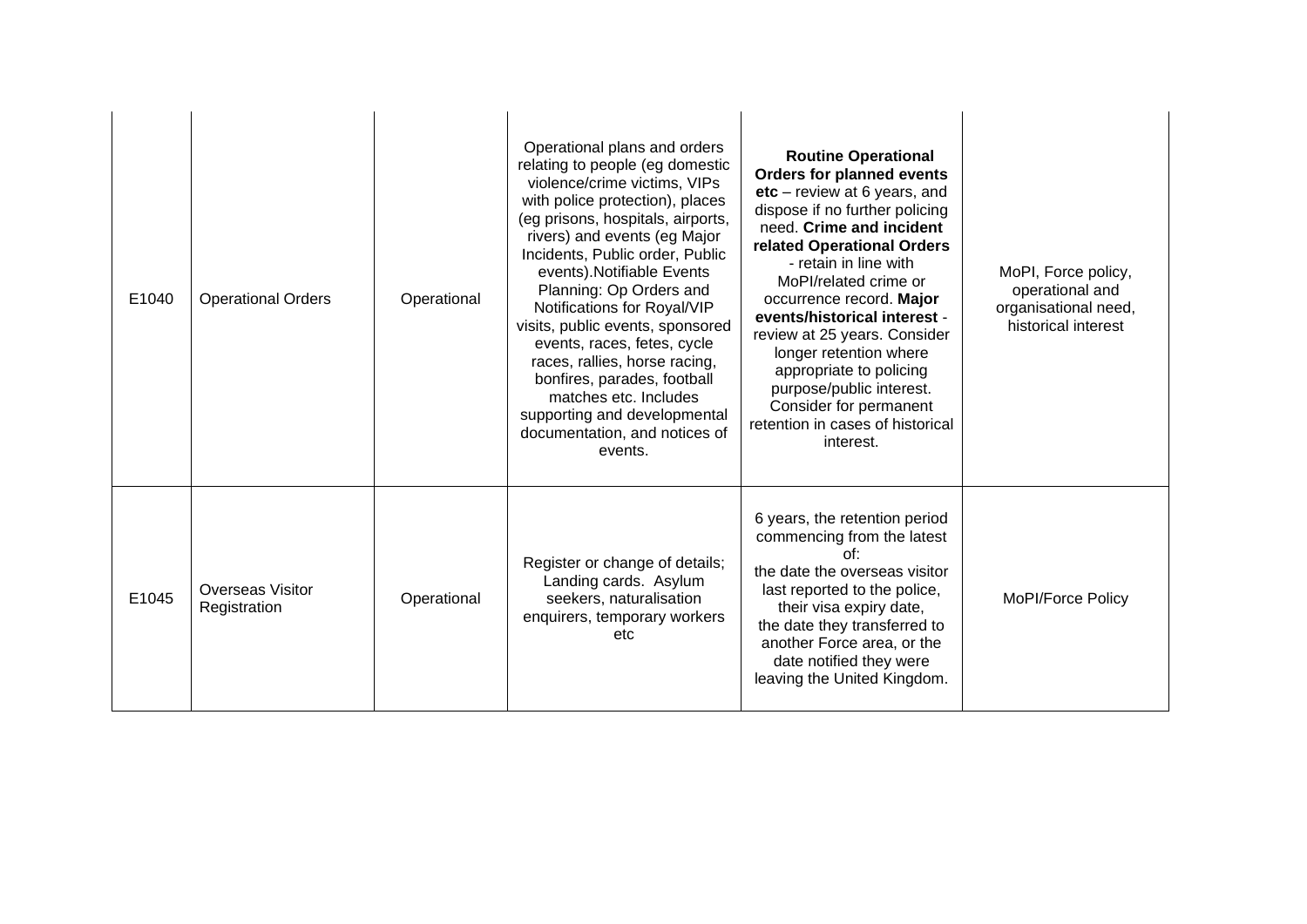| E1050 | Person records                                                     | Operational          | Person/nominal records                                                                                                 | MoPI Group retention applies                                                                            | <b>MoPI</b>                                                       |
|-------|--------------------------------------------------------------------|----------------------|------------------------------------------------------------------------------------------------------------------------|---------------------------------------------------------------------------------------------------------|-------------------------------------------------------------------|
| E1060 | Photographs: Scenes of<br>crimes                                   | Crime                | Photographs taken at scenes<br>of crimes; DVDs, Videos, CDs<br>etc                                                     | Minimum 6 years. CPIA /<br>MoPI group retention,<br>depending on case/outcome                           | CPIA, MoPI                                                        |
| E1070 | <b>Pocket Note Books</b>                                           | Operational          | <b>Pocket Note Books</b>                                                                                               | Relevant information is<br>transferred to electronic case<br>record for the relevant MoPI<br>retention. | CPIA, Civil Litigation<br>(Limitation Act 1980), Audit<br>purpose |
| E1080 | <b>Police National</b><br><b>Computer Transaction</b><br>enquiries | Crime/PNC<br>liaison | NYP records of PNC checks<br>made                                                                                      | 6 years                                                                                                 | Civil Litigation (Limitation<br>Act 1980) PNC, Audit<br>purpose   |
| E1085 | <b>Police National</b><br>Computer batch output                    | PNC liaison          | Batch output reports from<br>PNC, eg Daily Activity Files,<br>weekly/monthly reports for<br>action/monitoring purposes | 24 months                                                                                               | Adminstrative / Audit<br>purpose                                  |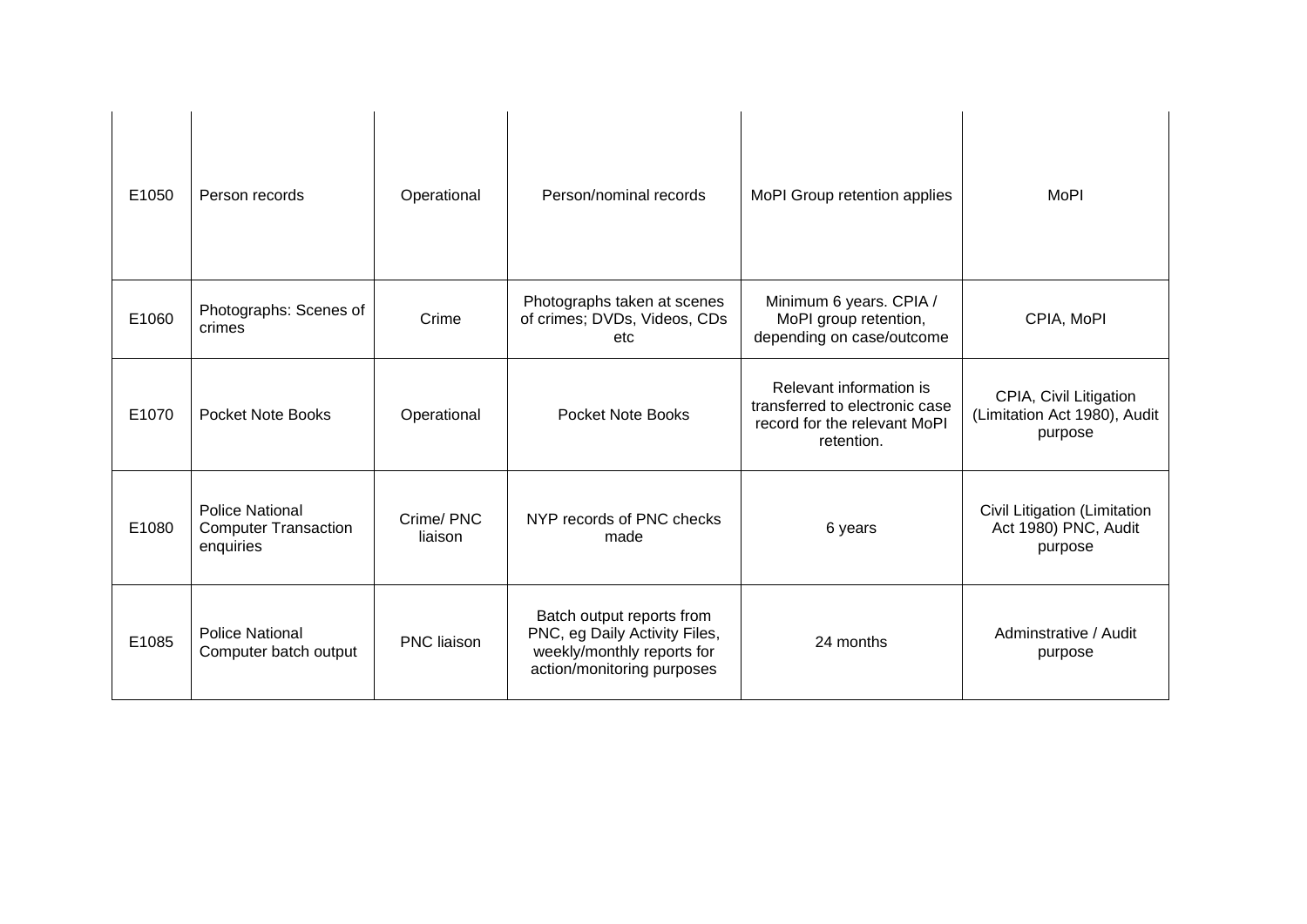| E1090 | <b>Potentially Dangerous</b><br>People                | Crime                  | Someone who has not been<br>convicted of, or cautioned for,<br>any offence of a sexual or<br>violent nature and who does<br>not fall within any MAPPA<br>categories but gives<br>reasonable grounds for<br>believing that there is a real<br>likelihood of them committing<br>an offence or offences to<br>cause serious harm | <b>MoPI Group Retention</b><br>Applies                                  | MoPI, Associated Risk                                                   |
|-------|-------------------------------------------------------|------------------------|-------------------------------------------------------------------------------------------------------------------------------------------------------------------------------------------------------------------------------------------------------------------------------------------------------------------------------|-------------------------------------------------------------------------|-------------------------------------------------------------------------|
| E1100 | <b>Premises Searched</b><br>Records                   | Crime                  | <b>Premises Searched Records</b>                                                                                                                                                                                                                                                                                              | <b>MoPI Group Retention</b><br>Applies                                  | RIPA, MoPI, Civil Litigation<br>(Limitation Act 1980)                   |
| E1101 | <b>Premises Searched</b><br>Registers                 | Admin                  | <b>Registers of Premises</b><br>Searched records filed or<br>scanned, Registers held by<br><b>Busines Admin</b>                                                                                                                                                                                                               | Entries disposed after 100<br>years                                     | Register required under<br>PACE, MoPI retention,<br><b>Force Policy</b> |
| E1120 | Property - Auction                                    | Operational            | Auction records                                                                                                                                                                                                                                                                                                               | EoCY + 6 Years                                                          | Civil Litigation (Limitation<br>Act 1980)                               |
| E1150 | Property - Lost and<br><b>Found Items</b>             | Operational /<br>Admin | Lost and found property                                                                                                                                                                                                                                                                                                       | 42 days (unless falls into<br>exception outlined in Force<br>Procedure) | <b>Force Procedure</b>                                                  |
| E1160 | Property - Lost and<br><b>Found Records</b>           | Operational /<br>Admin | Lost and found property forms /<br>records / register                                                                                                                                                                                                                                                                         | MoPI Group Retention<br>Applies                                         | <b>MoPI</b>                                                             |
| E1170 | Property - Seized /<br>Detained / Exhibits -<br>Items | Crime                  | Seized / detained property<br>items, exhibits.                                                                                                                                                                                                                                                                                | In line with PACE / CPIA                                                | PACE, CPIA, Force<br>Procedure                                          |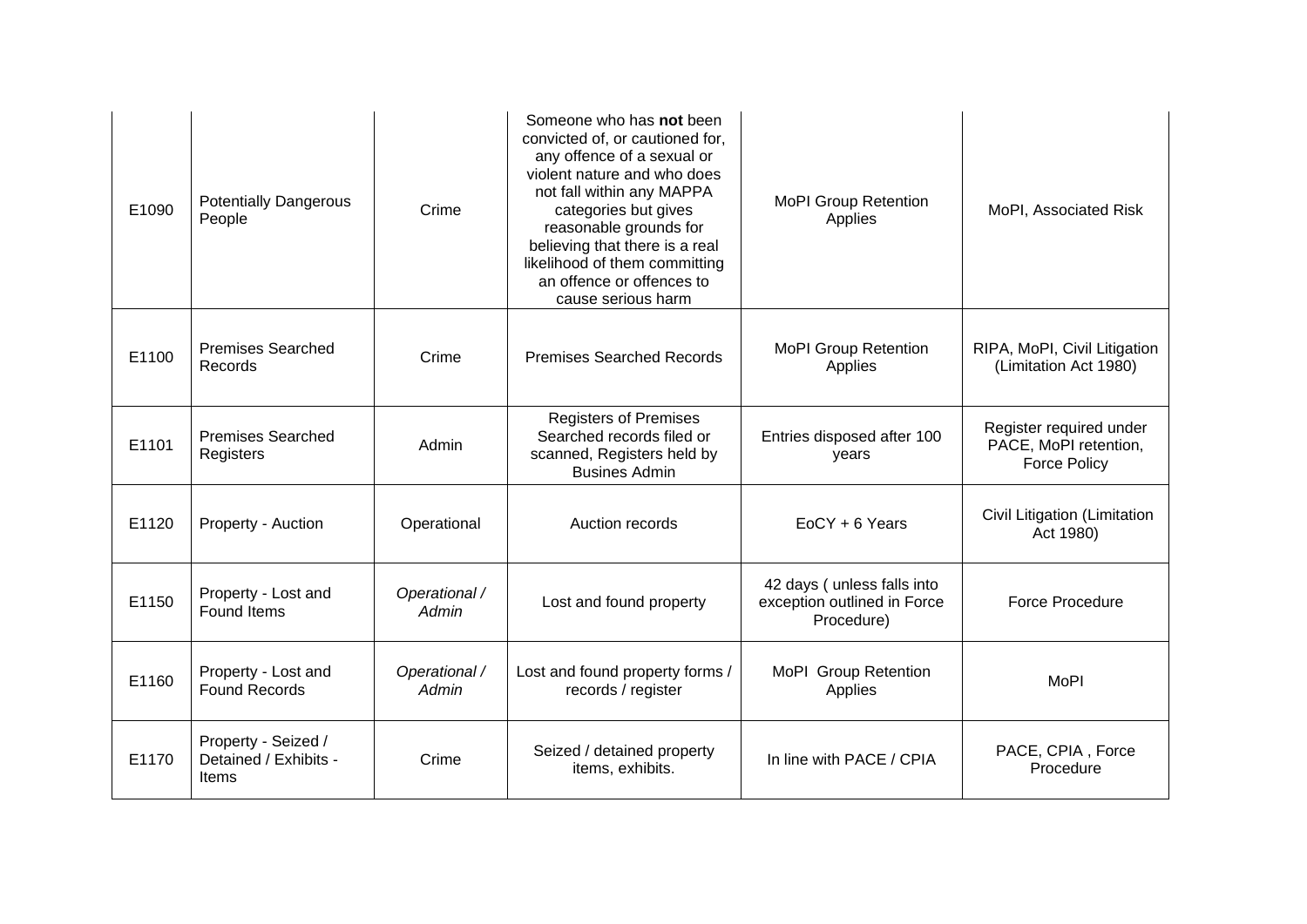| E1180 | Property - Seized /<br>Detained / Exhibits -<br>Records | Admin                   | Seized property forms;<br>detained property records / log<br>books; crime exhibit cards,<br>books, registers.                            | Minimum 6 years, MoPl<br><b>Group Retention Applies</b>                                                    | Civil Litigation (Limitation<br>Act 1980), MoPl |
|-------|---------------------------------------------------------|-------------------------|------------------------------------------------------------------------------------------------------------------------------------------|------------------------------------------------------------------------------------------------------------|-------------------------------------------------|
| E1199 | Restraining orders                                      | <b>Criminal Justice</b> | Orders imposed or rejected                                                                                                               | MoPI Group Retention, or<br>length of order, whichever is<br>longest.                                      | <b>MoPI</b>                                     |
| E1210 | Road Search                                             | Operational             | Vehicles stopped at road<br>checks<br>(authority/records relating to<br>case/investigation should be<br>retained in line with case file) | 12 months, unless needed for<br>investigative purposes. If<br>evidential, MoPI group<br>retention applies. | National Guidance, Force<br>Policy              |
|       | Roadside breath tests -<br>see Breath Testing           |                         |                                                                                                                                          |                                                                                                            |                                                 |
|       | <b>RTC</b> see Collisions                               |                         |                                                                                                                                          |                                                                                                            |                                                 |
| E1240 | Safeguarding                                            | Operational             | PVP - not resulting in crime.<br>Issues of child or vulnerable<br>person concern/safety; minutes<br>of meetings/conferences etc          | <b>MoPI Group Retention</b><br>applies; decision to be made<br>at RRD MoPI review<br>considering risk.     | MoPI, associated risk level                     |
| E1250 | <b>Seized Vehicles</b><br>records                       | Admin                   | Records to support process                                                                                                               | <b>MoPI</b>                                                                                                | MoPI, Force Procedure                           |
| E1280 | SOCO Files (Crime<br>Scene Investigation)               | Crime                   | Scene of Crime Officer files.<br>Details of examinations etc.                                                                            | <b>MoPI Group Retention</b><br>Applies                                                                     | <b>MoPI</b>                                     |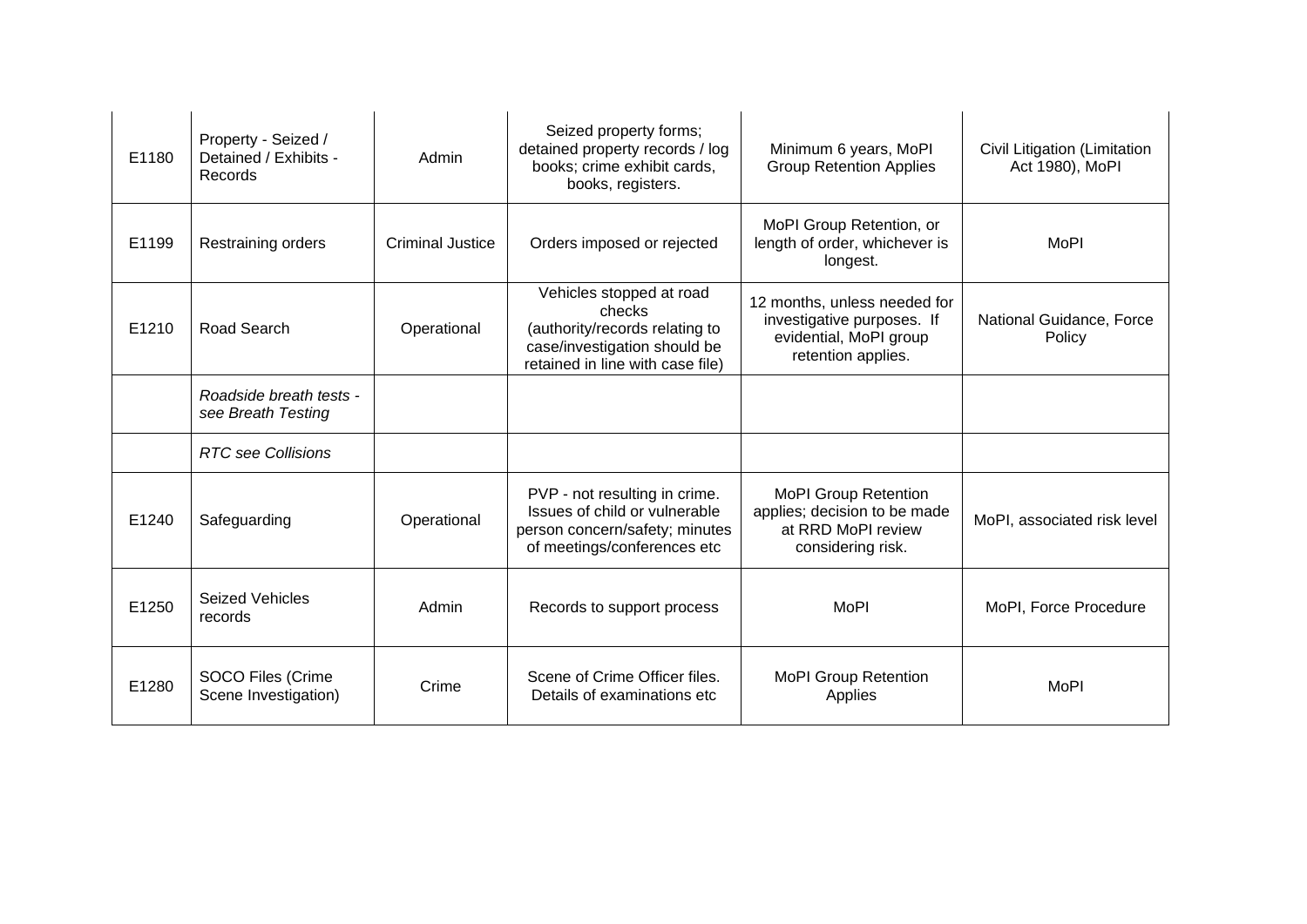| E1290 | Stop and Search                    | Operational | Copy of form issued following<br>search                         | 12 months, unless needed for<br>investigative purposes. If<br>evidential, MoPI group<br>retention applies. | PACE, MoPI                                                            |
|-------|------------------------------------|-------------|-----------------------------------------------------------------|------------------------------------------------------------------------------------------------------------|-----------------------------------------------------------------------|
| E1300 | <b>Subscriber Check</b><br>Records | Crime       | Subscriber requests & results,<br>class as intelligence product | CPIA / MoPI group retention,<br>depending on case/outcome                                                  | RIPA, CPIA, DPA, MoPI                                                 |
| E1315 | Taser - Police                     | Operational | Presented or Discharged -<br>Police Use Forms.                  | 6 years                                                                                                    | Review where linked to<br>serious matters, eg<br>coroners.            |
| E1316 | Taser - Police                     | Operational | Taser Wires, Probes and<br>Paper aphids                         | 6 years                                                                                                    | Civil Litigation(Limitation<br>Act 1980), IPCC &<br>discipline cases. |
| E1317 | Taser - Police                     | Operational | Taser issue and return records                                  | 6 years                                                                                                    | Civil Litigation(Limitation<br>Act 1980), IPCC &<br>discipline cases. |
| E1330 | <b>TSU FILES</b>                   | Crime       | <b>Requests for Technical</b><br>Support                        | 6 years                                                                                                    | RIPA, CPIA, DPA, MoPI                                                 |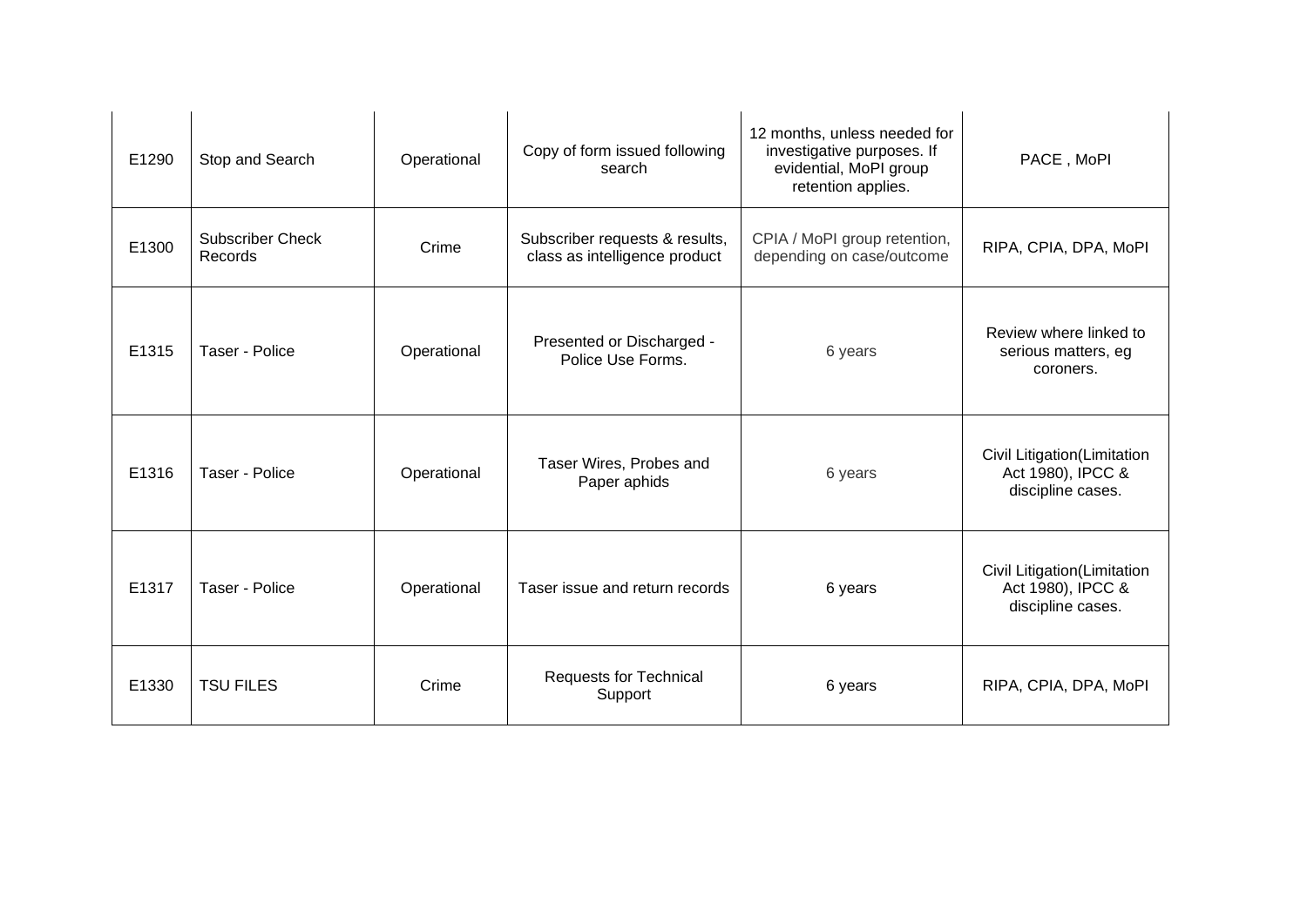| E1370 | Video Interviews (Child<br>/ vulnerable adult)                                           | Crime                   | Could be victim, witness,<br>suspect, offender                                                                                                  | Minimum 6 years, or age 18<br>plus 6 years for children.<br>CPIA / MoPI group retention,<br>depending on case/outcome | CPIA, DPA, MoPI, Civil<br>Litigation (Limitation Act<br>1980), CPS Achieving Best<br>Evidence guidance |
|-------|------------------------------------------------------------------------------------------|-------------------------|-------------------------------------------------------------------------------------------------------------------------------------------------|-----------------------------------------------------------------------------------------------------------------------|--------------------------------------------------------------------------------------------------------|
| 1371  | Treat as Urgent<br>Command &<br>Markers held on<br>Control<br><b>Command and Control</b> |                         | Markers relating to officer<br>safety issues etc                                                                                                | Review Annually for<br>relevance                                                                                      | Data Protection Act, Force<br>Procedure                                                                |
| E1380 | Warrants                                                                                 | <b>Criminal Justice</b> | All warrant records and<br>associated documents;<br>outstanding warrants - non-<br>appearance, non payment etc                                  | <b>MoPI Group Retention</b><br>Applies<br>Original paper record retain<br>until executed/withdrawn                    | CPIA / MoPI                                                                                            |
|       | Webcam - see CCTV /<br>Bodycam / Headcam /<br>Webcam                                     |                         | See CCTV / Bodycam /<br>Headcam / Webcam                                                                                                        |                                                                                                                       |                                                                                                        |
| E1410 | Wildlife files                                                                           | Operational             | Files pertaining to e.g. badger<br>digging; cruelty to animals;<br>diseases; illegal importation of<br>animals; protection of wild<br>birds etc | <b>MoPI Group Retention</b><br>Applies                                                                                | MoPI, Wildlife &<br>Countryside Act; Hunting<br>Act                                                    |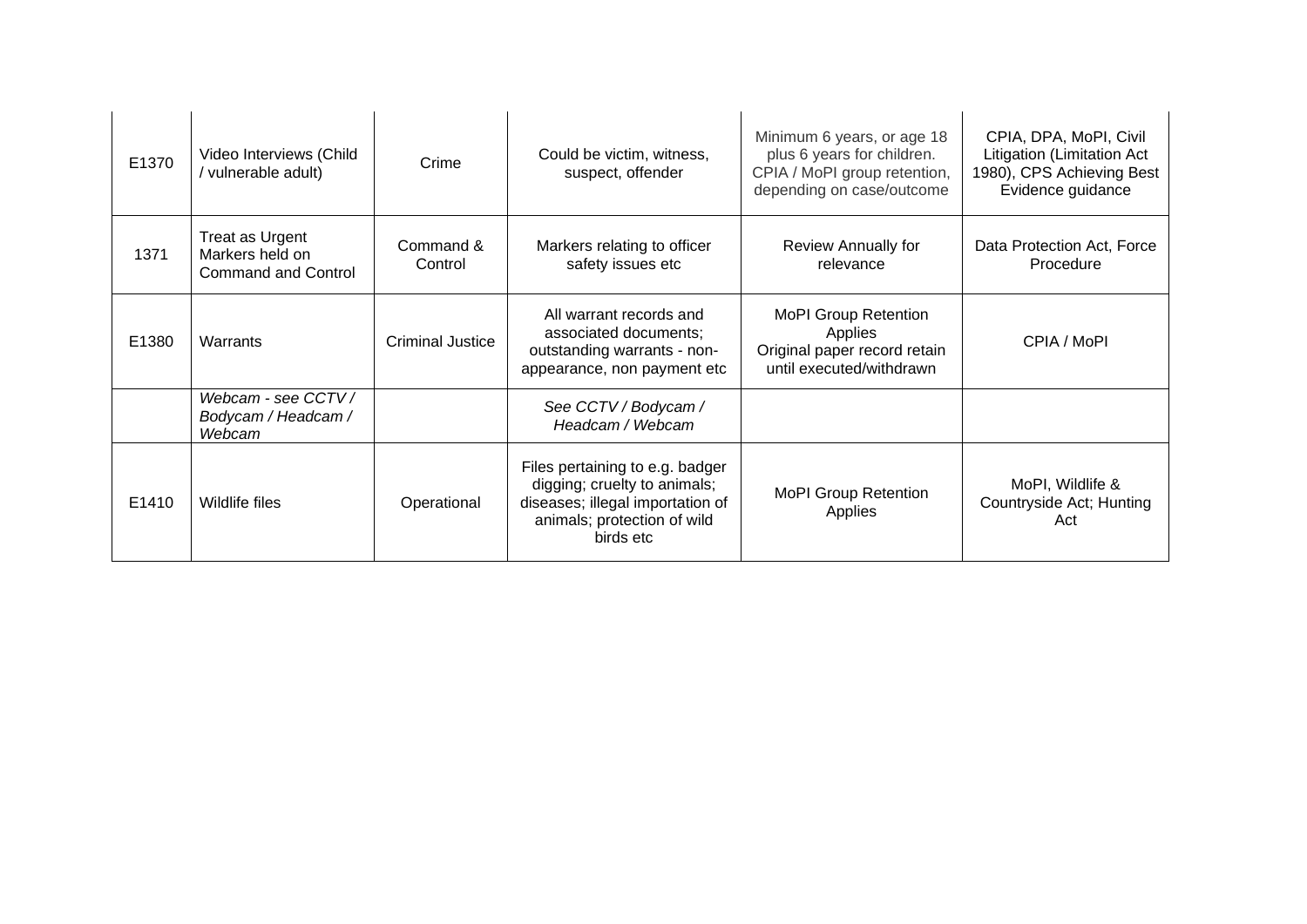## **North Yorkshire Police RETENTION & DISPOSAL SCHEDULE: CORPORATE RECORDS V3.9**

| <b>URN</b>       | <b>INFORMATION</b>          | <b>CATEGORY</b>        | <b>DESCRIPTION</b>                                                                                                                                          | <b>MINIMUM RECOMMENDED</b><br><b>RETENTION (from closure)</b>                                                                                                                                    | <b>RATIONALE/</b><br><b>LEGISLATION</b>                                                                                                                                                 |
|------------------|-----------------------------|------------------------|-------------------------------------------------------------------------------------------------------------------------------------------------------------|--------------------------------------------------------------------------------------------------------------------------------------------------------------------------------------------------|-----------------------------------------------------------------------------------------------------------------------------------------------------------------------------------------|
| C <sub>100</sub> | Accidents at work           | <b>Human Resources</b> | Accident report forms; Injury on Duty<br>reports; Reportable injuries, diseases<br>and dangerous occurrences; related<br><b>Employers Liability Claims.</b> | In line with Personal Record,<br>unless a longer 'Health & Safety'<br>retention period applies.<br>If Injury on Duty, or may affect<br>Pension, retain in line with<br>Pensions-related records. | Force Policy, Civil Litigation<br>(Limitation Act 1980),<br>Health & Safety Executive,<br>RIDDOR (Reporting of<br>Injuries, Diseases and<br><b>Dangerous Occurrences</b><br>Regs 1995). |
| C <sub>130</sub> | Accounts                    | Finance                | Receivable accounts                                                                                                                                         | 6 years                                                                                                                                                                                          | <b>Auditors</b>                                                                                                                                                                         |
| C140             | Accounts                    | Finance                | Final accounts tabulations                                                                                                                                  | Indefinitely                                                                                                                                                                                     | <b>Auditors</b>                                                                                                                                                                         |
| C <sub>150</sub> | Accounts                    | Finance                | Statements of accounts rendered and<br>payable; accounts outstanding and<br>outstanding orders                                                              | EoFY + 6 years                                                                                                                                                                                   | NPCC retention guidance                                                                                                                                                                 |
| C <sub>190</sub> | <b>Annual Leave Records</b> | <b>Human Resources</b> | Annual leave records                                                                                                                                        | In line with Personal Record.                                                                                                                                                                    | <b>Force Policy</b>                                                                                                                                                                     |
| C <sub>200</sub> | <b>Annual Reports</b>       | Corporate              | Chief Constable's                                                                                                                                           | Indefinitely                                                                                                                                                                                     | For Archive<br>purposes/Public interest                                                                                                                                                 |
| C220             | Assets                      | Various                | Assets/equipment registers/records                                                                                                                          | When last item in register has<br>been disposed of +6yrs                                                                                                                                         | Auditors                                                                                                                                                                                |
| C230             | Audits - Finance            | Finance                | Audit reports: Finance - internal and<br>external                                                                                                           | Indefinitely                                                                                                                                                                                     | Force policy                                                                                                                                                                            |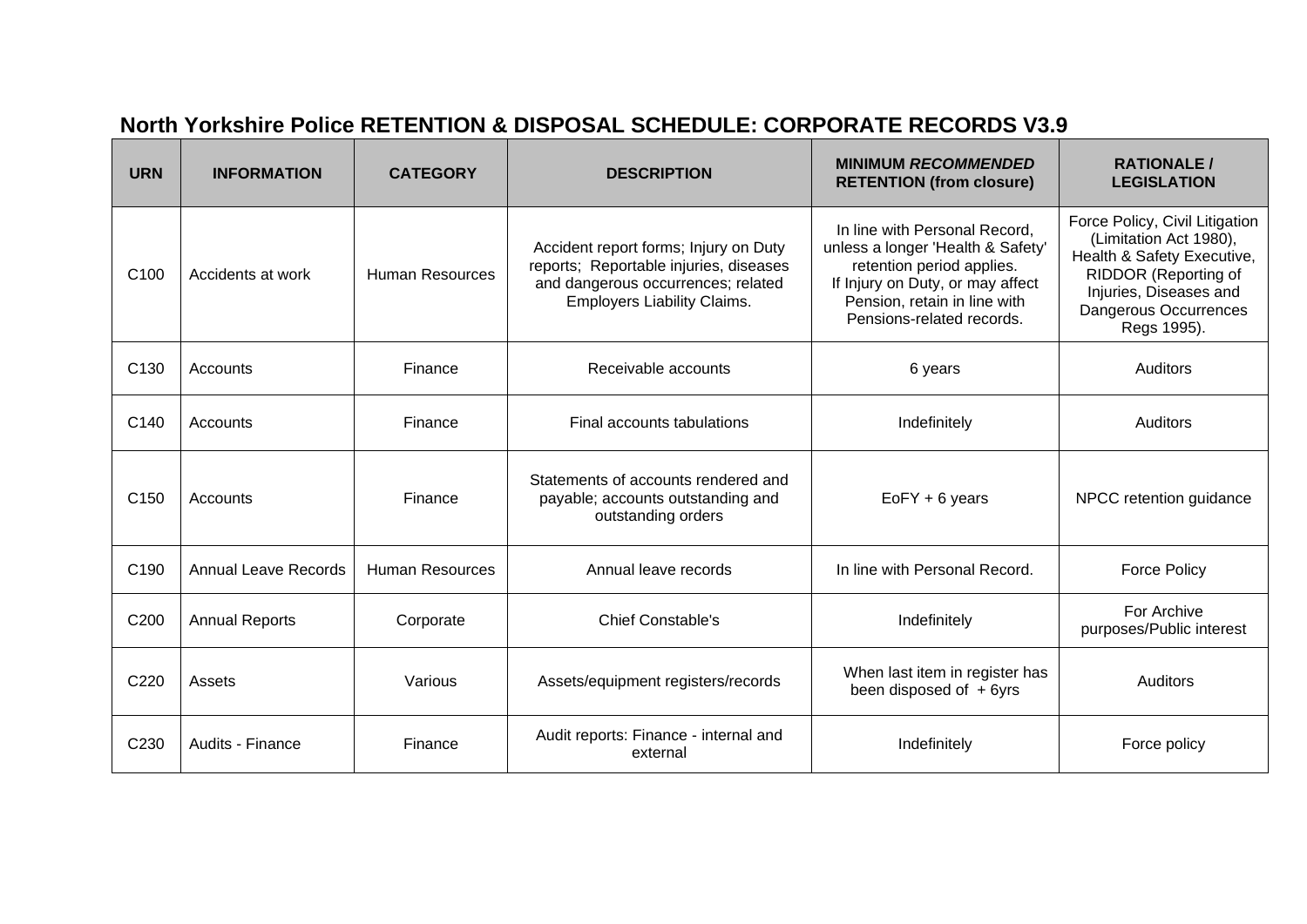| C235             | Audits - System and<br>security | Corporate | Audit reports: system and security;<br>transactional, data and compliance audits                                                                              | 6 years          | Force policy, Auditors,<br>National Archives & NPCC<br>retention guidance. |
|------------------|---------------------------------|-----------|---------------------------------------------------------------------------------------------------------------------------------------------------------------|------------------|----------------------------------------------------------------------------|
| C236             | Audit logs on Niche             | Corporate | Audit logs on Niche                                                                                                                                           | 6 years          | Force policy                                                               |
| C237             | Audit logs on<br>Sharepoint     | Corporate | Audit logs on Sharepoint                                                                                                                                      | 2 years          | Force policy                                                               |
| C <sub>250</sub> | Awards                          | Corporate | Documentation re Honours, gallantry,<br>commendations, long service, MBE<br>citations etc                                                                     | Indefinitely     | For Archive<br>purposes/Public interest                                    |
| C260             | <b>Banking Records</b>          | Finance   | Cheque book/butts for all accounts;<br>Dishonoured cheques; Stoppage of<br>cheque payment notices; Record of<br>cheques opened books; Cheque<br>registers     | $EoFY + 6$ years | Auditors, Disputes, Claims,<br><b>Contract Law</b>                         |
| C270             | <b>Banking Records</b>          | Finance   | Fresh cheques; record of cheques<br>paid/presented                                                                                                            | $EoFY + 6$ years | Auditors, Disputes, Claims,<br><b>Contract Law</b>                         |
| C280             | <b>Banking Records</b>          | Finance   | Bank deposit books/slips/butts; Bank<br>deposit summary sheets; Summaries of<br>daily banking; Cheque schedules;<br>Register of cheques lodged for collection | $EoFY + 6$ years | Auditors, Disputes, Claims,<br><b>Contract Law</b>                         |
| C290             | <b>Banking Records</b>          | Finance   | Reconciliation files/sheets; Daily list of<br>paid cheques; Unpaid cheque records                                                                             | $EoFY + 6$ years | Auditors, Disputes, Claims,<br><b>Contract Law</b>                         |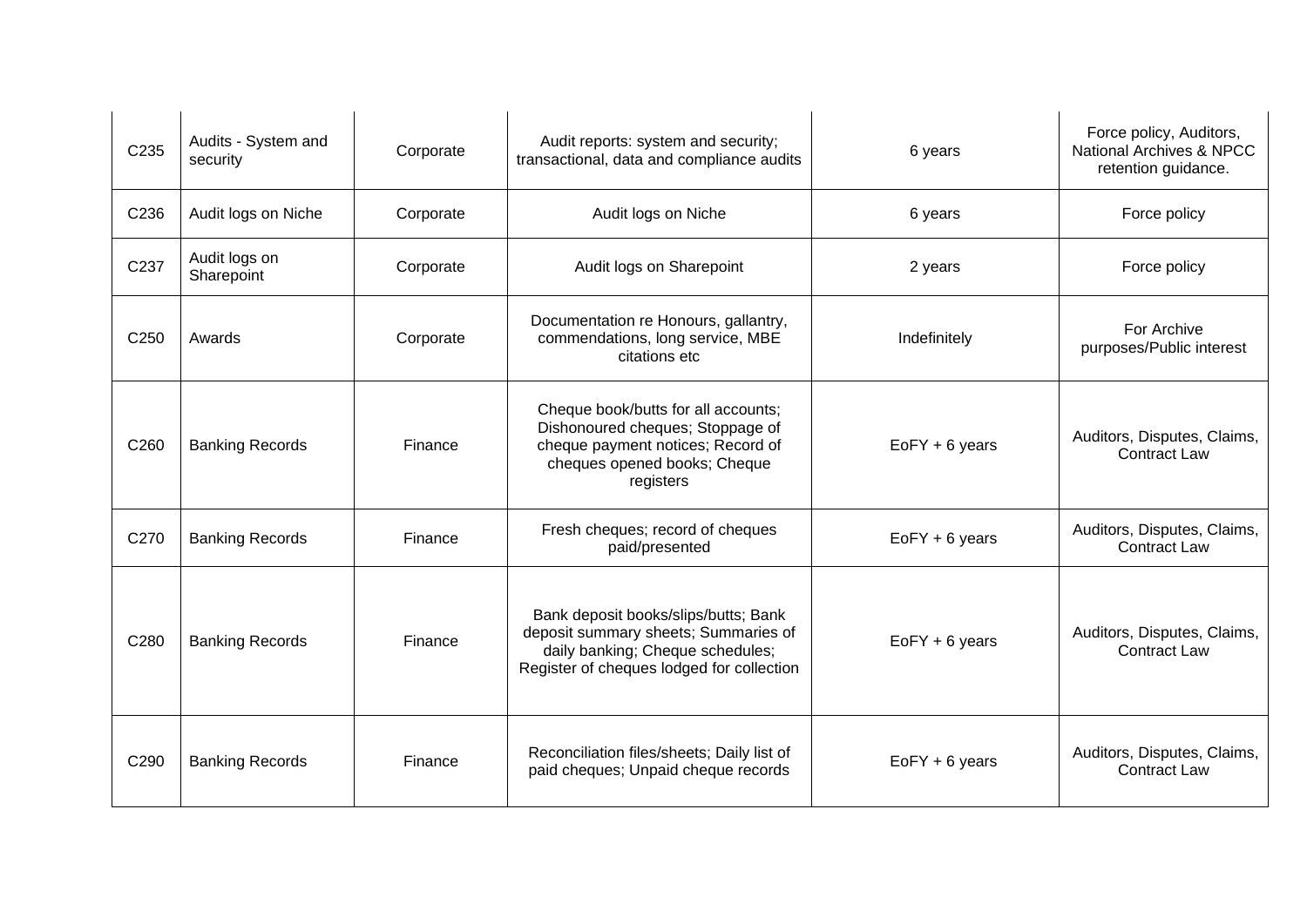| C300 | <b>Banking Records</b>                | Finance                   | Bank statements, periodic reconciliation's<br>Bank certificates of balance        | EoFY + 6 years                                                                     | Auditors, Disputes, Claims,<br><b>Contract Law</b>        |
|------|---------------------------------------|---------------------------|-----------------------------------------------------------------------------------|------------------------------------------------------------------------------------|-----------------------------------------------------------|
| C310 | <b>Banking Records</b>                | Finance                   | Electronic records, audit trails                                                  | EoFY + 6 years                                                                     | Auditors, Disputes, Claims,<br>Contract Law, Force Policy |
| C320 | <b>Budgets</b>                        | Finance                   | Control year-end tabulations; End of year<br>summaries; quarterly summaries.      | $EoFY + 6$ years                                                                   | Auditors                                                  |
| C330 | <b>Budgets</b>                        | Finance                   | Chartered Institute of Public Finance and<br>Accountancy, estimates and actuals   | Indefinitely                                                                       | Auditors                                                  |
| C335 | <b>Business Continuity</b><br>Plans   | Corporate                 | Business Continuity Plans, current and<br>superceded                              | Until superceded plus 6 years.<br>Review at 6 years for further<br>retention need. | Limitation Act 1980, Force<br>policy                      |
| C341 | <b>Business Interests</b>             | Professional<br>Standards | Records of notification of Business<br><b>Interests to Professional Standards</b> | Date of leaving + 6 years                                                          | Administration / Reference /<br><b>Disputes</b>           |
| C350 | Campaigns                             | Corporate                 | Campaigns - plans, briefs final<br>documents                                      | 6 yrs then review                                                                  |                                                           |
| C360 | <b>Cash Books/Sheets</b>              | Finance                   | Expenditure sheets; Cash books/sheets;<br>Monies book                             | EoFY + 6 years                                                                     | Force Policy, Auditors,<br>Disputes, Claims               |
| C370 | <b>Central Stores</b><br>Requisitions | Finance                   | Purchase orders                                                                   | EoFY + 6 years                                                                     | Auditors, Disputes, Claims,<br><b>Contract Law</b>        |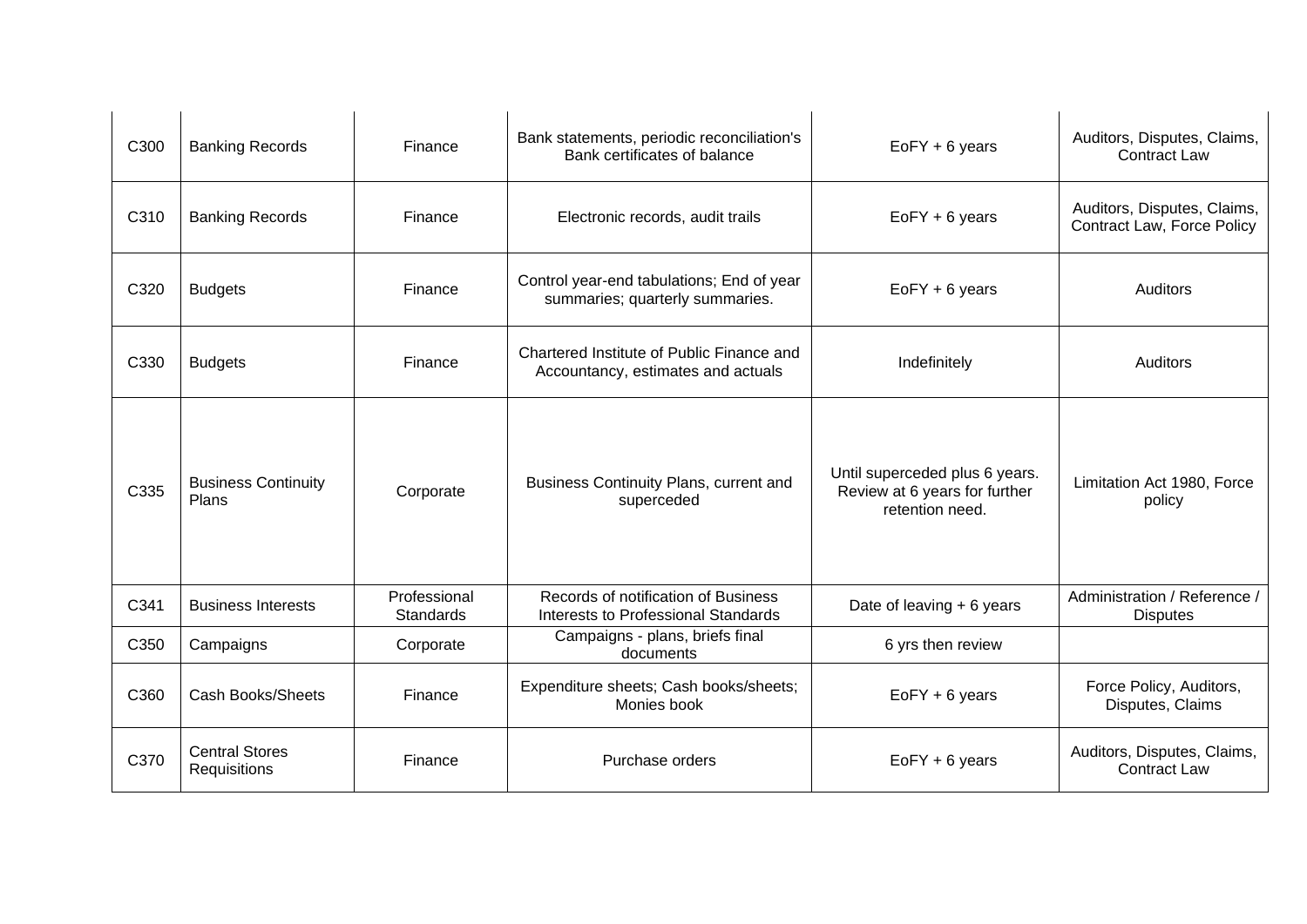| C380 | Ceremonial, official<br>openings, dedications                   | Corporate | Force ceremonials, openings, events etc                                                                                                                                                                  | Indefinitely                                                                      | For Archive purposes,<br><b>Force Policy</b> |
|------|-----------------------------------------------------------------|-----------|----------------------------------------------------------------------------------------------------------------------------------------------------------------------------------------------------------|-----------------------------------------------------------------------------------|----------------------------------------------|
| C390 | Civil Orders - legal<br>records                                 | Legal     | <b>Domestic Violence Protection Orders</b><br>(DVPO), Domestic Violence protection<br>Notice (DVPN), Sexual Risk Order<br>(SRO), Sexual Harm Prevention Order<br>(SHPO), Civil Injunction (CIVINJ).      | <b>MoPI Group Retention Applies</b>                                               | <b>MoPI</b>                                  |
| C391 | Civil Orders - legal<br>records                                 | Legal     | Sexual Offences Prevention Order<br>(SOPO), Risk of Sexual Harm Order<br>(RSHO), Violent Offender Order (VOO),<br>Sex Offender Order (SOO), Foreign<br>Travel Order (FTO), Notification Order<br>(NOTO). | Review 25 years from reported<br>date. MoPI group retention<br>applies if longer. | <b>MoPI</b>                                  |
| C392 | Civil Orders - legal<br>records                                 | Legal     | Football Banning Order (FBO, Anti-Social<br>Behaviour Order (ASBO), Criminal<br>Behaviour Order (CBO).                                                                                                   | 6 years from expiry of order.<br>MoPI group retention applies if<br>longer.       | <b>MoPI</b>                                  |
| C393 | Civil Orders - legal<br>records                                 | Legal     | Proceeds of Crime Act Cash Seizure<br>(POCA), Police Propoerty Act (PPA).                                                                                                                                | Life of file $+6$ years.                                                          | Civil Litigation (Limitations<br>Act 1980)   |
|      | Claims against the<br>force see Litigation<br>against the force |           |                                                                                                                                                                                                          |                                                                                   |                                              |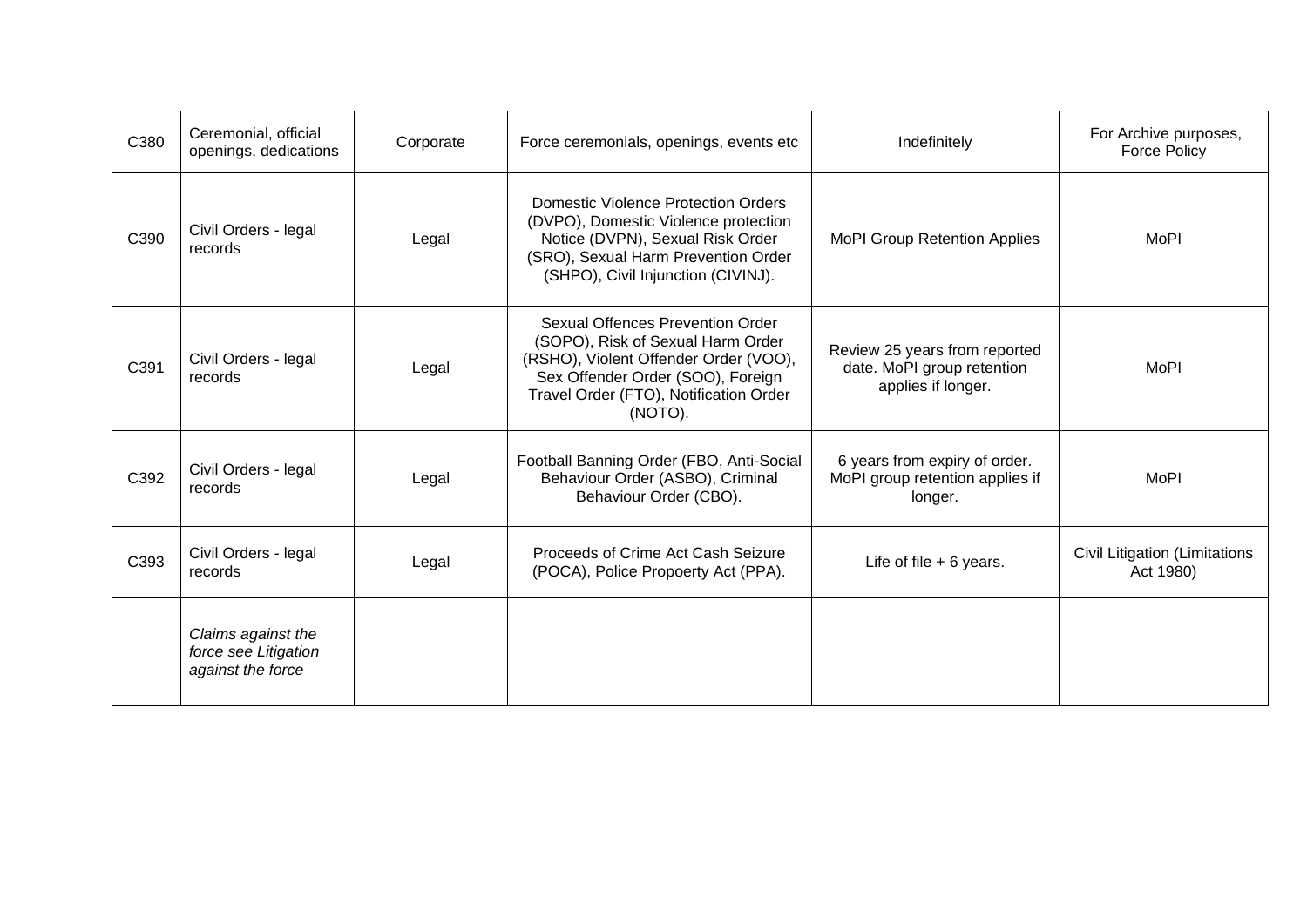| C410 | Committees - Police<br>Authority/PCC                   | Corporate                 | Main Committee Agendas and Minutes                                                                   | Permanently                                                                                                                                                                             | Force Policy; NPCC<br>national retention guidance                                              |
|------|--------------------------------------------------------|---------------------------|------------------------------------------------------------------------------------------------------|-----------------------------------------------------------------------------------------------------------------------------------------------------------------------------------------|------------------------------------------------------------------------------------------------|
| C420 | <b>Committees - County</b><br>Council                  | Corporate                 | Agendas and Minutes for Committees<br>other than Major Incident Planning<br><b>Committees/Groups</b> | $EoFY + 6$ years                                                                                                                                                                        | Administrative need, Civil<br><b>Litigation (Limitation Act</b><br>1980)                       |
| C430 | Committees - Force                                     | Corporate                 | Chief Officer and Senior Management<br>meetings: agendas and minutes                                 | $EoFY + 6$ years                                                                                                                                                                        | Force Policy, Civil<br>Litigation(Limitation Act<br>1980)                                      |
| C450 | <b>Committees - Others</b>                             | Corporate                 | Agendas & minutes from outside<br>agencies                                                           | EoFY + 6years                                                                                                                                                                           | Administrative need, Civil<br>Litigation (Limitation Act<br>1980)                              |
| C470 | <b>Committees - Staff</b><br>Associations and<br>Clubs | Corporate                 | Agendas & minutes                                                                                    | ECY + 6years                                                                                                                                                                            | Administrative need, Civil<br>Litigation (Limitation Act<br>1980)                              |
| C480 | Complaints                                             | Professional<br>Standards | Complaints received and locally resolved,<br>including triage                                        | Minimum 6 years from closure;<br>MoPI retention applies where<br>allegations are related to a crime,<br>or behaviour/action which, if<br>substantiated, would constitute<br>an offence. | Administrative need,<br>reference, dispute, Civil<br>Litigation (Limitation Act<br>1980), MoPI |
| C490 | <b>Contingency Planning</b>                            | Corporate                 | Planning and Policy matters; meetings                                                                | 25 years then review                                                                                                                                                                    | Health & Safety Executive,<br>Civil Litigation (Limitation<br>Act 1980), Force Policy          |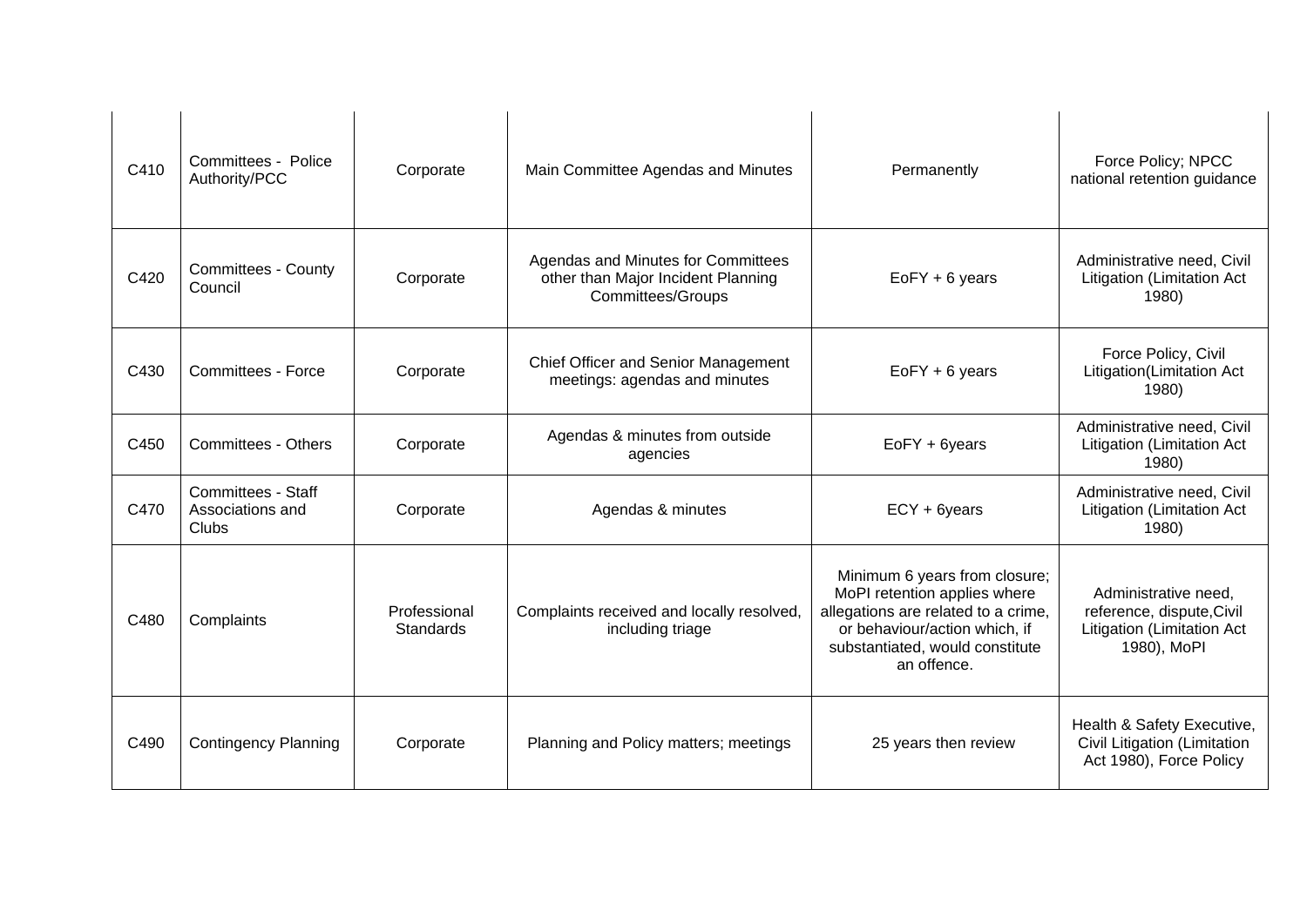| C500 | Continuous<br><b>Improvement Reviews</b>                                                                   | Corporate | Performance indicators & all associated<br>spreadsheets and statistics relating to<br>their production. Best Value Reviews                           | 2 years                                                          | NPCC retention guidance                                                                              |
|------|------------------------------------------------------------------------------------------------------------|-----------|------------------------------------------------------------------------------------------------------------------------------------------------------|------------------------------------------------------------------|------------------------------------------------------------------------------------------------------|
|      | Contracts (see<br>Procurement)                                                                             |           |                                                                                                                                                      |                                                                  |                                                                                                      |
|      | <b>Copyright See</b><br>Photocopying                                                                       |           |                                                                                                                                                      |                                                                  |                                                                                                      |
| C540 | Correspondence -<br>General                                                                                | Corporate | Correspondence from members of the<br>public which does not fall under longer<br>retention, based on content                                         | 6 years                                                          | Force policy, NPCC<br>retention guidance, Civil<br>Litigation                                        |
| C560 | Creditors                                                                                                  | Finance   | Creditors history records, lists and<br>reports                                                                                                      | $EoFY + 6$ years                                                 | <b>Contract Law</b>                                                                                  |
| C570 | <b>Crime Statistics</b>                                                                                    | Corporate | Various: Breath testing statistics, Crimsec<br>reports, Scorecards, depersonalised<br>information provided to the Home Office<br>on a regular basis. | $EoFY + 3$ years                                                 | Force policy; consider also<br>operational need, public<br>interest, historical/archive<br>purposes. |
| C580 | <b>Criminal Injuries</b><br>Compensation<br>Authority Claims (see<br>also Litigation against<br>the force) | Corporate | Claims by persons injured                                                                                                                            | $EoFY + 6$ years<br>If involving a child: age $18 + 6$<br>years. | Civil Litigation (Limitation<br>Act 1980)                                                            |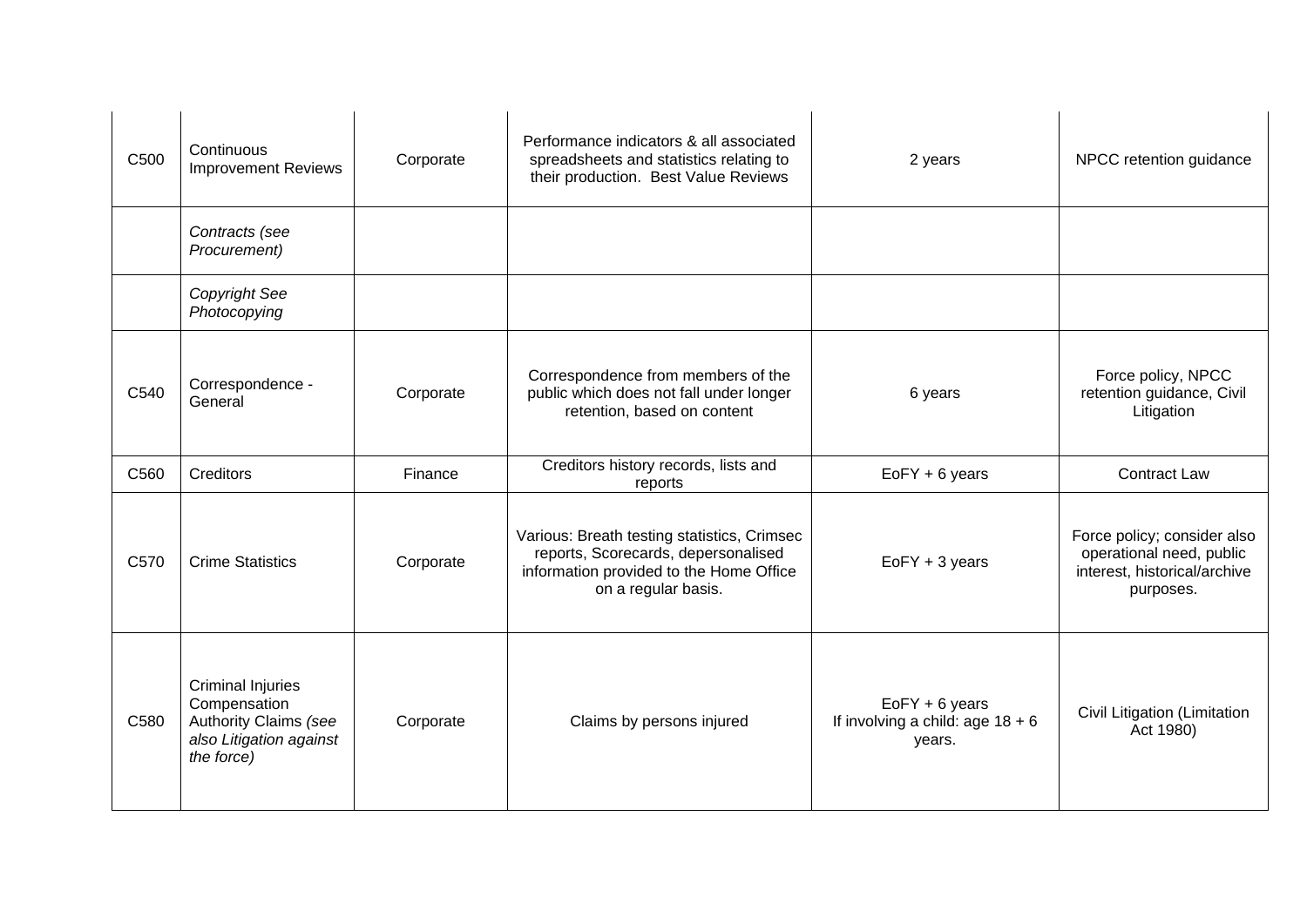| C595 | Data Breach<br>Records/Investigations                           | Corporate                                                     | Non-crime                                                                                                                                                                                         | 6 years from completion                                                     | Limitation Act 1980                                                                             |
|------|-----------------------------------------------------------------|---------------------------------------------------------------|---------------------------------------------------------------------------------------------------------------------------------------------------------------------------------------------------|-----------------------------------------------------------------------------|-------------------------------------------------------------------------------------------------|
| C597 | Data Processing<br>Contracts/Agreements                         | Corporate                                                     | Data processing contracts with external<br>organisions                                                                                                                                            | Life of contract or end of<br>agreement $+6$ years                          | Limitation Act 1980                                                                             |
| C598 | Data Protection<br><b>Impact Assessments</b>                    | IM                                                            | Data Protection Impact Assessments                                                                                                                                                                | Length of processing $+2$ years                                             | NPCC national retention<br>guidance                                                             |
| C600 | <b>Debtors</b>                                                  | Finance                                                       | Debtors records and invoices, debit<br>notes, invoices paid or unpaid etc                                                                                                                         | $EoFY + 6$ years                                                            | <b>Force Policy</b>                                                                             |
| C605 | <b>Delivery Notes</b>                                           | Corporate                                                     |                                                                                                                                                                                                   | 12 months                                                                   | <b>Force Policy</b>                                                                             |
| C610 | Discipline Records -<br>Police Officer<br>(Remains in Force)    | <b>Human Resources</b><br>/ Professional<br>Standards / Legal | Misconduct / Complaints. Investigation<br>conducted by Professional Standards in<br>line with Police Regulations 2003.<br>Individual remains in force.                                            | In line with Personal Record;<br>MoPI Group applies if related to<br>crime. | Force Policy, Consider<br>Police Regulations 2003<br>(sect 15).                                 |
| C620 | Discipline Records -<br><b>Police Officer (Leaves</b><br>Force) | <b>Human Resources</b><br>/ Professional<br>Standards / Legal | Misconduct / Complaints. Investigation<br>conducted by Professional Standards in<br>line with Police Regulations 2003 -<br>Individual leaves force as a result (added<br>to disapprove register). | In line with Personal Record;<br>MoPI Group applies if related to<br>crime. | Force Policy, added to CoP<br>Disapprove Register<br>shared with other forces /<br>safeguarding |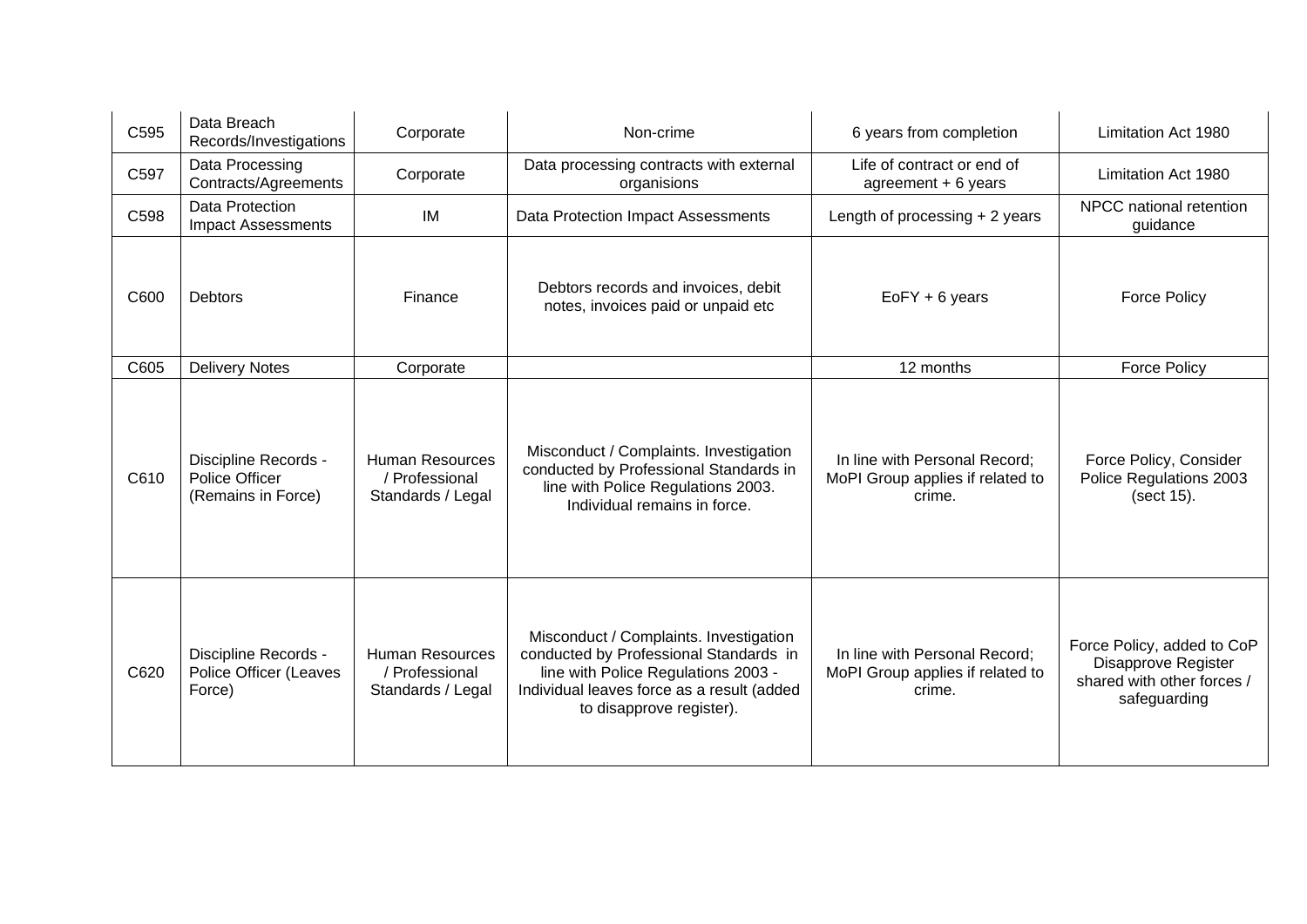| C630 | Discipline Records -<br><b>Police Staff</b>                                                                       | <b>Human Resources</b><br>/ Professional<br>Standards / Legal | Misconduct / Complaint                | In line with Personal Record;<br>MoPI Group applies if related to<br>crime.     | <b>Force Policy</b>                                     |
|------|-------------------------------------------------------------------------------------------------------------------|---------------------------------------------------------------|---------------------------------------|---------------------------------------------------------------------------------|---------------------------------------------------------|
|      | Disclosures see<br>Freedom of<br>Information; Data<br><b>Protection Subject</b><br>Access; Information<br>Sharing |                                                               |                                       |                                                                                 |                                                         |
| C650 | Duty Records                                                                                                      | Finance                                                       | Duty records/registers                | $EoFY + 6$ years                                                                | Civil Litigation (Limitation<br>Act 1980); Force Policy |
| C660 | <b>Employment Cost</b>                                                                                            | Finance                                                       | Cost of employment - Salary records   | Period of Service + 6 years                                                     | <b>HMRC</b>                                             |
| C665 | Employment - Judicial<br>Review                                                                                   | Legal                                                         | Judicial Review legal records         | In line with Personal Record, or<br>Conclusion of case $+6$ years if<br>longer. | Civil Litigation (Limitation<br>Act 1980)               |
| C666 | Employment - Legal                                                                                                | Legal                                                         | Records held by Legal: general advice | In line with Personal Record, or<br>conclusion $+ 6$ years if longer.           | Civil Litigation (Limitation<br>Act 1980)               |
| C670 | <b>Employment Tribunals</b>                                                                                       | <b>Human Resources</b><br>/ Legal                             | Employment Tribunal records and files | In line with Personal Record, or<br>Conclusion of case + 6 years if<br>longer.  | Civil Litigation (Limitation<br>Act 1980)               |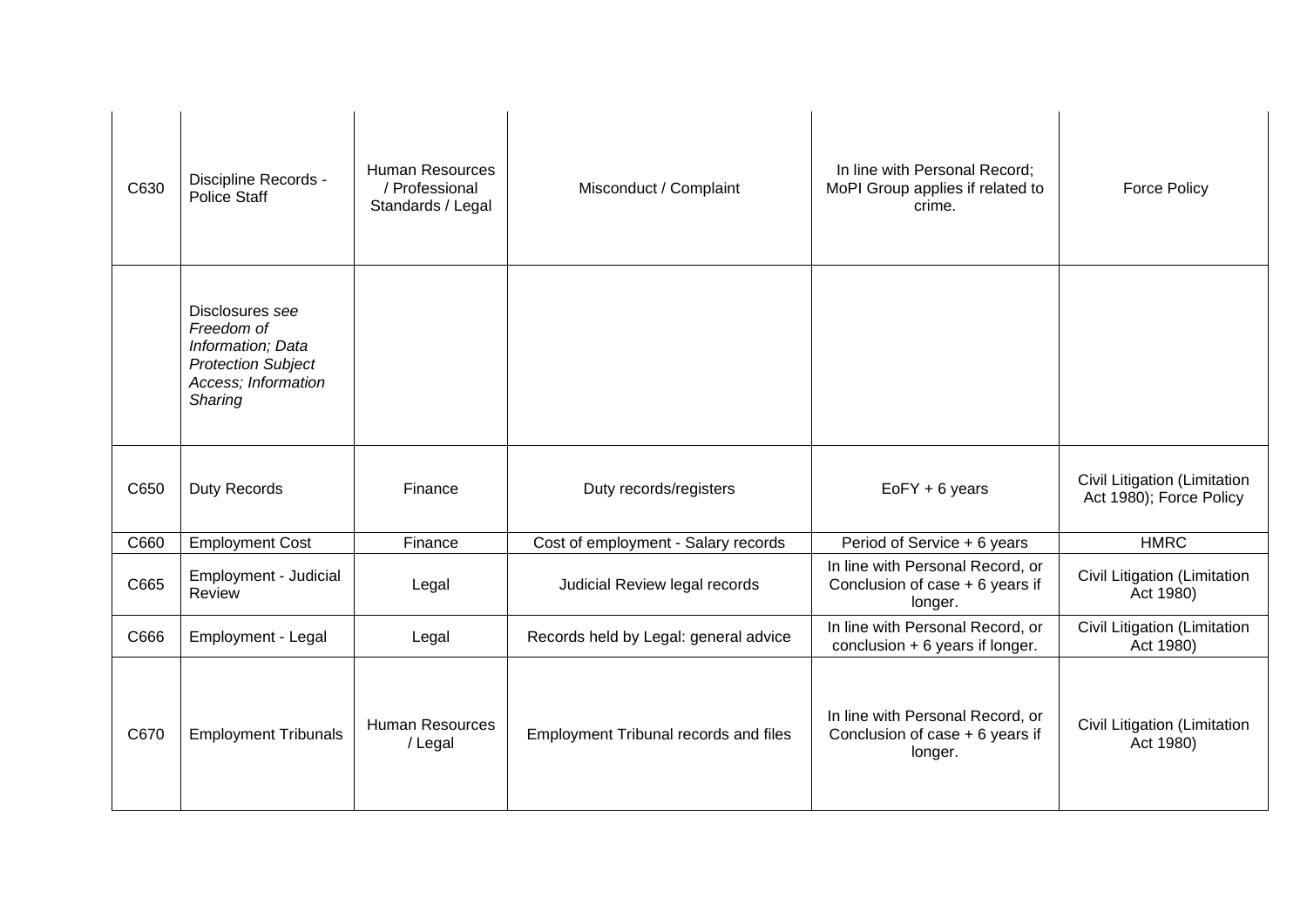| C700 | Equipment and<br><b>Supplies</b>            | Corporate                  | Personal protective equipment supplied,<br>maintenance logs etc                                                                  | $EoFY + 6$ years<br>Inspections: until superceded.                          | The Provision and Use of<br>Work Equipment<br>Regulations 1998,<br>Regulation 6 (3) |
|------|---------------------------------------------|----------------------------|----------------------------------------------------------------------------------------------------------------------------------|-----------------------------------------------------------------------------|-------------------------------------------------------------------------------------|
|      | Events - see Public<br>Events               |                            |                                                                                                                                  |                                                                             |                                                                                     |
| C730 | <b>Expenditure Records</b>                  | Finance                    | Creditors' history records; lists/reports                                                                                        | $EoFY + 6$ years                                                            | <b>HMRC</b>                                                                         |
| C740 | <b>Expenditure Records</b>                  | Finance                    | Statements of accounts outstanding;<br>outstanding orders; statements of<br>accounts - rendered payable                          | $EoFY + 6$ years                                                            | Force Policy, HMRC                                                                  |
| C750 | <b>Expenses</b>                             | Finance                    | Mileage/travel and subsistence - claims<br>and authorisation; Credit Card<br>statements and receipts                             | $EoFY + 6$ years                                                            | <b>Taxes Management Act</b><br>1970 (Section 103)                                   |
| C760 | <b>Financial Working</b><br>Papers          | Finance                    | Closing Papers; estimates working<br>papers (including spreadsheets); grants<br>working papers (or until completion of<br>audit) | $EoFY + 6$ years                                                            | <b>Auditors</b>                                                                     |
| C761 | <b>Firearms Training</b><br>Certificates    | Operational /<br>Corporate | <b>Firearms Training Certificates</b>                                                                                            | In line with HR Personal<br>Record / until age 100                          | Force policy                                                                        |
| C762 | <b>Firearms Training</b><br>Course material | Operational /<br>Corporate | Firearms Training Course material /<br>course content                                                                            | Treat as policy / procedure. 25<br>years then review and<br>dispose/archive | <b>Force Policy</b>                                                                 |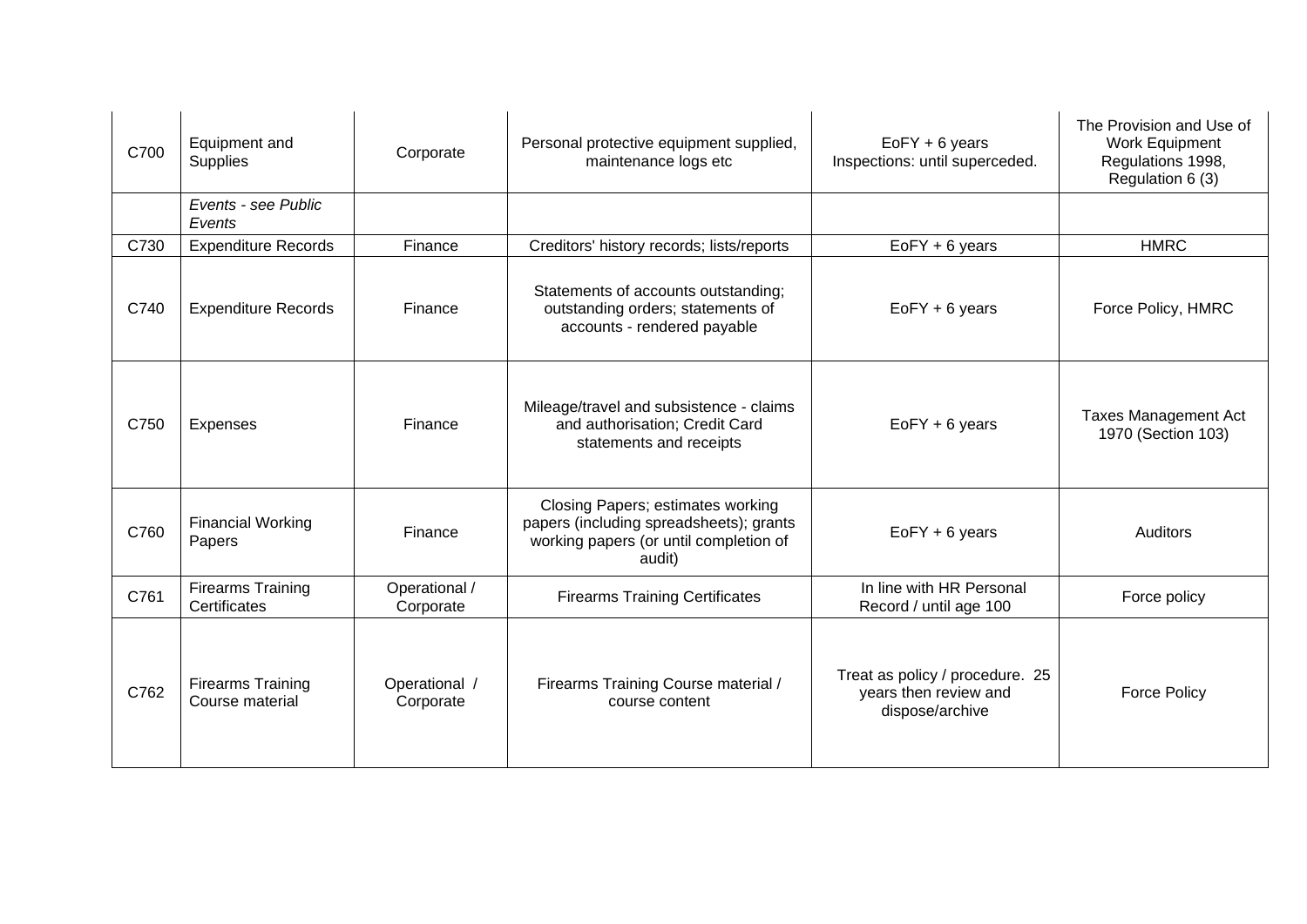| C780 | <b>Fire Tests</b>           | Corporate              | Monthly fire tests at Force buildings                                                                                                           | Life of the building $+ 6$ years | Regulatory Reform (Fire<br>Safety) Regulations 2005,<br>Force Policy, Civil Liability<br>(Civil Limitation Act 1980)                                                                                                         |
|------|-----------------------------|------------------------|-------------------------------------------------------------------------------------------------------------------------------------------------|----------------------------------|------------------------------------------------------------------------------------------------------------------------------------------------------------------------------------------------------------------------------|
| C790 | Force Newspaper             | Corporate              | Force newspaper                                                                                                                                 | Permanent                        | Archive purposes                                                                                                                                                                                                             |
| C800 | Grievances                  | <b>Human Resources</b> | Equal opportunities & Sexual/racial<br>harassment etc reports and statements.<br>Not just about people). Not to be<br>confused with Discipline. | In line with Personal Record     | Civil Liability (Limitation Act<br>1980), Force Policy                                                                                                                                                                       |
| C810 | Health & Safety -<br>Audits | Corporate              | Audits, safety inspections                                                                                                                      | 5 years                          | No legal requirement to<br>keep audit reports but the<br>Management of Health &<br>Safety at Work Regs 1999<br>refer to monitoring, review<br>and risk assessments<br>which are likely to include<br>audits and inspections. |
| C840 | Health & Safety<br>Records  | <b>Human Resources</b> | Records where exposure to a substance<br>may lead to disease many years later                                                                   | 40 years                         | Approved Code of Practice<br>to the Control of<br>Substances Hazardous to<br>Health Regs 2002 -<br>Regulation 11(3)Schedule<br>9 - Special provision<br>relating to biological agents                                        |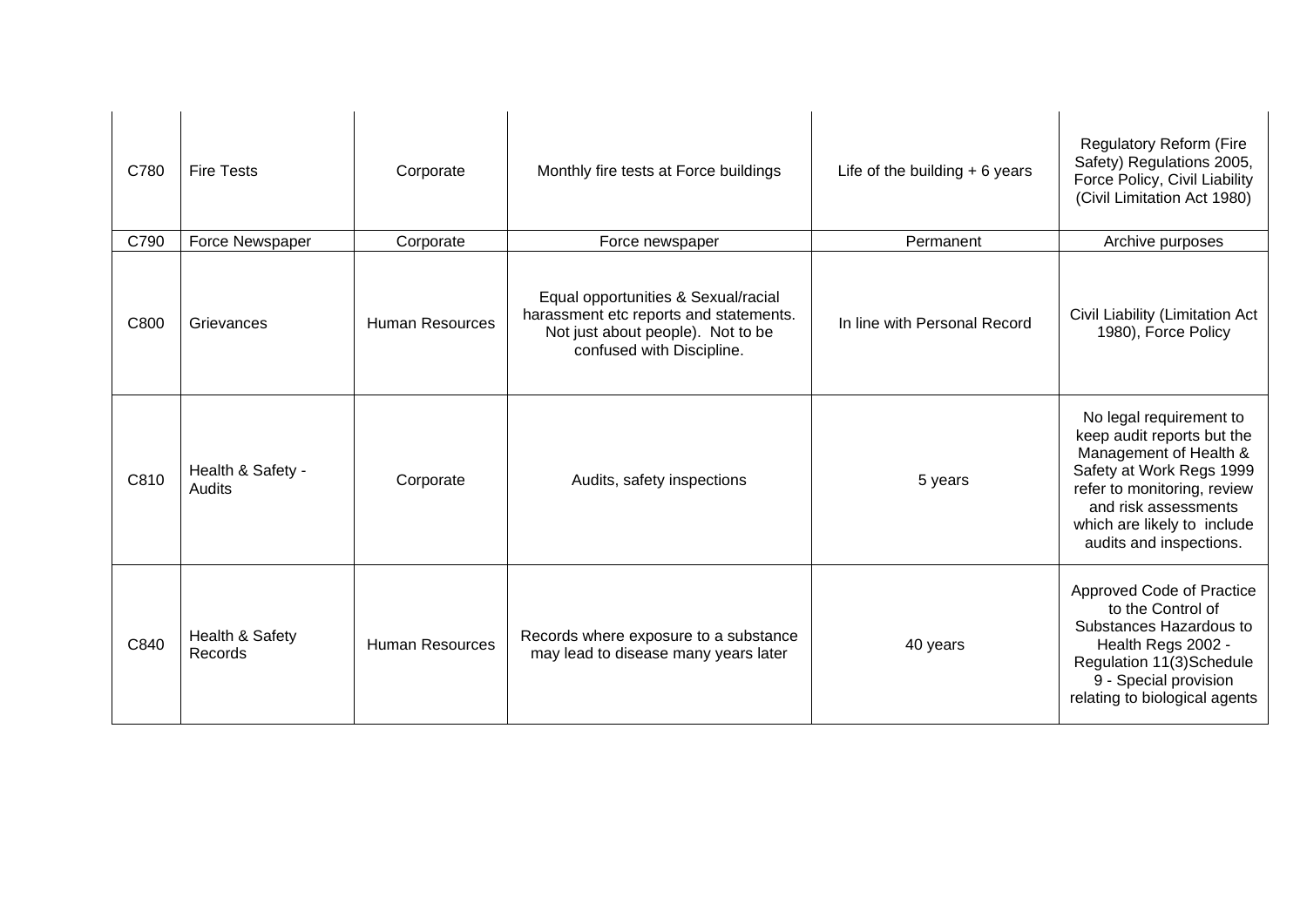| C850 | Health & Safety<br>Records - Air<br>Monitoring    | <b>Human Resources</b>              | Air monitoring - lead                                         | 5 years                                                                 | ACPO / NPCC, Force<br>Policy, Control of Lead at<br>Work Regulations 1980<br>Reg 9(5)                    |
|------|---------------------------------------------------|-------------------------------------|---------------------------------------------------------------|-------------------------------------------------------------------------|----------------------------------------------------------------------------------------------------------|
| C860 | Health & Safety<br>Records - Asbestos             | <b>Human Resources</b>              | Asbestos Records of those exposed to<br>asbestos              | 40 years                                                                | The Control of Asbestos<br>Regulations 2012,<br><b>Regulation 22</b>                                     |
| C870 | Health & Safety<br>Records - Asbestos             | Estates                             | Asbestos inspections and building<br>records                  | Removal of asbestos + 5 years<br>or subsequent inspection $+5$<br>years | The Control of Asbestos<br>Regulations 2012,<br>Regulation 13                                            |
| C880 | Health & Safety<br>Records - Awareness<br>Records | <b>Human Resources</b>              | Health and safety awareness records                           | In line with Personal Record                                            | <b>Force Policy</b>                                                                                      |
| C890 | Health & Safety<br>Records - Biological<br>Agents | <b>Human Resources</b>              | List of employees exposed to group 3 & 4<br>biological agents | 40 years from last exposure                                             | <b>Control of Substances</b><br><b>Hazardous to Health</b><br>Regulations 2002,<br>Schedule 3, Section 4 |
| C900 | Health & Safety<br>Records - Buildings            | <b>Human Resources</b><br>/ Estates | <b>Buildings</b>                                              | Lifetime of building $+ 6$ years                                        | The Construction (Design<br>and Management Regs)<br>2015                                                 |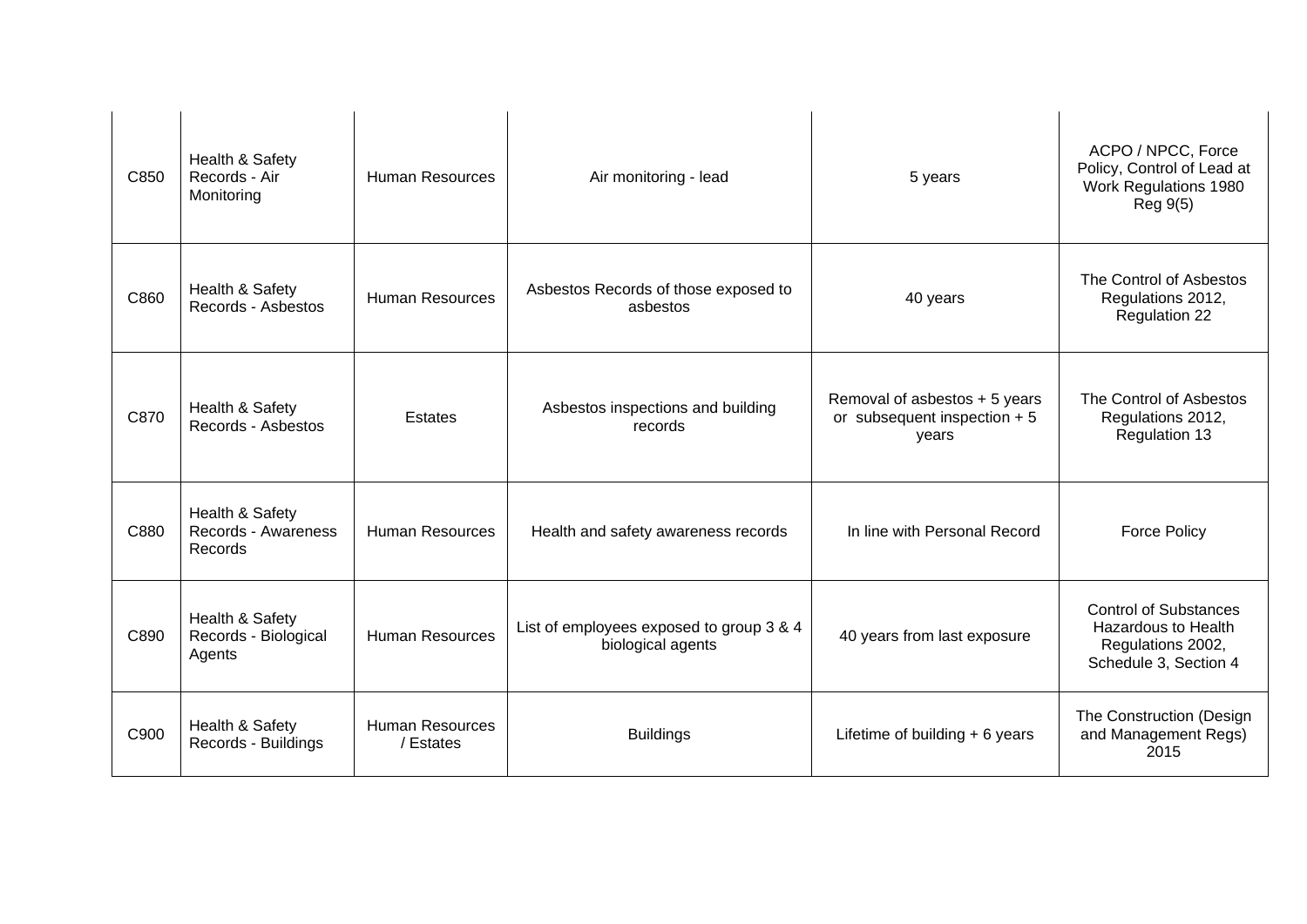| C910 | Health & Safety<br>Records -<br>Compressed Air     | Human Resources        | Compressed Air                                  | 40 years from last exposure                    | Compressed Air<br>Regulations 1996                                                                                                         |
|------|----------------------------------------------------|------------------------|-------------------------------------------------|------------------------------------------------|--------------------------------------------------------------------------------------------------------------------------------------------|
| C920 | Health & Safety<br>Records - Exposure to<br>Lead   | <b>Human Resources</b> | Exposure to Lead                                | 40 years from last exposure                    | ACPO/NPCC, Force Policy,<br>Control of Lead at Work<br>Regulations 1980                                                                    |
| C930 | Health & Safety<br>Records - Exposure to<br>Lead   | <b>Human Resources</b> | Maintenance control measures                    | 5 years from date of entry                     | Control of Lead at Work<br>Regulations 1980 Reg 8(4)                                                                                       |
| C940 | Health & Safety<br>Records - Fire                  | <b>Estates</b>         | Fire Certificates/ now Fire Risk<br>Assessments | Until superceded, or 12 years<br>after expiry  | Fire Precautions Act 1971;<br>Regulatory Reform (Fire<br>Safety) Order 2005/Fire<br>Safety Order 2006; NPCC<br>National retention guidance |
| C950 | Health & Safety<br>Records - Fire                  | Estates                | Fire precautions and services                   | 10 yrs after issue; retain until<br>superseded | Regulatory Reform (Fire<br>Safety) Order 2005/Fire<br>Safety Order 2006; NPCC<br>National retention guidance                               |
| C955 | Health & Safety<br>Records - Fixed Wire<br>Testing | Estates                | Certificate of Tests every 5 years              | Until superseded, or 12 years<br>after expiry  |                                                                                                                                            |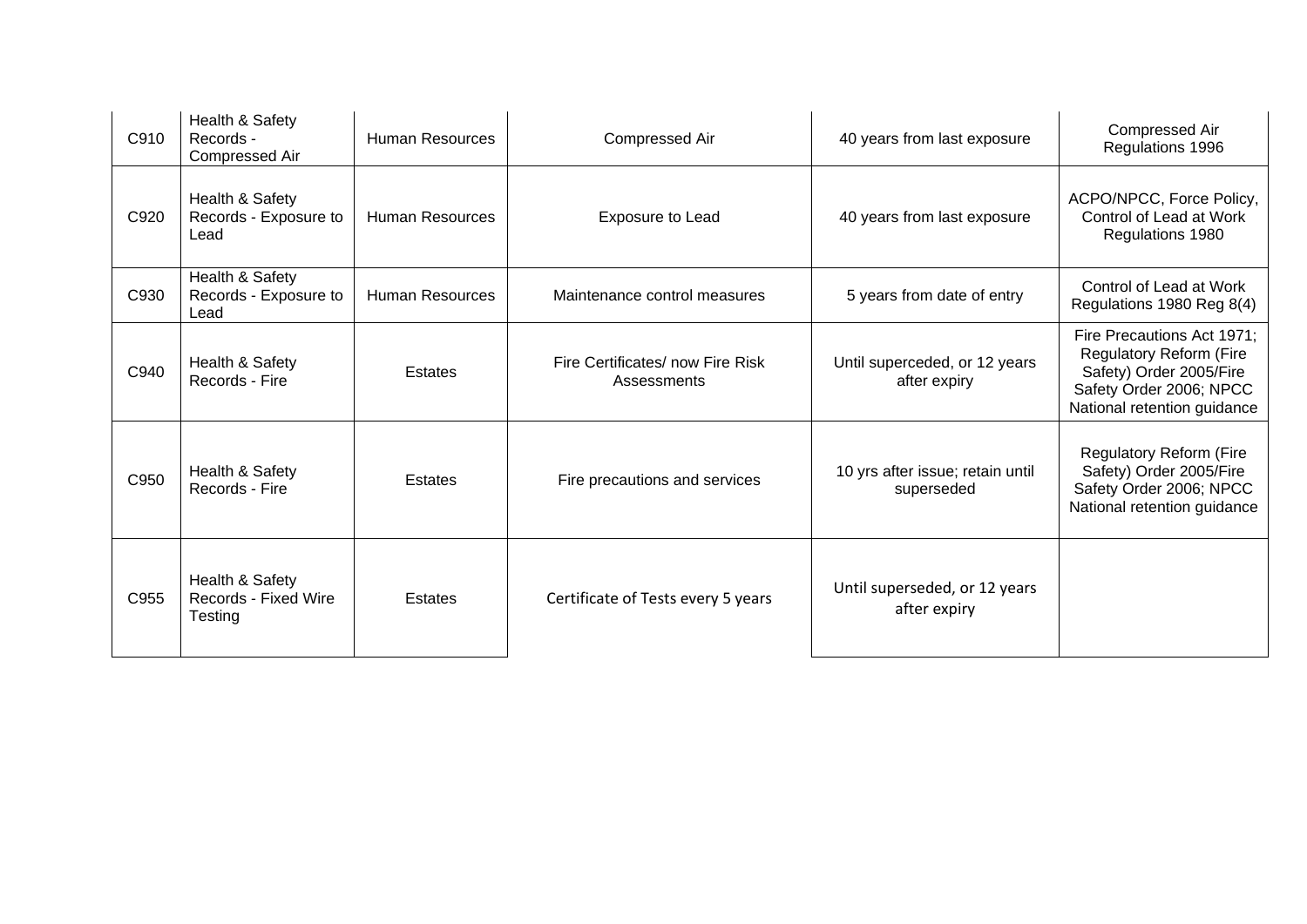| C970  | Health & Safety<br>Records - Inspections<br>Reports          | <b>Human Resources</b> | <b>Inspections Reports</b>                                      | 5 Years                                                   | Regulation 4 of the<br>Management of Health and<br>Safety at Work Regulations<br>1992; Control of<br>substances Hazardous to<br>Health Regulations 2002,<br>Section 9                                                                                                                                                                      |
|-------|--------------------------------------------------------------|------------------------|-----------------------------------------------------------------|-----------------------------------------------------------|--------------------------------------------------------------------------------------------------------------------------------------------------------------------------------------------------------------------------------------------------------------------------------------------------------------------------------------------|
| C980  | Health & Safety<br>Records - Ionising<br>Radiation equipment | <b>Human Resources</b> | Examination of respiratory protective<br>equipment and passbook | 5 years after last use                                    | The Ionising Radiations<br>Regulations 1999                                                                                                                                                                                                                                                                                                |
| C990  | Health & Safety<br>Records - Ionising<br>Radiations          | <b>Human Resources</b> | Ionising radiations health records                              | Until age 75; minimum 50 years<br>from date of last entry | The Ionising Radiations<br>Regulations 1999                                                                                                                                                                                                                                                                                                |
| C1000 | Health & Safety<br>Records - Medical<br>Reports              | <b>Human Resources</b> | <b>Medical Reports</b>                                          | 40 years                                                  | <b>Control of Substances</b><br>Hazardous to Health<br>Regulations 2002 - Reg 11<br>- Health surveillance of<br>employees who are, or are<br>liable to be, exposed to a<br>substance hazardous to<br>health. Control of lead at<br>Work Regs 2002, Work in<br><b>Compressed Air Regs</b><br>1996, Control of Asbestos<br>at Work Regs 1987 |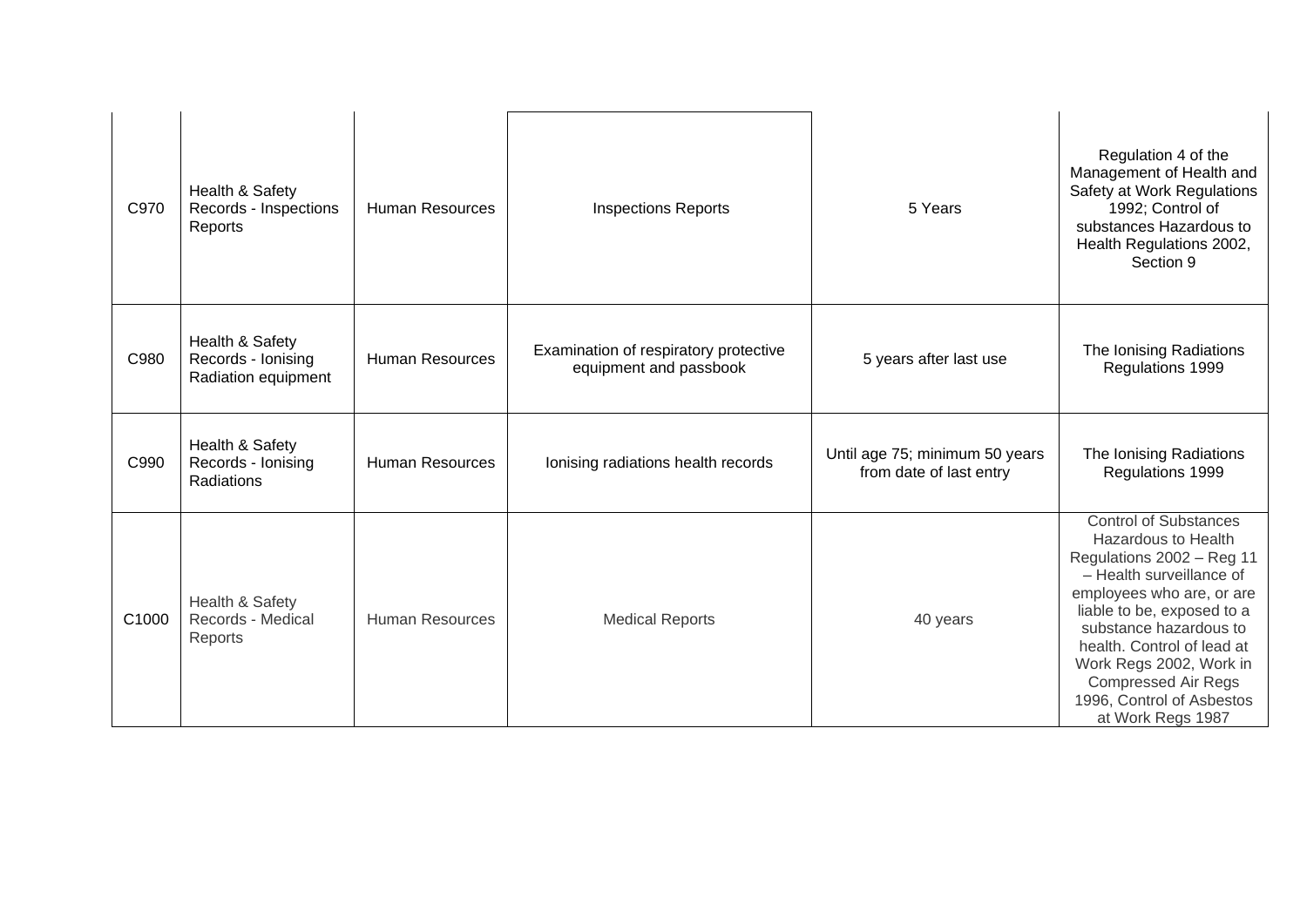| C1010             | Health & Safety<br>Records - Portable<br><b>Appliance Testing</b> | Estates                | Records of tests                                                                                         | Lifetime of equipment                                | Electricity at Work<br>Regulations 1989 re<br>general safety requirement.<br>No legal requirement re<br>records.                      |
|-------------------|-------------------------------------------------------------------|------------------------|----------------------------------------------------------------------------------------------------------|------------------------------------------------------|---------------------------------------------------------------------------------------------------------------------------------------|
| C1020             | Health & Safety<br>Records - Risk<br>Assessments                  | <b>Human Resources</b> | <b>Risk Assessments</b>                                                                                  | Current + 10 years                                   | Regulation 3 of the<br>Management of Health and<br>Safety at Work Regulations<br>1992 (EC Directive<br>89/381/EEC) SI 1992 No<br>2051 |
| C <sub>1025</sub> | Health & Safety<br>Records - Water<br><b>Hygiene Testing</b>      | Estates                | Legionella Risk Assessments (5 years);<br>Monthly monitoring of water temp onto<br><b>IWS</b> portal     | Until superseded, or 12 years<br>after expiry        |                                                                                                                                       |
| C1030             | <b>Historical Interest</b>                                        | Corporate              | Records identified from operational<br>events and other files as likely to be of<br>historical interest. | Indefinitely. Contact Records<br>Manager for advice. | Archive purposes                                                                                                                      |
| C1050             | <b>HMIC Inspection</b><br>Reports                                 | Corporate              | Inspection Reports; Thematic Inspection<br>Reports; HMIC Audit reports                                   | 1 year from completion of actions                    | HMIC owned, Force policy                                                                                                              |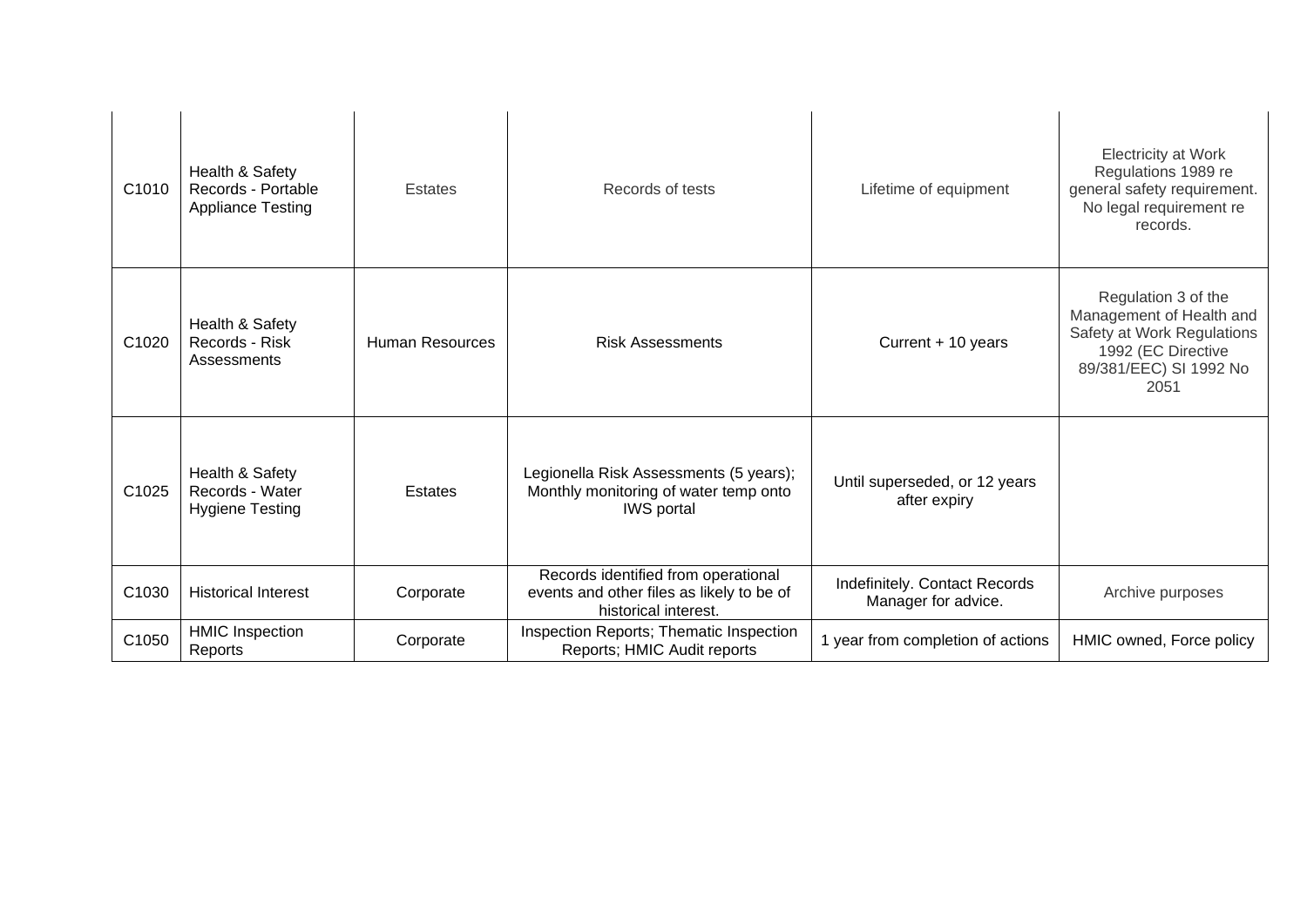| C1060 | <b>Home Office Circulars</b>                                                          | Corporate                                     | Home Office Circulars, reports, related<br>documentation issued before 2003               | Indefinitely                                                   | Archive purposes; Home<br>office circulars from 2003<br>onwards are available<br>online/National Archives. |
|-------|---------------------------------------------------------------------------------------|-----------------------------------------------|-------------------------------------------------------------------------------------------|----------------------------------------------------------------|------------------------------------------------------------------------------------------------------------|
| C1070 | <b>Income Generation</b>                                                              | Corporate                                     | Income generation, sponsorship                                                            | $EoFY + 6$ years                                               | <b>HMRC</b>                                                                                                |
| C1075 | <b>Identity Access</b><br><b>Management Records</b><br>(PND Users)                    | Information                                   | Records of the supporting evidence and<br>methods used to verify and validate<br>identity | 7 Years from the end of the<br>business relationship           | <b>HMG Minimum</b><br>Requirements for the<br>Verification of the Identity of<br>Individuals, Section 2.3  |
| C1080 | <b>Information Sharing</b><br>Agreements,<br>Protocols, Memoranda<br>of Understanding | Corporate / Legal                             | Copies of Information sharing protocols &<br>Memoranda of Understanding                   | All versions retained until 6 years<br>after agreement ceases. | Civil Litigation (Limitation<br>Act 1980)                                                                  |
| C1100 | Information<br>Technology - Back Up<br><b>Tapes</b>                                   | Information<br>Communications &<br>Technology | Back up tapes                                                                             | 6 weeks                                                        | Force Back up and Restore<br>Procedure                                                                     |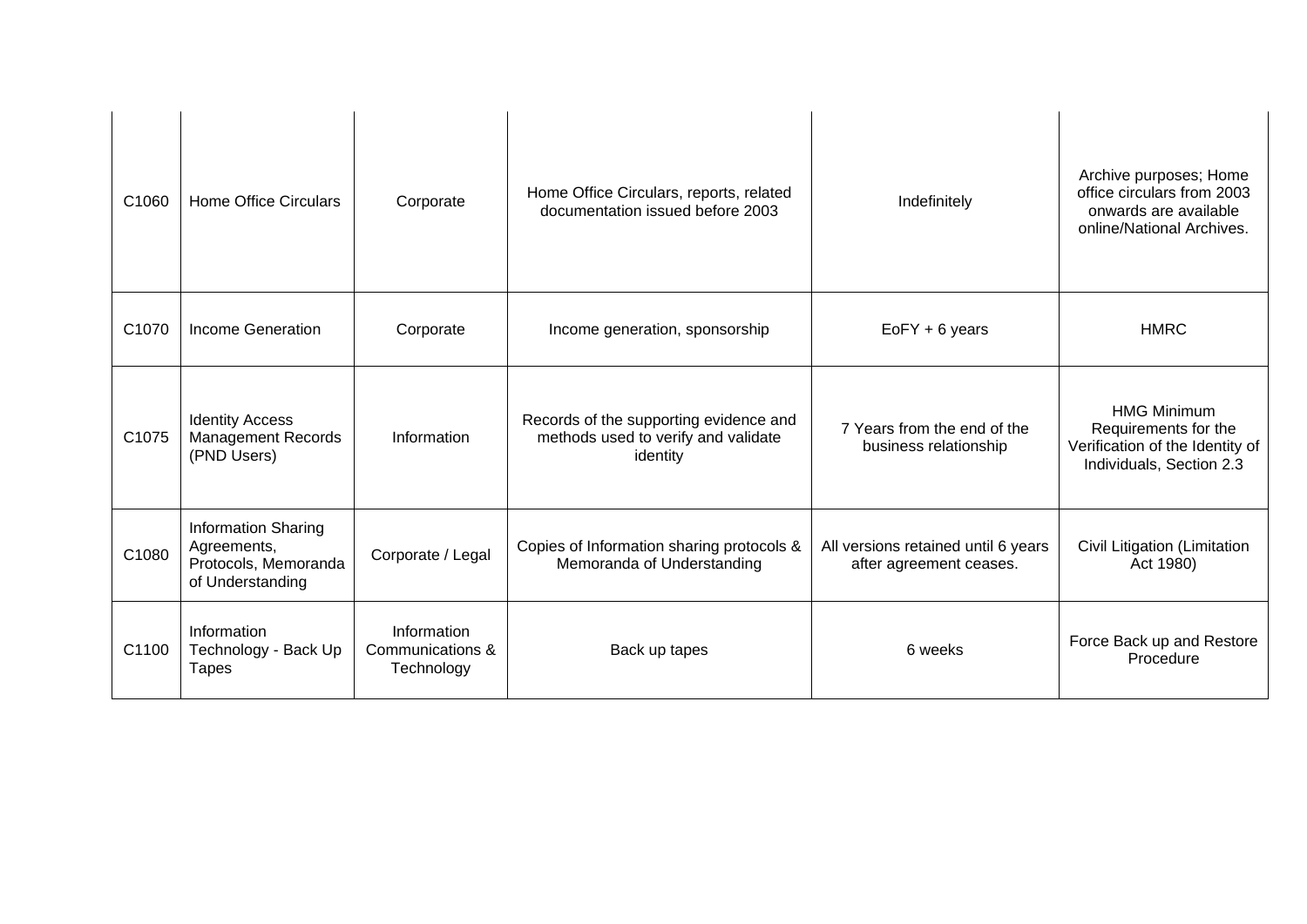| C1115 | Insurance Policy<br>Claims                    | Transport / Legal | Legal records for insurance policy claims,<br>including Motor claims/Third Party Motor<br>claims:                                                          | EoFY + 10 years; if involving a<br>child: age $18 + 10$ years)  | Civil Litigation (Limitation<br>Act 1980) / Good Practice                 |
|-------|-----------------------------------------------|-------------------|------------------------------------------------------------------------------------------------------------------------------------------------------------|-----------------------------------------------------------------|---------------------------------------------------------------------------|
| C1120 | <b>Insurance Policy</b><br><b>Documents</b>   | Legal             | Fidelity Guarantee; Liability & Aviation;<br>Motor; 3rd Party Motor; Personal<br>Accident & travel; Professional Indemnity;<br>Property & Engineering.     | EoFY + 10 years, starting from<br>date superseded or cancelled. | Civil Litigation (Limitation<br>Act 1980) / Good Practice                 |
| C1180 | <b>Insurance Policy</b><br>Documents          | Legal             | Employers' Liability Insurance<br>Certificates                                                                                                             | Indefinitely                                                    | <b>Employers' Liability</b><br>(Compulsory Insurance)<br><b>Regs 1998</b> |
| C1185 | <b>Insurance Policy</b><br><b>Query Files</b> | Legal             | Legal files ref insurance queries                                                                                                                          | $EoFY + 6$ years                                                | Civil Litigation (Limitation<br>Act 1980) / administrative<br>need        |
| C1210 | Invoices                                      | Finance           | Paid invoices (except utility invoices)                                                                                                                    | $EoFY + 6$ years                                                | VAT implications                                                          |
| C1220 | Invoices                                      | Finance           | Utility invoices                                                                                                                                           | $EoFY + 6$ years                                                | Force policy; HMRC                                                        |
| C1230 | Ledger Records                                | Finance           | General and subsidiary ledgers produced<br>for the purposes of preparing certified<br>financial statements or published<br>information; Creditors' ledgers | $EoFY + 6$ years                                                | Force policy; HMRC                                                        |
| C1240 | Ledger Records                                | Finance           | Audit sheets - ledger postings                                                                                                                             | $EoFY + 6$ years                                                | Force policy; HMRC                                                        |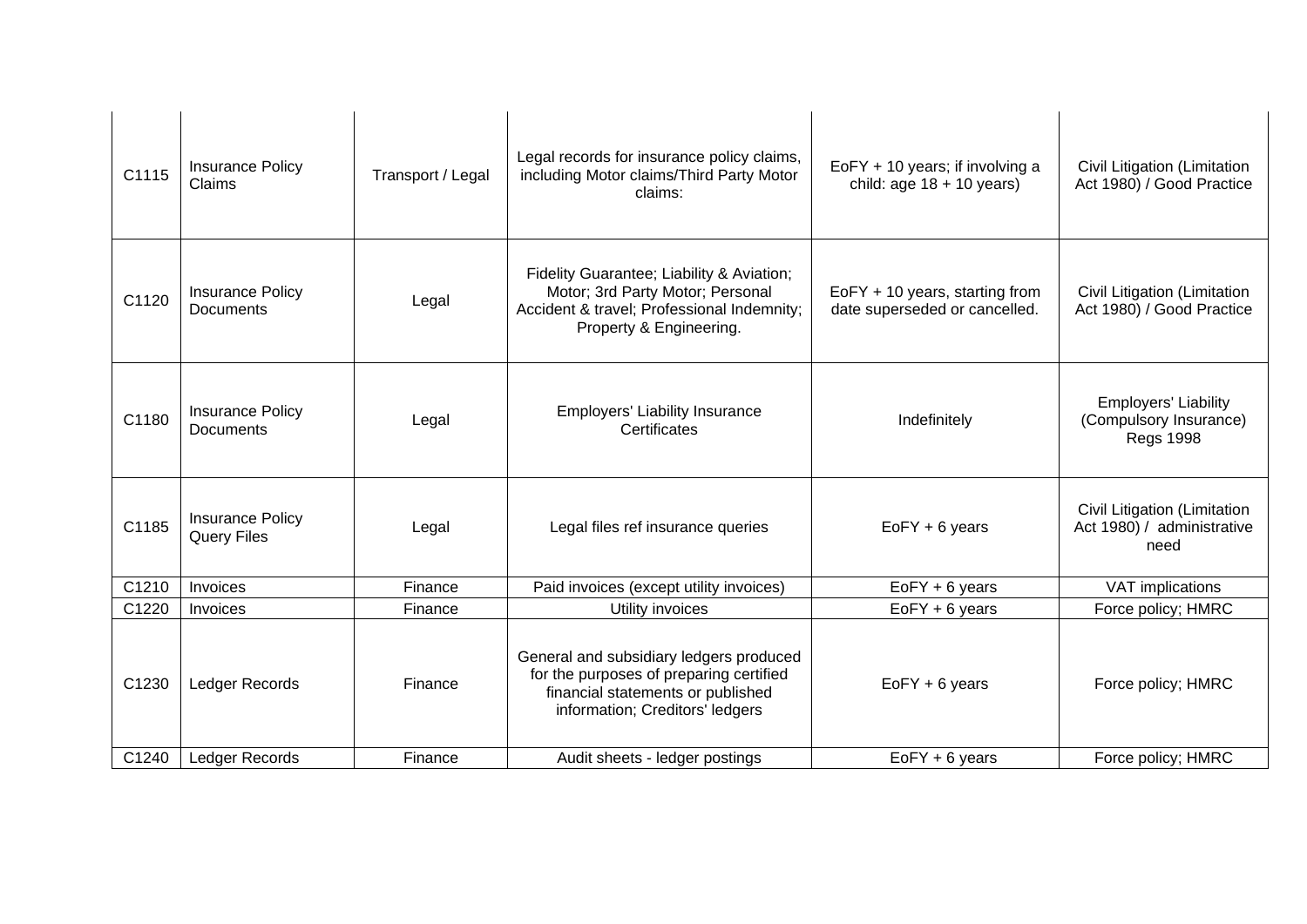| C1250 | Ledger Records                  | Finance                              | Journals - prime records for the raising of<br>charges                                                                                                                                                                                         | $EoFY + 6$ years                                                           | Force policy; HMRC                        |
|-------|---------------------------------|--------------------------------------|------------------------------------------------------------------------------------------------------------------------------------------------------------------------------------------------------------------------------------------------|----------------------------------------------------------------------------|-------------------------------------------|
| C1270 | Letters of Appreciation         | Corporate                            | Letters of appreciation from members of<br>the public, others forces etc                                                                                                                                                                       | $EoFY + 6$ years                                                           | Home Office Annual<br>Returns             |
| C1280 | Litigation against the<br>Force | Corporate / Legal<br><b>Services</b> | Including claims for compensation.<br>Solicitors' documents, statements, letters<br>All records including advice,<br>etc.<br>reports, evidence, etc in relation to<br>Employers Liability Claims, Litigation<br>against the force, CICA claims | Life of File $+ 6$ years<br>involving a child: 18 years old $+ 6$<br>years | Civil Litigation (Limitation<br>Act 1980) |
| C1290 | Museum and Force<br>Archives    | Corporate                            | Documents, photographs, artefacts of<br>historical interest                                                                                                                                                                                    | Indefinitely                                                               | Archive purposes                          |
| C1300 | <b>NVQ Documents</b>            | Training                             | Documents relating to NVQ courses, (to<br>end of scheme in 2015)                                                                                                                                                                               | 3 years                                                                    | NVQ Code of Practice                      |
| C1310 | Organisation                    | Corporate                            | Amalgamations, boundary issues,<br>establishment, inspection reports                                                                                                                                                                           | 25 years then review                                                       | Archive purposes                          |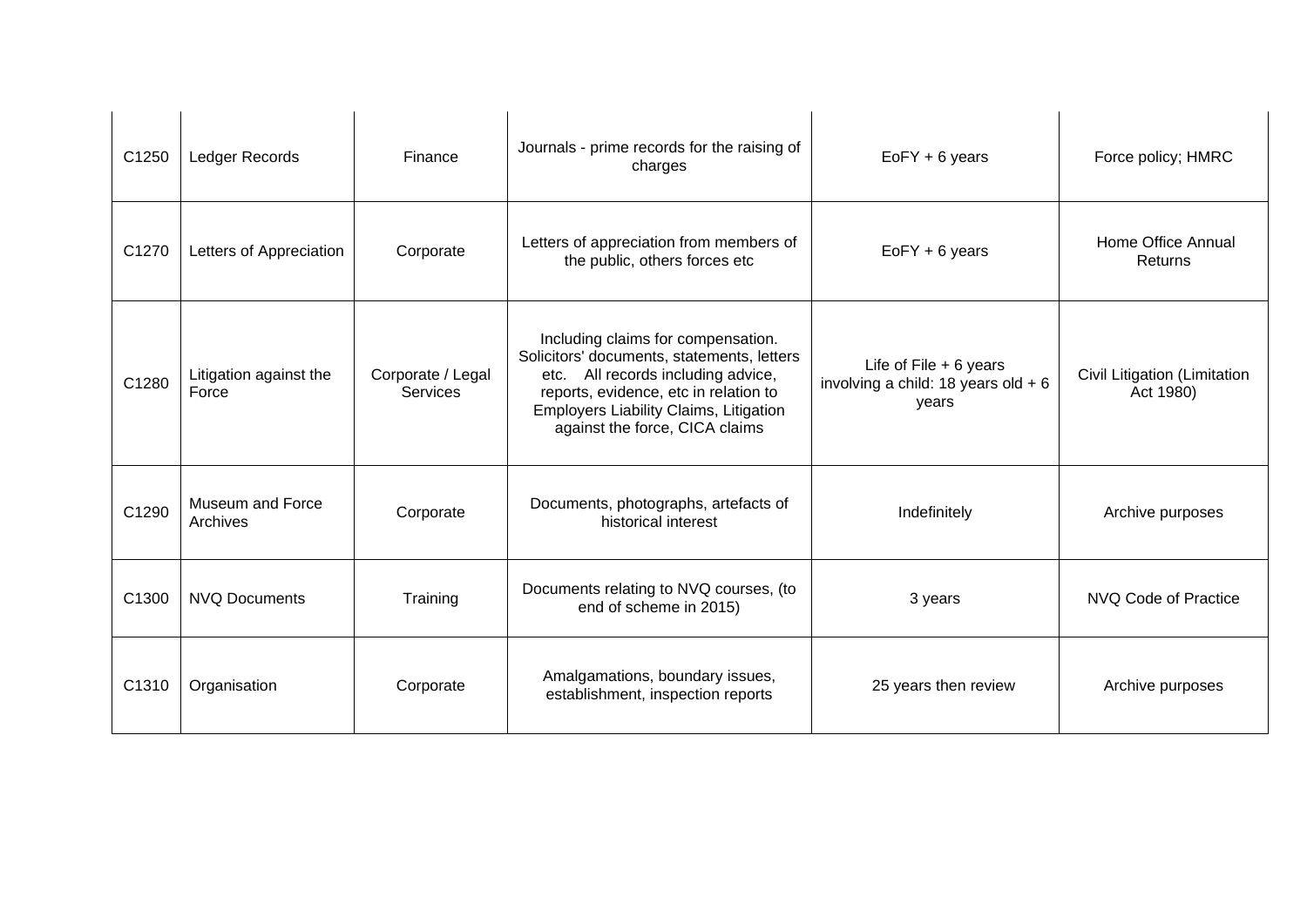| C <sub>1320</sub> | <b>Overtime Forms</b>      | Finance         | Overtime forms                                                        | EoFY + 6 years                          | Force policy, NPCC<br>retention guidance                     |
|-------------------|----------------------------|-----------------|-----------------------------------------------------------------------|-----------------------------------------|--------------------------------------------------------------|
| C1330             | Payroll                    | Finance         | Payroll records/personal record cards                                 | $EoFY + 6$ years                        | Force policy, NPCC<br>retention guidance                     |
| C1340             | Payroll                    | Finance         | External Payroll records/personal record<br>cards                     | $EoFY + 6$ years                        | Force policy, NPCC<br>retention guidance                     |
| C1350             | Payroll                    | Finance         | Pay ledger                                                            | $EoFY + 6$ years                        | Force policy, NPCC<br>retention guidance                     |
| C1360             | Payroll - external         | Finance         | Government forms etc. Required for tax.                               | EoFY + 6years                           | Force policy, NPCC<br>retention guidance                     |
| C1370             | Payroll - internal         | Finance         | Not required for tax                                                  | $EoFY + 6$ years                        | Force policy, NPCC<br>retention guidance                     |
| C1380             | Pension related<br>records | Finance / Legal | Payroll/related records required for<br>pensions claims and payments. | Death of all beneficiaries + 6<br>years | Force policy, Pensions<br>Regulator, Limitations Act<br>1980 |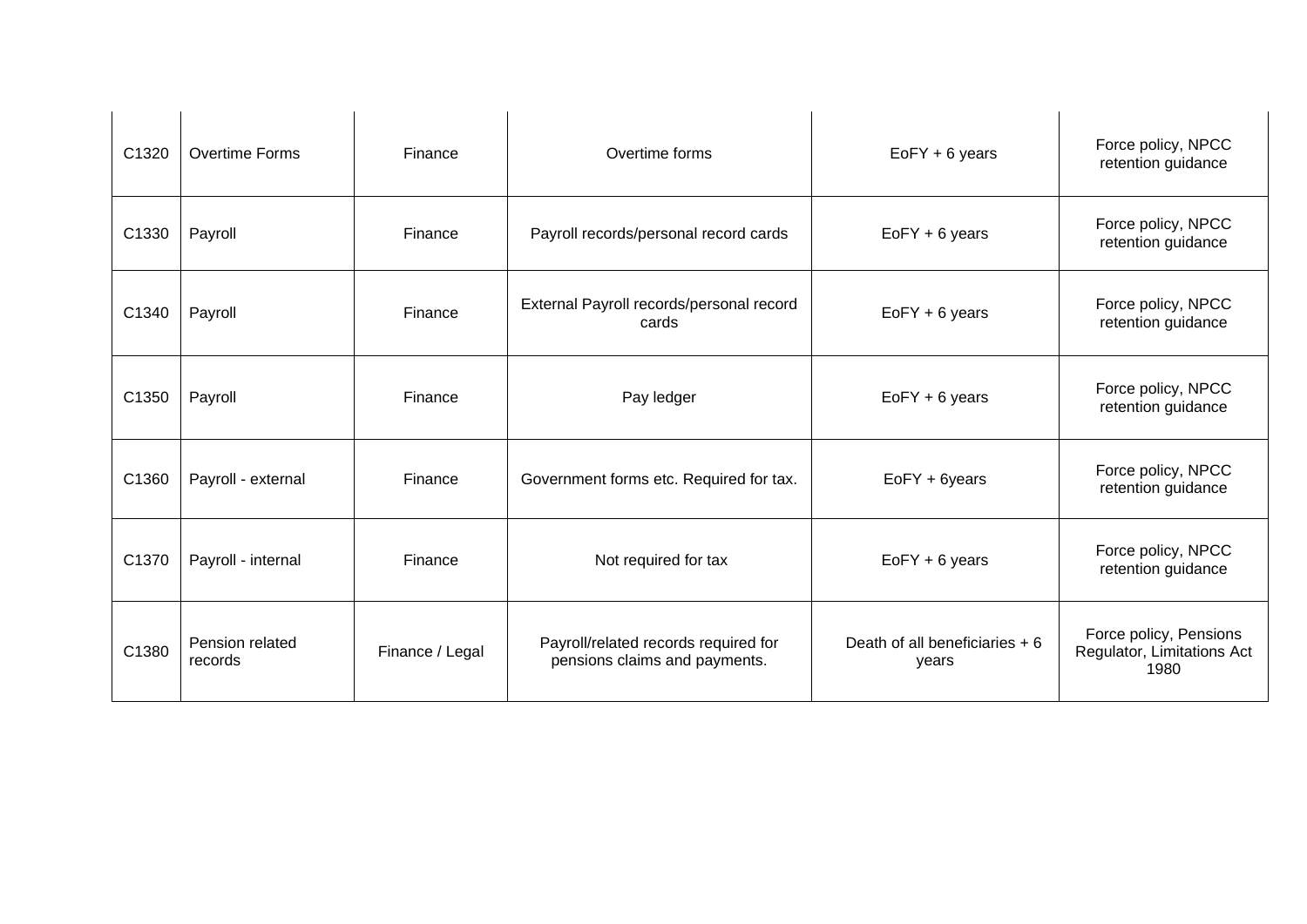| C1390 | <b>Personal Records</b>                                                     | <b>Human Resources</b> | Staff and Officer Personal Files: career<br>history, health, Occ Health records;<br>personnel data as related to pay and<br>pension; etc. SPECIFIC RULES APPLY<br>TO DISCIPLINE XREFER WITH C610-<br>30 | Officer: until age 100<br><b>Staff:</b> end of service $+7$ years<br>If NYP have placed onto the<br><b>CoP Barred or Advisory list:</b><br>retain whilst on the list +6 years | <b>Force Policy</b>                                                                                                     |
|-------|-----------------------------------------------------------------------------|------------------------|---------------------------------------------------------------------------------------------------------------------------------------------------------------------------------------------------------|-------------------------------------------------------------------------------------------------------------------------------------------------------------------------------|-------------------------------------------------------------------------------------------------------------------------|
| C1400 | Petty Cash                                                                  | Finance                | Petty cash records/books/sheets; Petty<br>cash receipts                                                                                                                                                 | $EoFY + 6$ years                                                                                                                                                              | VAT implications                                                                                                        |
| C1420 | Police (PCC) Buildings<br>and Land - Deeds /<br><b>Land Certificates</b>    | <b>Estates</b>         | Deeds                                                                                                                                                                                                   | Sale of the property $+ 6$ years                                                                                                                                              | Force Policy; NPCC<br>national retention guidance                                                                       |
| C1430 | Police (PCC) Buildings<br>and Land - Police<br><b>Houses &amp; Stations</b> | Estates                | Documents/information relating to the<br>ownership or sale of buildings and land;<br>property plans and records of work etc                                                                             | Sale of the property $+ 6$ years                                                                                                                                              | Some police buildings<br>documents are of historic<br>interest and will be kept<br>indefinitely for archive<br>purposes |
| C1470 | Policy - Force                                                              | Corporate / Legal      | Policy documents/information relating to<br>the introduction and interpretation of new<br>legislation, and the formation of policy<br>(including major incident planning)                               | 25 years then review / archive                                                                                                                                                | Force policy                                                                                                            |
| C1500 | Policy & Procedure                                                          | Corporate              | Policy & Procedures (electronic) manual                                                                                                                                                                 | 25 years then review / archive                                                                                                                                                | Force policy                                                                                                            |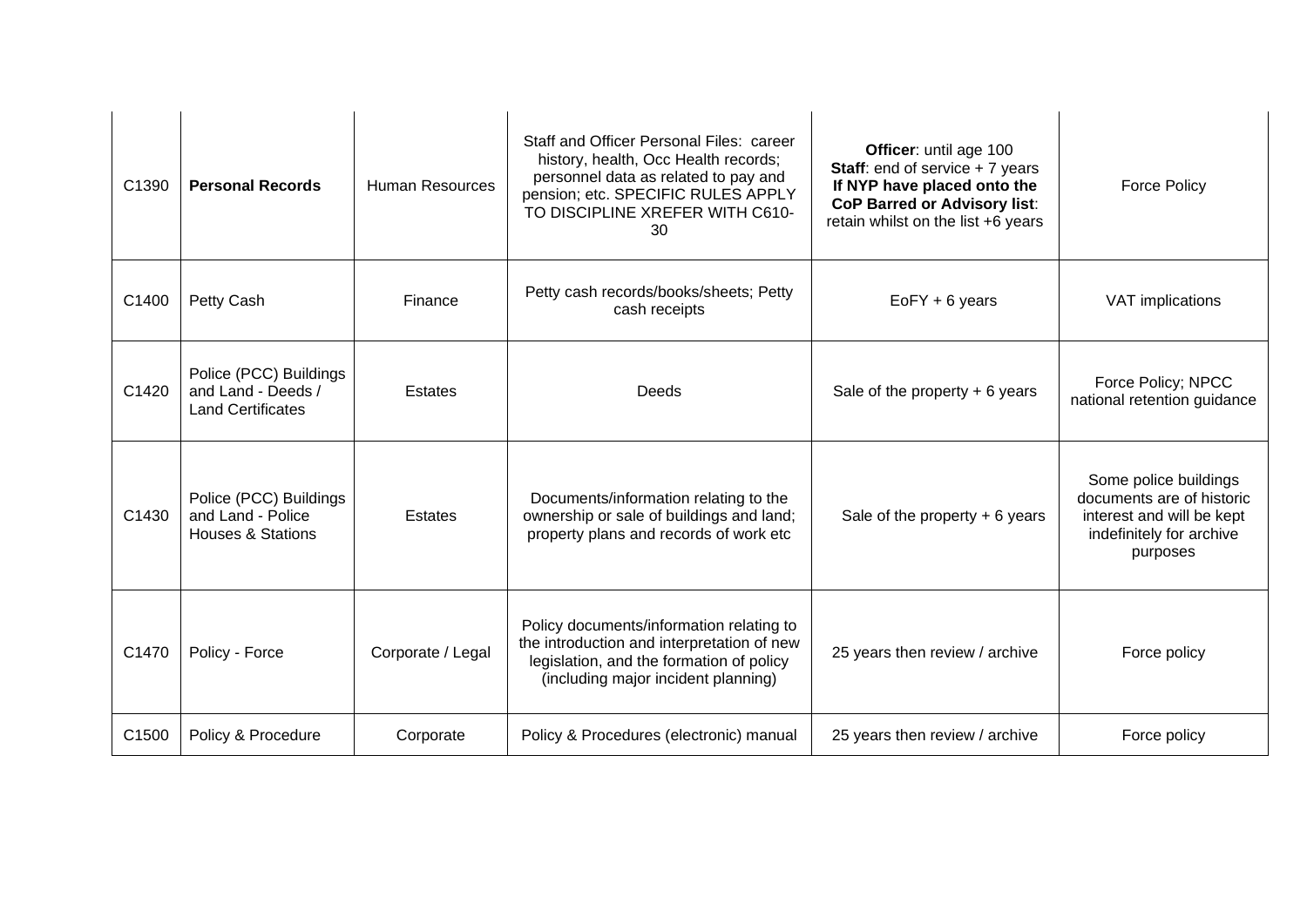| C1510 | Postage                     | Finance   | Postage expenditure records / franking<br>machine records / Recorded delivery<br>records                                      | $EoFY + 6$ years                                                                                                                                      |                                                             |
|-------|-----------------------------|-----------|-------------------------------------------------------------------------------------------------------------------------------|-------------------------------------------------------------------------------------------------------------------------------------------------------|-------------------------------------------------------------|
| C1520 | <b>Precept Notification</b> | Finance   | Precept charges                                                                                                               | $EoFY + 6$ years                                                                                                                                      | NPCC retention guidance                                     |
| C1540 | <b>Press Releases</b>       | Corporate | <b>Press Office Press Releases</b>                                                                                            | 6 years, or indefinitely if of<br>historical interest                                                                                                 | Archive purposes                                            |
| C1550 | Procurement                 | Corporate | Contracts under seal (after the<br>completion of the contract); Contract<br>Documents, tender, acceptance,<br>variations, etc | Life of Contract + 12 years                                                                                                                           | <b>Contract Law</b>                                         |
| C1560 | Procurement                 | Corporate | Other contracts (after the completion of<br>the contract); Contract Documents,<br>tender, acceptance, variations, etc         | Life of Contract $+ 6$ years                                                                                                                          | <b>Contract Law</b>                                         |
| C1570 | Procurement                 | Corporate | Register of tenders                                                                                                           | 3yrs after date of last entry                                                                                                                         | Force Policy; NPCC<br>national retention guidance           |
| C1580 | Procurement                 | Corporate | Unsuccessful tenders (after the award of<br>the contract); expressions of interest                                            | 3 years                                                                                                                                               | The Public Contracts<br>Regulations 2015 84(9);<br>disputes |
| C1600 | Projects                    | Corporate | Project reports, plans, briefs etc                                                                                            | Minimun 5 years after<br>completion. Consider longer on<br>case by case basis, consider final<br>report of major projects for<br>permanent retention. | Force Policy; NPCC<br>national retention guidance           |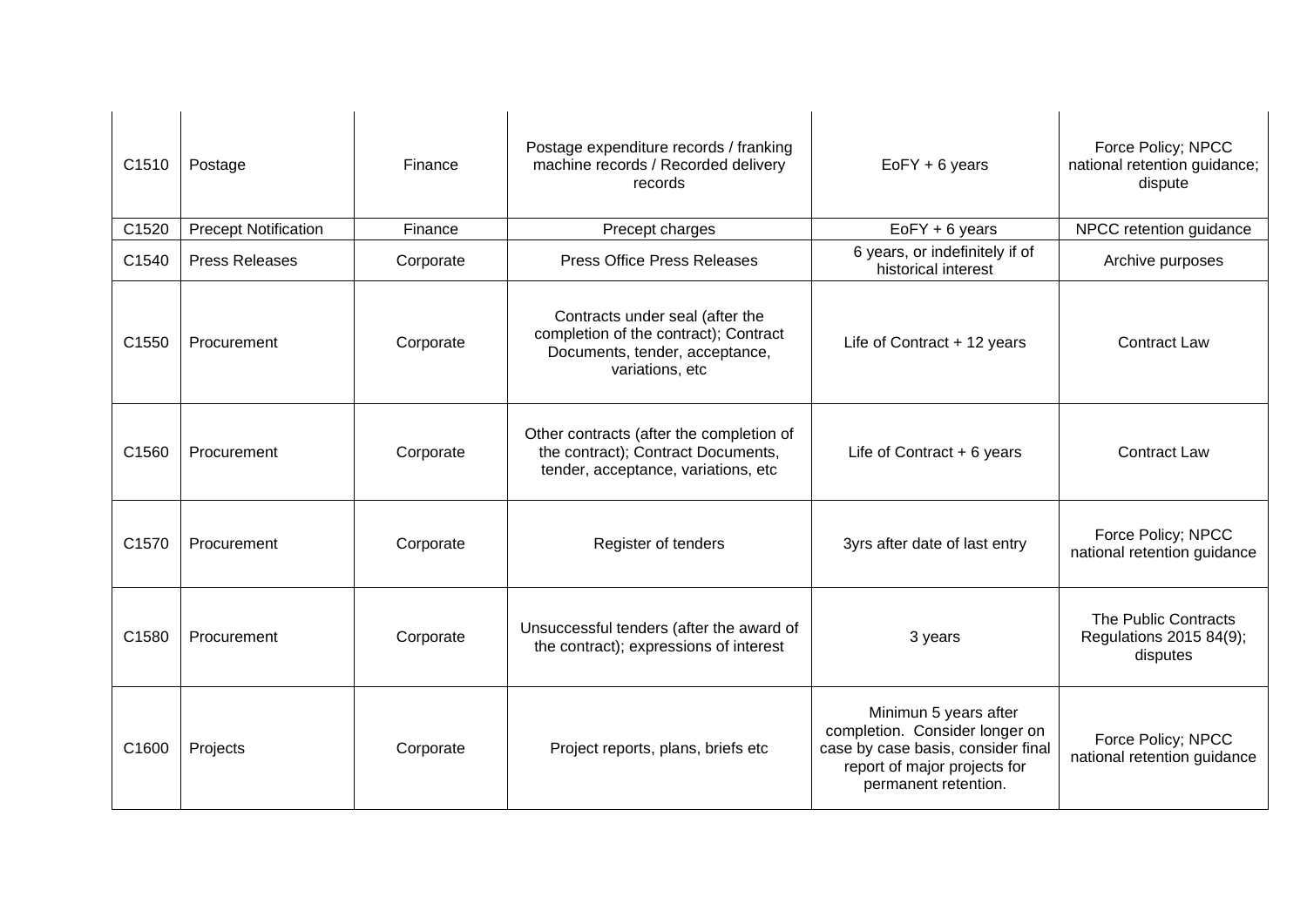| C <sub>1610</sub> | <b>Promotion Board</b><br><b>Notes</b>     | <b>Human Resources</b> | National Police Performance Framework<br>process notes.                                                                                                                                                   | Individual outcomes in line with<br>Personal Record; board/process<br>notes 1 year | Force policy; appeals                            |
|-------------------|--------------------------------------------|------------------------|-----------------------------------------------------------------------------------------------------------------------------------------------------------------------------------------------------------|------------------------------------------------------------------------------------|--------------------------------------------------|
| C1620             | Property - Buildings<br>not owned by PCC   | Corporate              | Leases                                                                                                                                                                                                    | End or expiry of contract $+16$<br>years                                           | Contract Law; NPCC<br>retention guidance         |
| C1670             | Property - sub-letting<br>of PCC buildings | Finance                | Leases                                                                                                                                                                                                    | End or expiry of contract $+16$<br>years                                           | Land Law, Contract Law,<br><b>Limitation Act</b> |
| C1680             | <b>Public Events</b>                       | Corporate              | Corporate info relating to sponsored<br>events, races, fetes, cycle races, rallies,<br>horse racing, bonfires, parades, football<br>matches etc. For Operational records,<br>see E1040 Operational Orders | 6 years                                                                            | Force policy                                     |
| C1710             | <b>Publications - Printed</b>              | Corporate              | <b>Printed Publications</b>                                                                                                                                                                               | 6 years, or indefinitely if of<br>historical interest                              | Force policy; NPCC<br>retention guidance         |
| C1720             | Purchase Orders -<br>Official              | Finance                | Certified copies of official orders                                                                                                                                                                       | $EoFY + 6$ years                                                                   | <b>Contract Law</b>                              |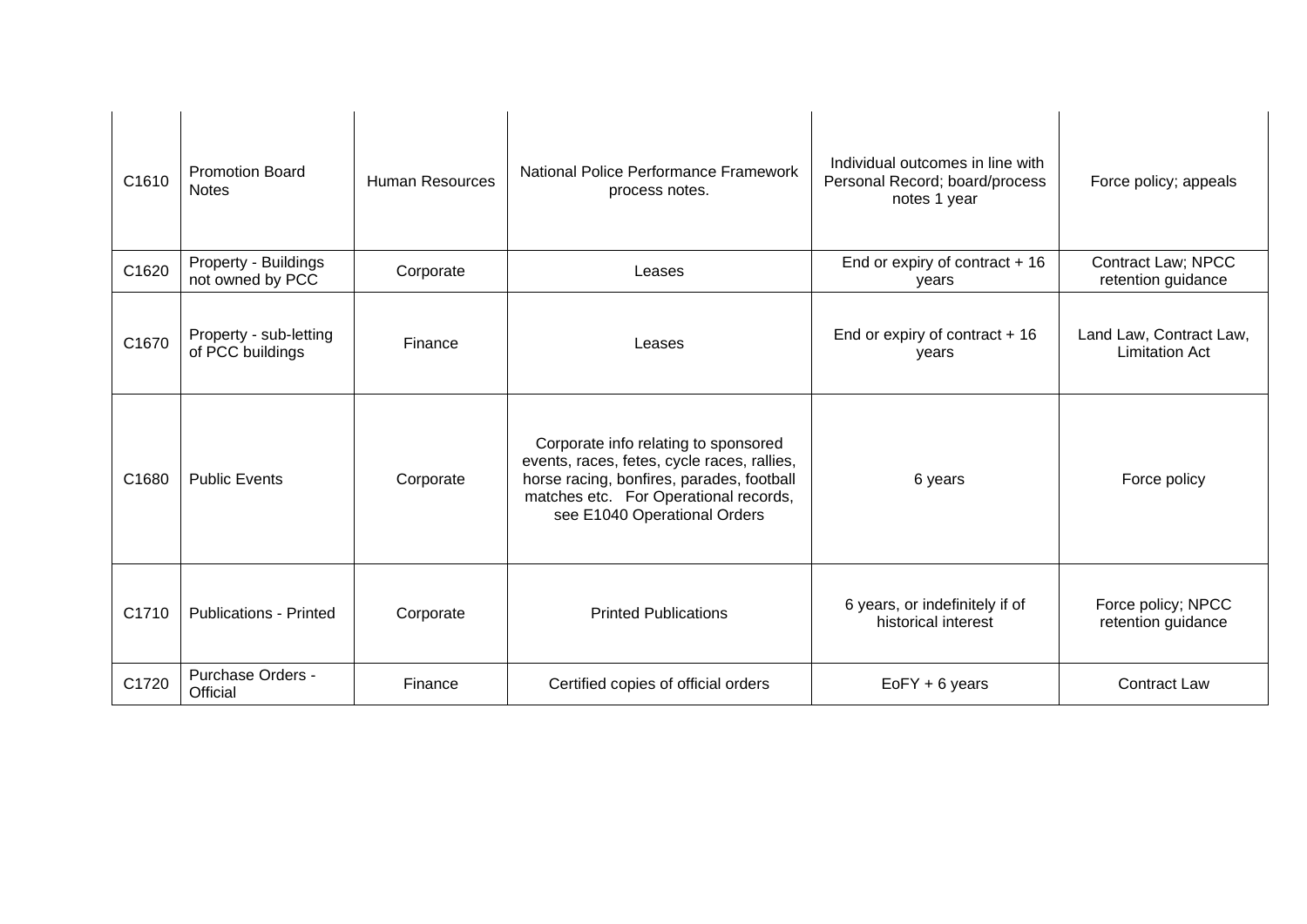| C1730 | <b>Recruitment - Police</b><br><b>Officers - External</b>                      | <b>Human Resources</b> | Unsuccessful appications - all relevant<br>records                                                                                             | Completion of recruitment<br>process/decision/<br>correspondence + 1 year. This<br>can be extended as appropriate<br>where the applicant agrees to be<br>placed on a holding list. | CIPD guidance       |
|-------|--------------------------------------------------------------------------------|------------------------|------------------------------------------------------------------------------------------------------------------------------------------------|------------------------------------------------------------------------------------------------------------------------------------------------------------------------------------|---------------------|
| C1740 | <b>Recruitment - Police</b><br><b>Officers - External</b>                      | <b>Human Resources</b> | Successful applications - all relevant<br>records                                                                                              | In line with Personal records                                                                                                                                                      | <b>Force Policy</b> |
| C1745 | <b>Recruitment - Police</b><br>Officers - Internal                             | <b>Human Resources</b> | Recruitment records relating to applicants<br>already employed by NYP. All relevant<br>records including reasons for selection or<br>rejection | In line with Personal records                                                                                                                                                      | <b>Force Policy</b> |
| C1750 | <b>Recruitment - Police</b><br>Staff                                           | <b>Human Resources</b> | Unsuccessful applications - all relevant<br>records                                                                                            | Completion of recruitment<br>process/decision/correspondence<br>+ 1 year. This can be extended<br>as appropriate where the<br>applicant agrees to be placed on<br>a holding list.  | CIPD guidance       |
| C1760 | <b>Recruitment - Police</b><br><b>Staff</b>                                    | <b>Human Resources</b> | Successful applications - all relevant<br>records                                                                                              | In line with Personal records                                                                                                                                                      | <b>Force Policy</b> |
| C1765 | <b>Recruitment - Medical</b><br>questionnaires<br>(unsuccessful<br>applicants) | <b>Human Resources</b> | Medical Questionnaires/occupational<br>health records for unsuccessful recruits.<br>PCSO's & Specials                                          | Completion of recruitment<br>process/decision/correspondence<br>+ 1 year. This can be extended<br>as appropriate where the<br>applicant agrees to be placed on<br>a holding list.  | <b>Force Policy</b> |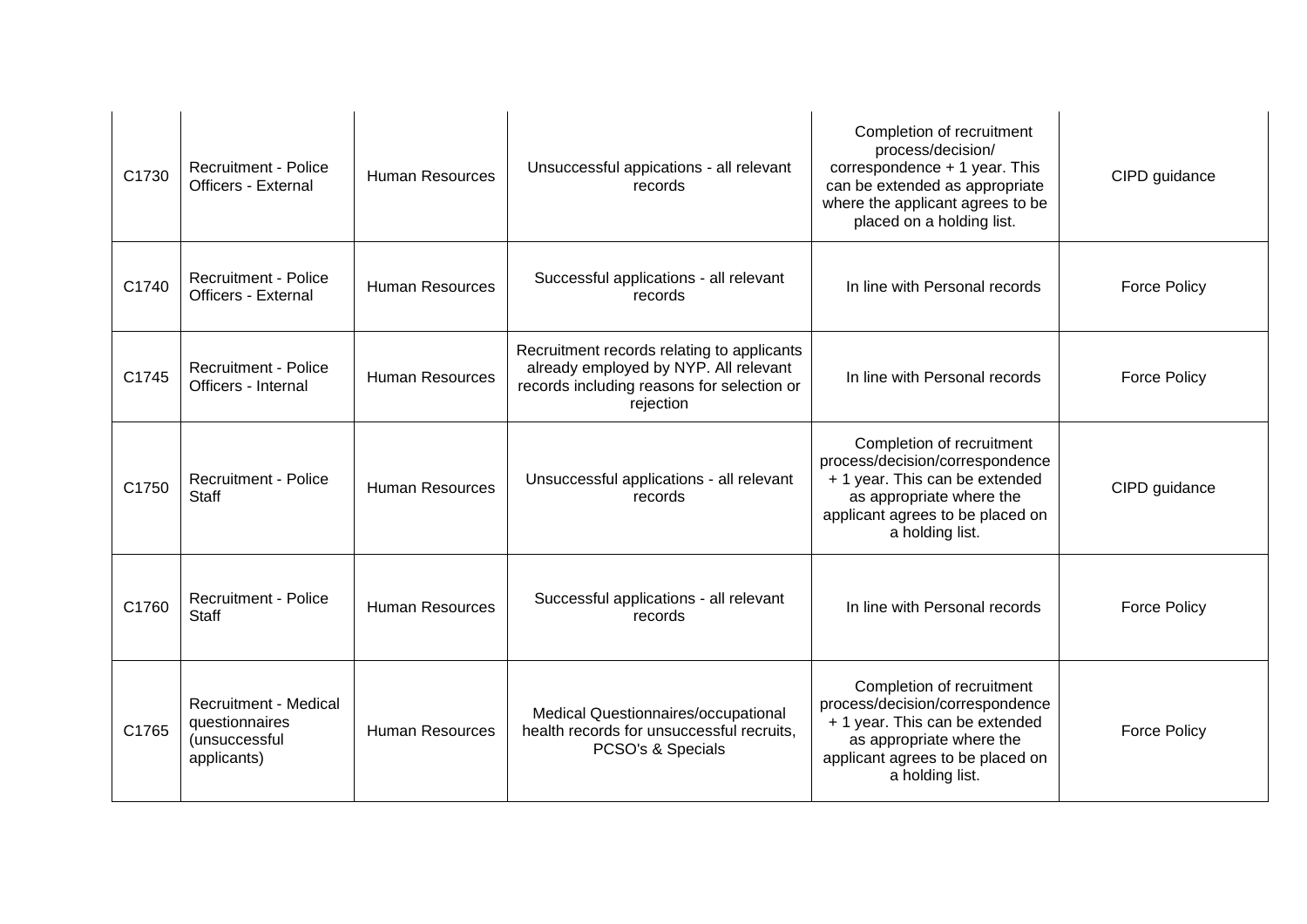| C1770 | Revenue                               | Finance                | Revenue Estimates, summaries                                   | EoFY + 6 years                                              | Force Policy; NPCC<br>national retention guidance |
|-------|---------------------------------------|------------------------|----------------------------------------------------------------|-------------------------------------------------------------|---------------------------------------------------|
| C1780 | Revenue Outturn                       | Finance                | Revenue outturn                                                | EoFY + 6 years                                              | <b>HMRC</b>                                       |
| C1790 | <b>Risks</b>                          | Corporate              | Risk records; risk register                                    | Indefinitely                                                | <b>Force Policy</b>                               |
| C1820 | <b>Sickness Records</b>               | <b>Human Resources</b> | Sickness forms                                                 | In line with Personal records                               | <b>Force Policy</b>                               |
| C1830 | Stocktaking                           | Finance                | Inventories, stock or store records                            | $EoFY + 3 years$                                            | <b>NPCC National retention</b><br>guidance.       |
| C1840 | Surveys                               | Corporate              | Public surveys, research reports                               | 2 years, consider indefinitely if of<br>historical interest | <b>NPCC National retention</b><br>guidance.       |
| C1850 | Time sheets                           | <b>Human Resources</b> | Time sheet registers                                           | In line with Personal records                               | <b>Force Policy</b>                               |
| C1860 | Training<br>Administration<br>Records | Training               | Records relating to admin for training, not<br>training itself | 2 years                                                     | <b>NPCC National retention</b><br>guidance.       |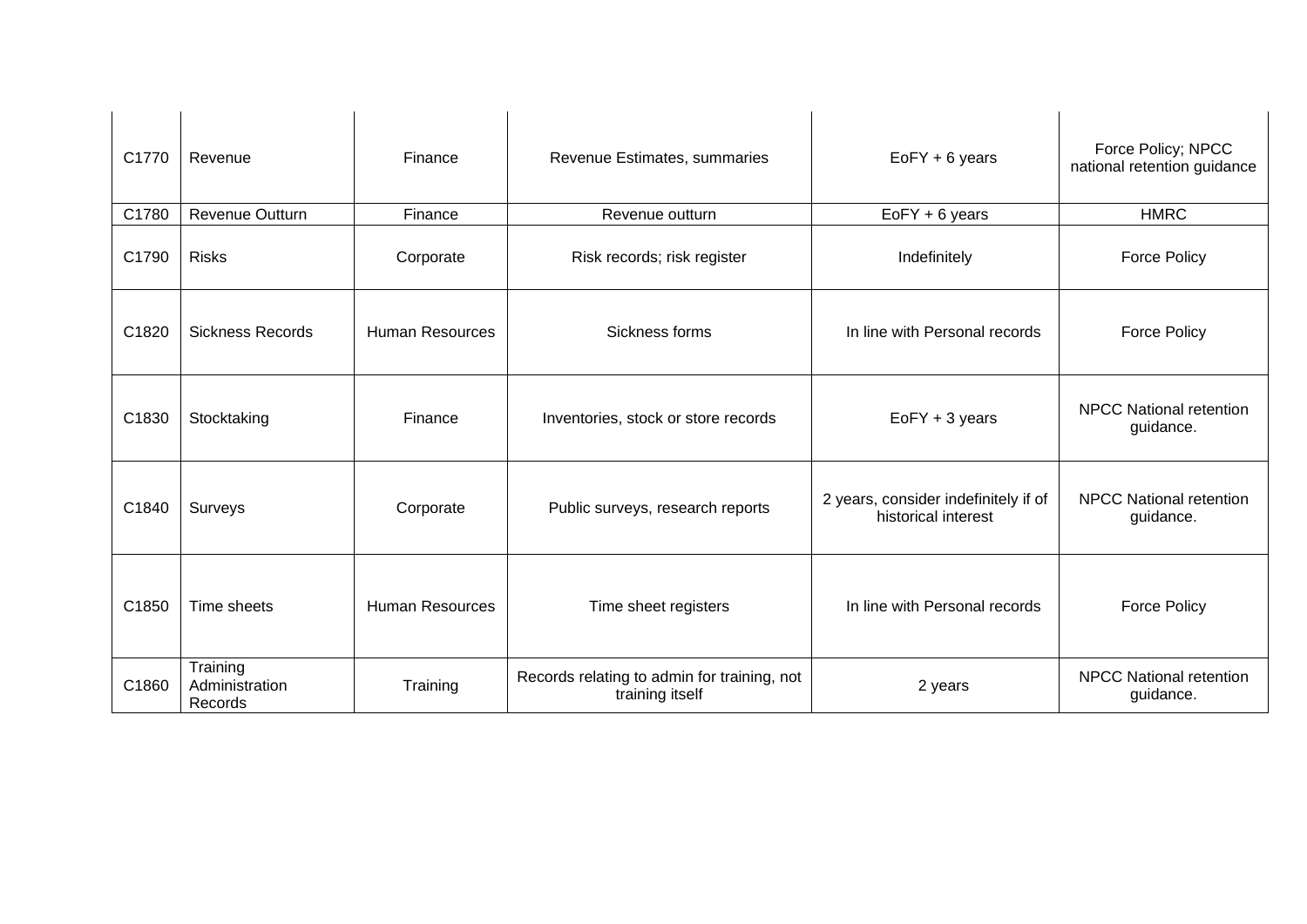| C1870 | <b>Training Course</b><br>Content - non<br>operational | Training               | Lesson plans, course notes, handouts,<br>presentations etc | 6 years after training ceases   | <b>NPCC National retention</b><br>guidance. |
|-------|--------------------------------------------------------|------------------------|------------------------------------------------------------|---------------------------------|---------------------------------------------|
| C1880 | <b>Training Course</b><br>Content - operational        | Training               | Lesson plans, course notes, handouts,<br>presentations etc | 25 years then review / archive  | <b>Force Policy</b>                         |
| C1890 | <b>Training Evaluation</b><br>Questionnaires           | Training               | Questionnaires completed after training<br>courses         | 2 years                         | NPCC national retention<br>guidance         |
| C1891 | <b>Training Medical</b><br>Questionnaires              | Training               | For Use of Force and Method of Entry                       | ECY + 6years                    |                                             |
| C1900 | <b>Training Records</b>                                | <b>Human Resources</b> | Staff training records                                     | In line with Personal records   | <b>Force Policy</b>                         |
| C1901 | Training - Driver<br><b>Training Records</b>           | Training               | Record of Training provided /<br>assessments               | In line with HR personal record | Force Policy; Dependency<br>claims          |
| C1930 | Value Added Tax<br>(VAT)                               | Finance                | Quarterly VAT tabulations                                  | $EoFY + 6$ years                | VAT implications                            |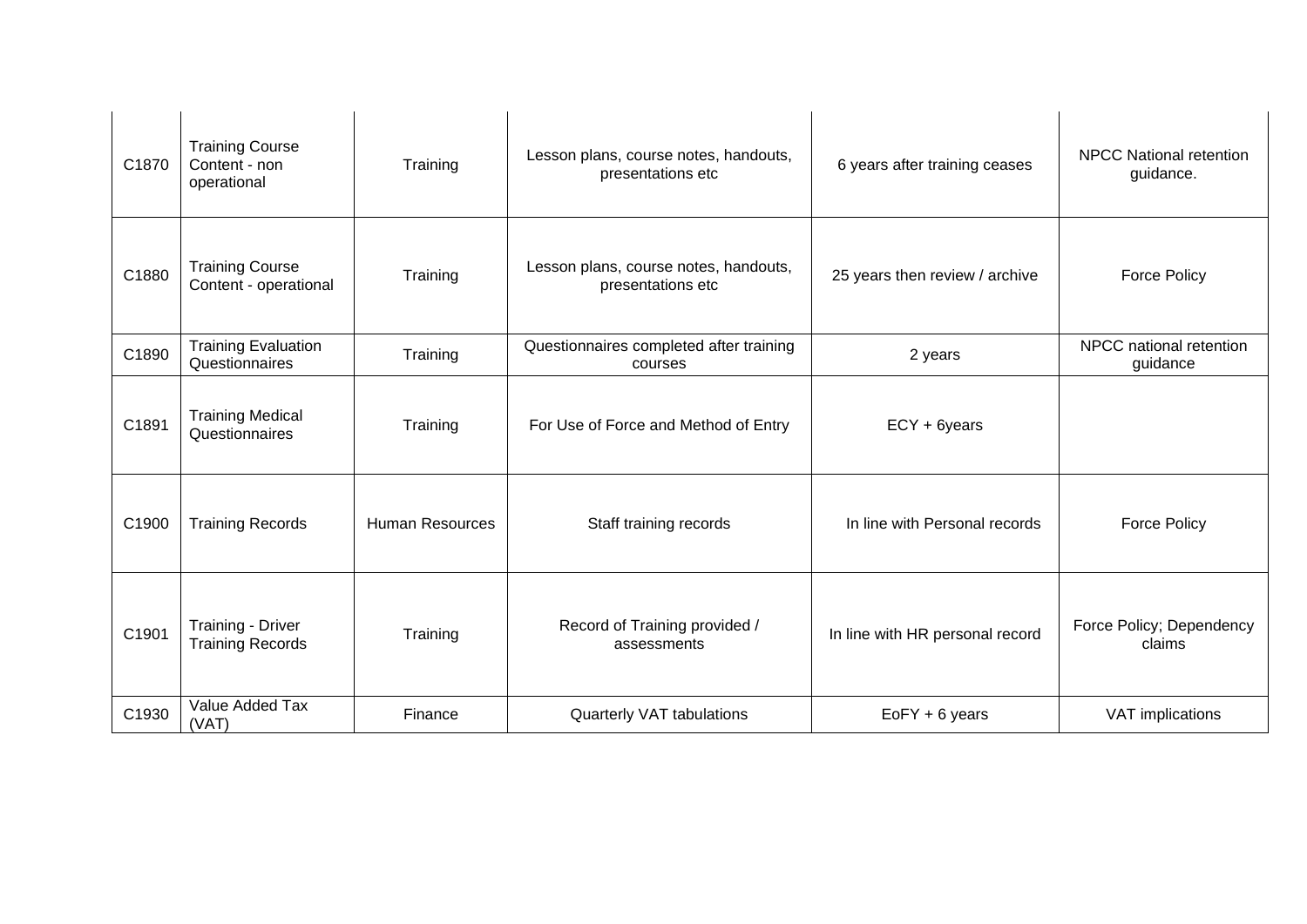| C1940 | Vehicles (Police)<br><b>Defects</b>              | Finance | Vehicles defect reporting, registers                                       | Disposal of vehicle + 3 years;<br>If involved in a POLAC then 6<br>years or age 21 where involving<br>a child                                                             | Force policy; NPCC<br>retention guidance; Civil<br>Litigation (Limitation Act<br>1980) |
|-------|--------------------------------------------------|---------|----------------------------------------------------------------------------|---------------------------------------------------------------------------------------------------------------------------------------------------------------------------|----------------------------------------------------------------------------------------|
| C1950 | Vehicles (Police)<br>Equipment<br>Specifications | Finance | Vehicle Equipment Specification Sheets                                     | Disposal of vehicle $+3$ years;<br>If involved in a POLAC then 6<br>retention guidance; Civil<br>years or age 21 where involving<br>Litigation (Limitation Act<br>a child |                                                                                        |
| C1960 | Vehicles (Police) Log                            | Finance | Log books; mileage records etc                                             | Disposal of vehicle + 3 years;<br>If involved in a POLAC then 6<br>years or age 21 where involving<br>a child                                                             | Force policy; NPCC<br>retention guidance; Civil<br>Litigation (Limitation Act<br>1980) |
| C1970 | Vehicles (Police)<br><b>Maintenance Records</b>  | Finance | Vehicle history; Maintenance records<br>register; Job cards; Parts records | Disposal of vehicle + 3 years;<br>If involved in a POLAC then 6<br>years or age 21 where involving<br>a child                                                             | Force policy; NPCC<br>retention guidance; Civil<br>Litigation (Limitation Act<br>1980) |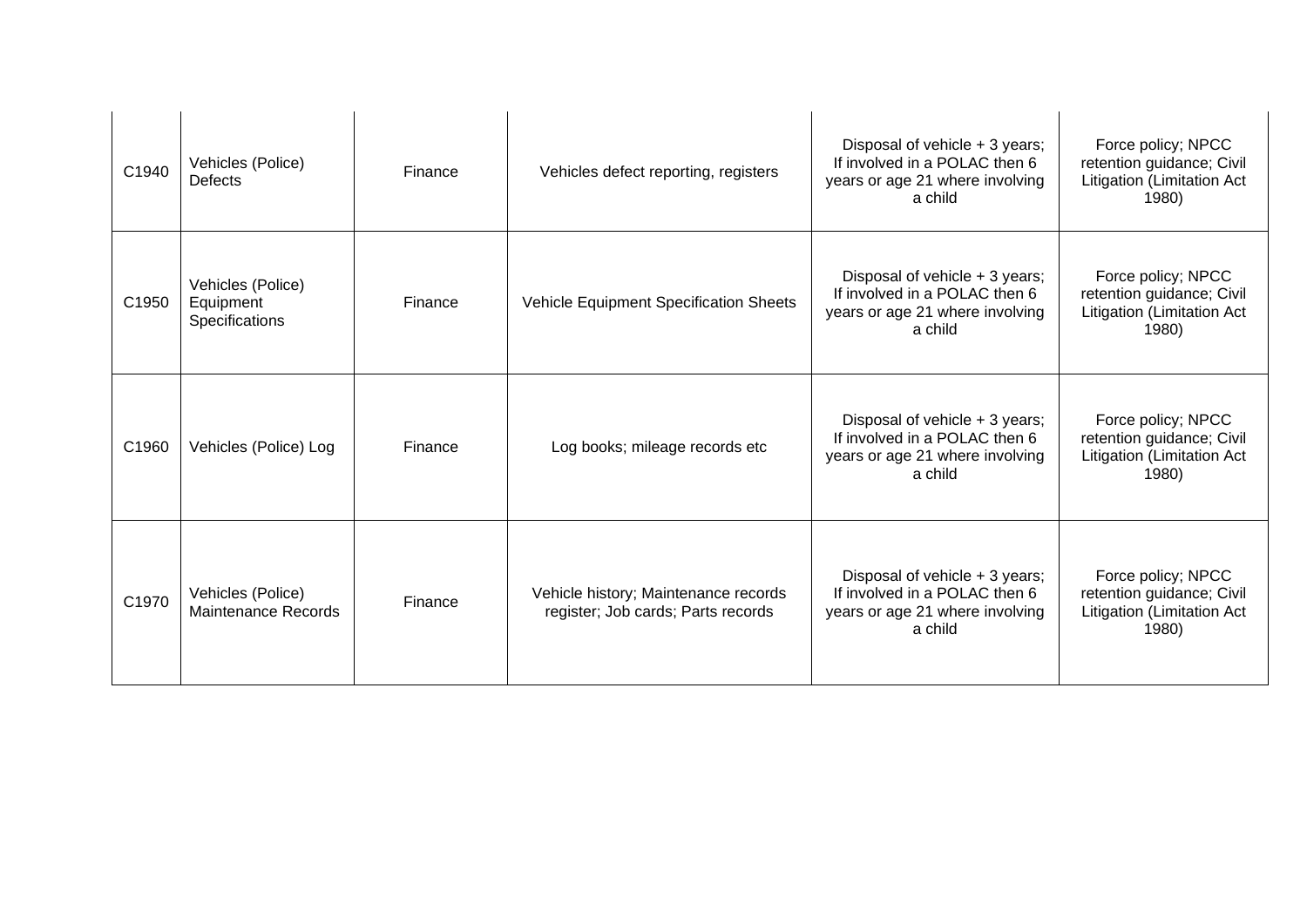| C1980 | Vehicles (Police) New<br>Vehicle Check Form | Finance                | Check list for vehicles prior to being<br>accepted and commissioned into fleet                                                       | Disposal of vehicle + 3 years;<br>If involved in a POLAC then 6<br>years or age 21 where involving<br>a child | Force policy; NPCC<br>retention guidance; Civil<br>Litigation (Limitation Act<br>1980) |
|-------|---------------------------------------------|------------------------|--------------------------------------------------------------------------------------------------------------------------------------|---------------------------------------------------------------------------------------------------------------|----------------------------------------------------------------------------------------|
| C1990 | Vehicles on<br>demonstration                | Finance                | Test log for vehicles trailed by the Force;<br>Appraisal forms                                                                       | 3 years                                                                                                       | Force Policy; NPCC<br>national retention guidance                                      |
| C2000 | Vehicles on Hire                            | Finance                | Request to Hire etc                                                                                                                  | EoFY + 6 years                                                                                                | Force Policy; NPCC<br>national retention guidance                                      |
| C2010 | Vetting - Contractor                        | Corporate              | Contractor vetting                                                                                                                   | End of contract $+1$ year                                                                                     | Force Policy; NPCC<br>national retention guidance                                      |
| C2020 | Vetting                                     | <b>Human Resources</b> | Successful vetting: Personnel vetting,<br>local intelligence checks, references,<br>referees checks, counter terrorist checks<br>etc | Length of employment $+6$<br>years                                                                            | Civil Litigation (Limitation<br>Act 1980)                                              |
| C2030 | Vetting - refusals                          | <b>Human Resources</b> | <b>Failed vetting</b>                                                                                                                | 6 years / End of contract $+6$<br>years                                                                       | Civil Litigation (Limitation<br>Act 1980)                                              |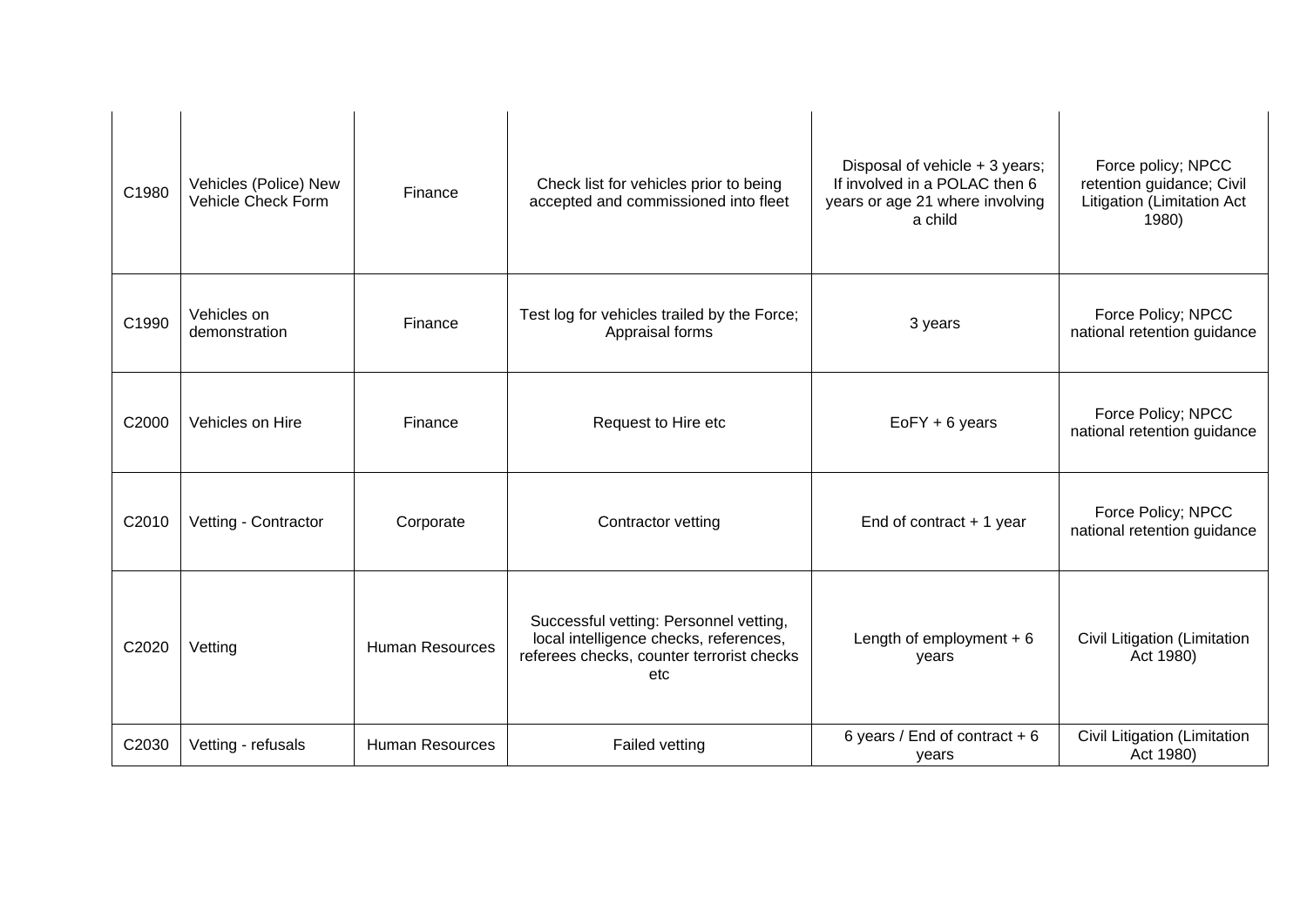| C2040             | Vetting - Temporary<br><b>Staff &amp; Contractors</b> | <b>Human Resources</b>                                 | Developed vetting                                                                                          | End of contract $+6$ years                                                        | Force Policy; NPCC<br>national retention guidance                                                 |
|-------------------|-------------------------------------------------------|--------------------------------------------------------|------------------------------------------------------------------------------------------------------------|-----------------------------------------------------------------------------------|---------------------------------------------------------------------------------------------------|
| C2050             | <b>Visitors</b>                                       | Corporate/Business<br>Administration                   | Record of Persons on premises, visitors<br>books, passes handed out to people<br>visiting police property. | 3 years (if paper record/book: 3<br>years from last entry in that<br>record/book) | NPCC retention guidance                                                                           |
| C2060             | Warrant Cards & ID<br>cards                           | <b>Human Resources</b><br>' Business<br>Administration | Warrant cards; other identity cards,<br>markers etc                                                        | Laminate destroyed on leaving<br>service                                          |                                                                                                   |
| C <sub>2070</sub> | Waste Management -<br>Controlled/Special<br>Waste     | Finance                                                | Records for the handling of controlled<br>waste' consignment notes                                         | 3 years                                                                           | Special Waste Regulations<br>1996, Environmental<br>Protection (Duty of Care)<br><b>Regs 1991</b> |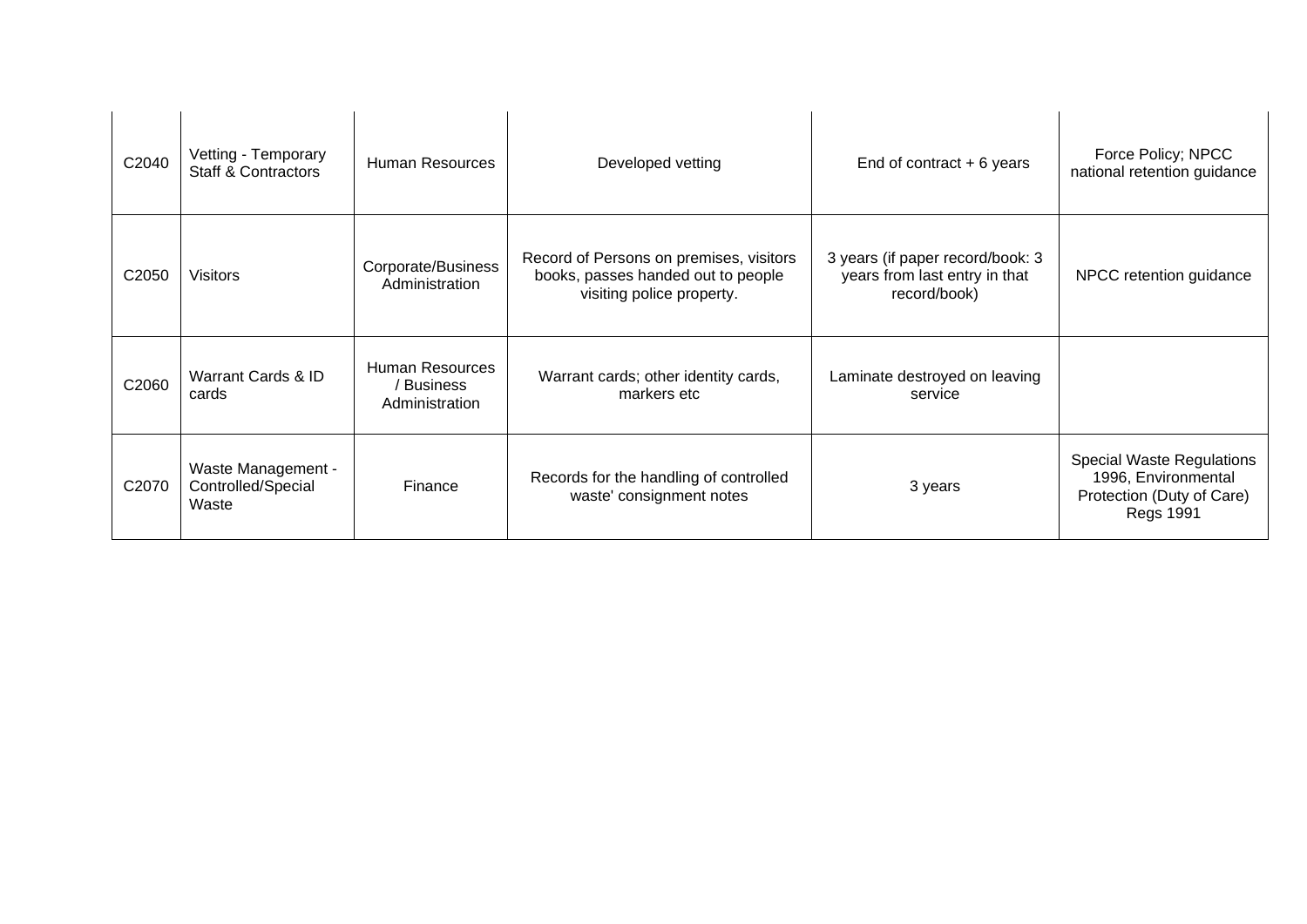# **North Yorkshire Police RETENTION & DISPOSAL SCHEDULE: DISCLOSURE RECORDS V3.9**

| <b>URN</b>       | <b>INFORMATION</b>                       | <b>CATEGORY</b>         | <b>DESCRIPTION</b>                                                                                                            | <b>MINIMUM RECOMMENDED</b><br><b>RETENTION (from closure)</b>                                                              | <b>RATIONALE /</b><br><b>LEGISLATION</b>          |
|------------------|------------------------------------------|-------------------------|-------------------------------------------------------------------------------------------------------------------------------|----------------------------------------------------------------------------------------------------------------------------|---------------------------------------------------|
| D <sub>10</sub>  | <b>CICA Claim Forms</b>                  | Busines Admin / Legal   | Claims received - Criminal<br>Injuries Compensation<br>Authority                                                              | 6 years from time dealt with                                                                                               |                                                   |
| D <sub>100</sub> | <b>DBS Disclosures</b>                   | Operational / Corporate | Requests + disclosed<br>information; register of<br>requests.                                                                 | Retain for 10 years from date of<br>request                                                                                |                                                   |
| D <sub>101</sub> | <b>DBS Historic INI</b><br>Requests      | Operational / Corporate | Request log for INI hits from<br>other forces                                                                                 | Retain for 10 years from date of<br>request                                                                                | In line with D100 and<br>original request         |
| D110             | Data Protection<br><b>Subject Access</b> | Legal                   | Subject Access Requests /<br>Requests for personal<br>information under DPA - local<br>and national / register of<br>requests | 6 years from disclosure or from<br>completion of any appeal, local or<br>ICO. If involving a child: age $18 + 6$<br>years. | <b>Civil Litigation (Limitations</b><br>Act 1980) |
| D <sub>120</sub> | <b>Disclosures</b>                       | Legal                   | Schedule 2, Part 1, Paragraph<br>2 (DPA 2018)                                                                                 | 6 years from disclosure. If involving<br>a child: age $18 + 6$ years.                                                      | Civil Litigation (Limitations<br>Act 1980)        |
| D <sub>130</sub> | <b>Disclosures</b>                       | Operational / Corporate | S3 Mental Health Act Requests                                                                                                 | 6 years from disclosure. If involving<br>a child: age $18 + 6$ years.                                                      | <b>Civil Litigation (Limitations</b><br>Act 1980) |
| D <sub>140</sub> | <b>Disclosures</b>                       | Legal                   | Social Services urgent/non<br>urgent checks                                                                                   | 6 years from disclosure. If involving<br>a child: age $18 + 6$ years.                                                      | Civil Litigation (Limitations<br>Act 1980)        |